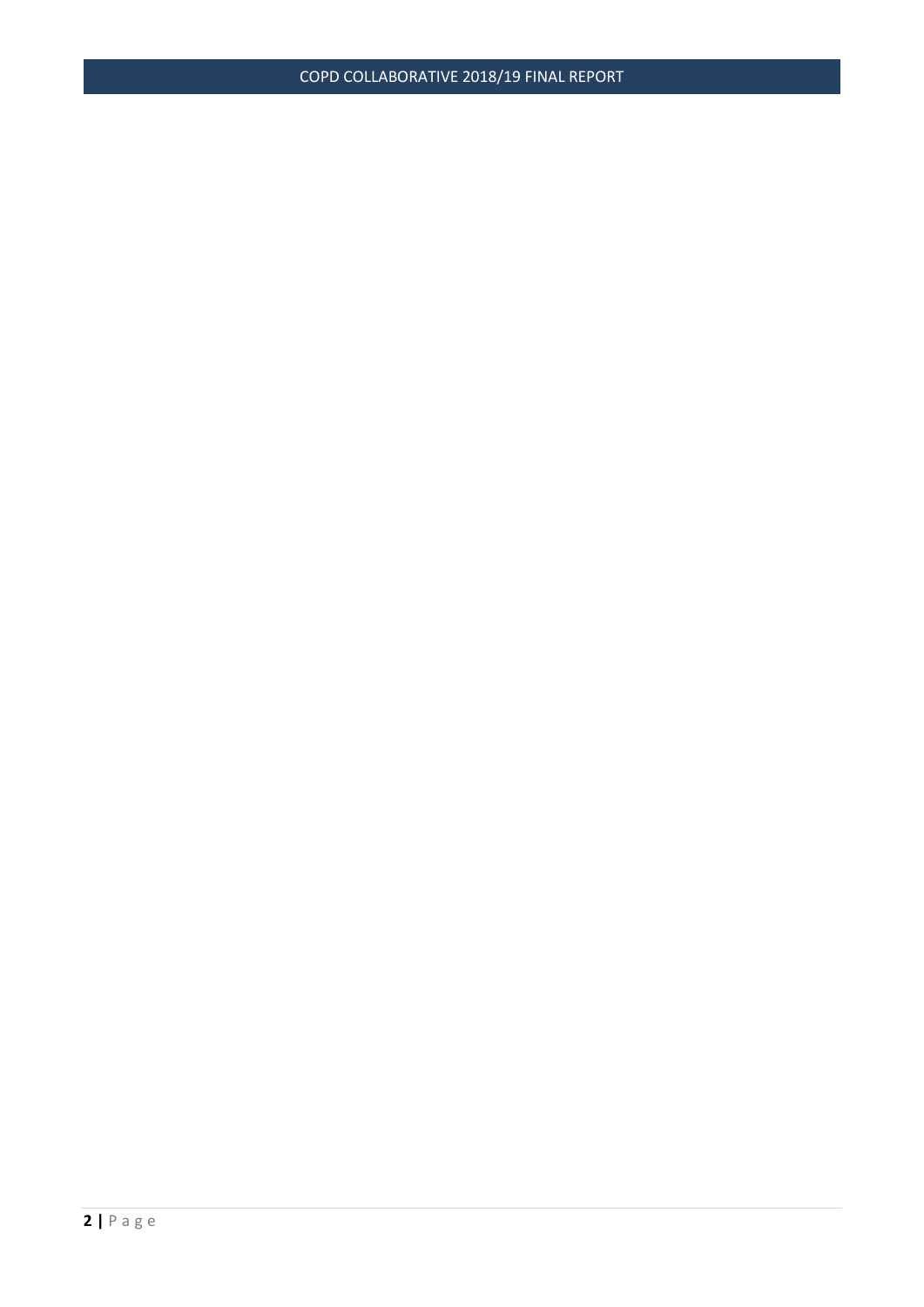# Foreword

The respiratory programme has been very aware of what the burden of COPD admissions means to patients, their relatives and indeed the healthcare system. COPD admissions continue to be leading medical cause of acute admission to our hospitals. This results in considerable morbidity and unfortunately mortality to patients with COPD and obvious distress to their relatives. There is considerable variability in the care given to these patients in our hospitals which is an indicator of poor quality of care overall. The respiratory programme in succession to the previous COPD clinical programme has been very engaged in trying to manage more effectively. In collaboration with the Royal College of Physicians of Ireland (RCPI) a COPD collaborative has been designing interventions with outcome measures in line with the programme's standards and priorities. The initial programme has been a great success in generating considerable engagement in the hospitals that have been involved in the collaborative. The clinical programme is enthusiastically supportive of a further collaborative and hopes that it will be associated with even more success to reduce the burden of COPD admissions.

Amally J. Mur Journel.

#### Prof. Timothy McDonnell M.D. FRCPI FRCP

Consultant Respiratory Physician St. Vincent's University Hospital and St. Michael's Hospital National Clinical Lead Respiratory Programme, HSE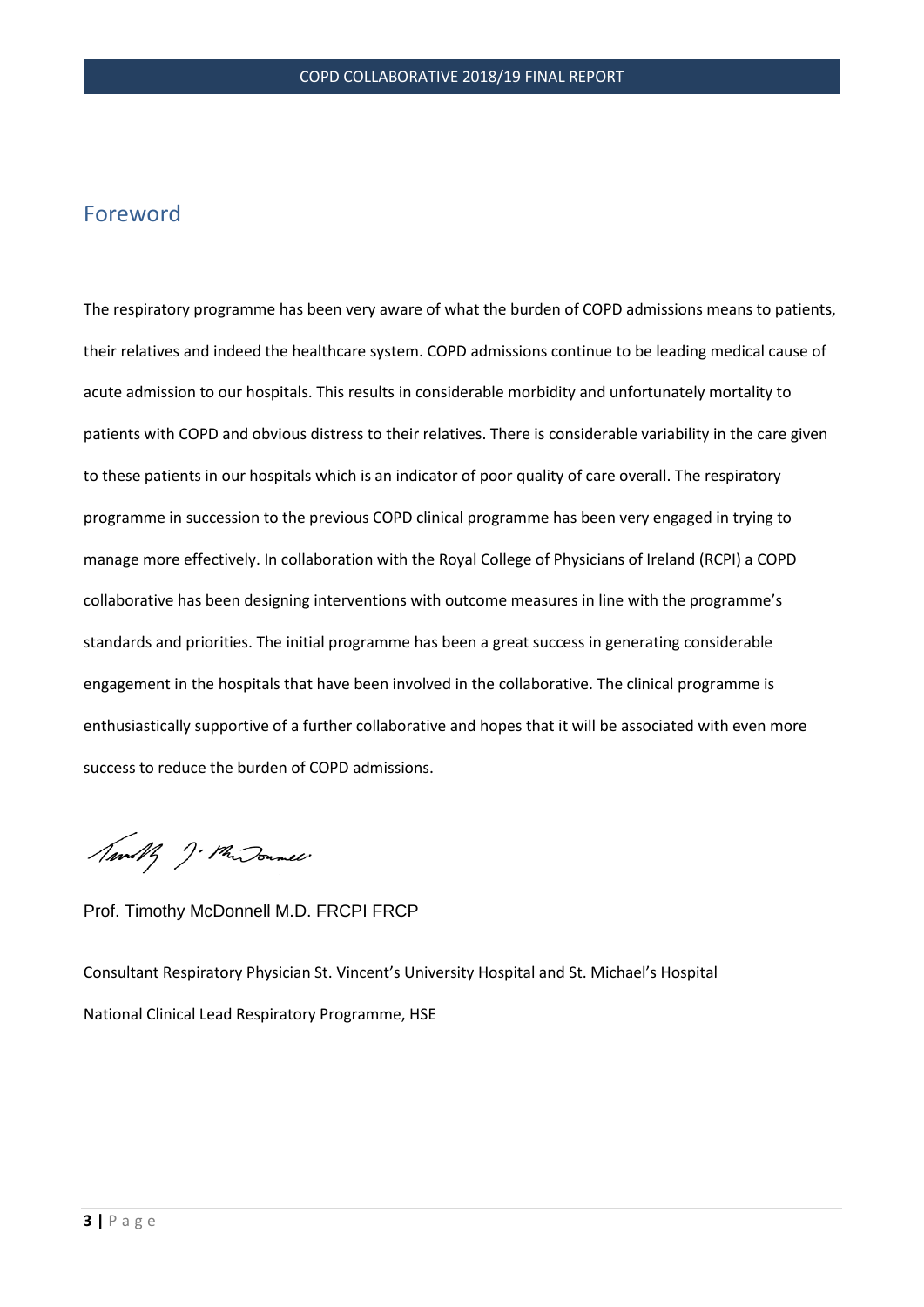# Contents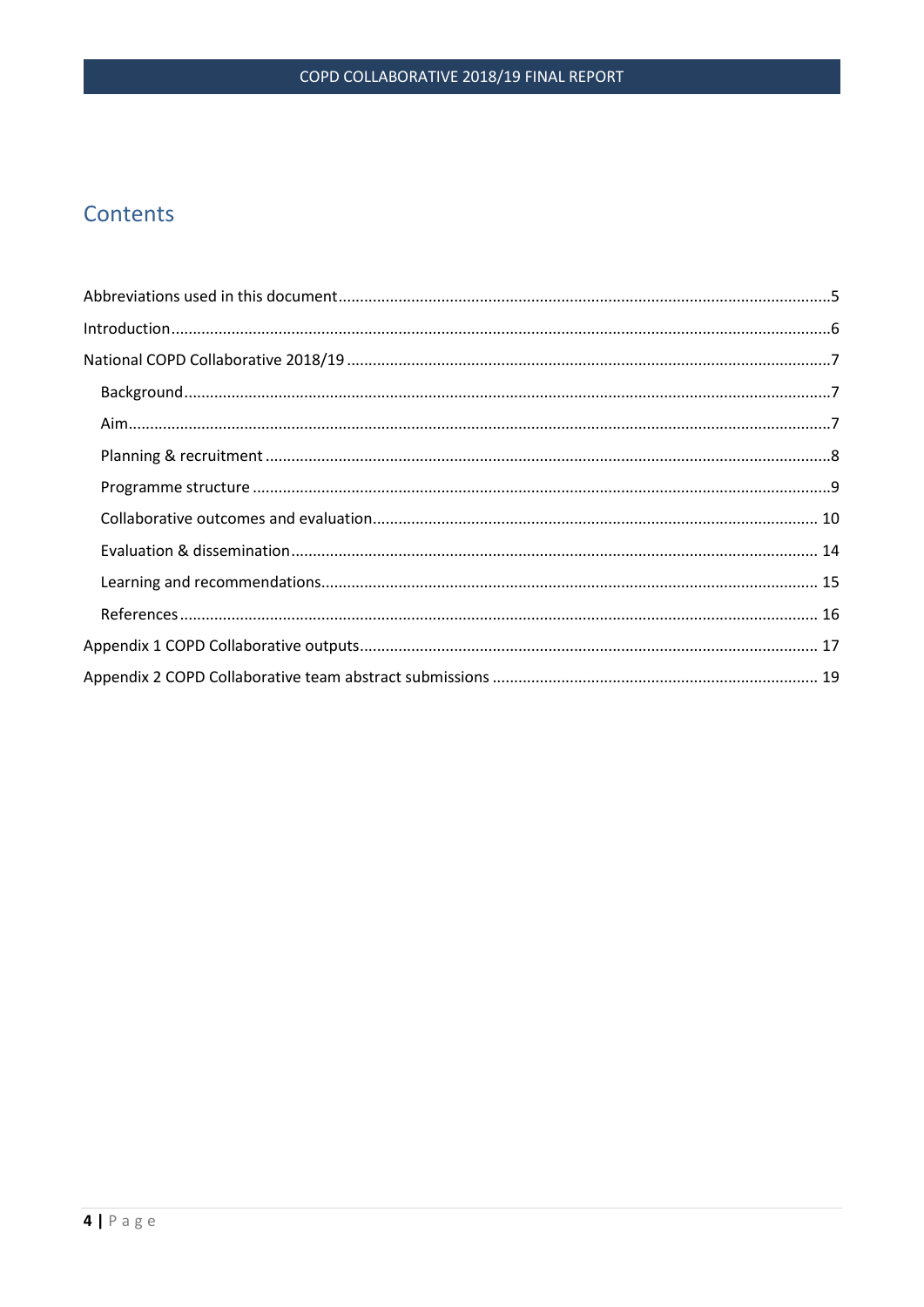# <span id="page-4-0"></span>Abbreviations used in this document

| <b>AECOPD</b> | Acute Exacerbation of COPD                             |
|---------------|--------------------------------------------------------|
| AMAU          | Acute Medical Assessment Unit                          |
| <b>COPD</b>   | Chronic Obstructive Pulmonary Disease                  |
| <b>DECAF</b>  | In-hospital mortality score for AECOPD                 |
| <b>DTA</b>    | Decision to admit                                      |
| ED.           | <b>Emergency Department</b>                            |
| IHI           | Institute for Healthcare Improvement                   |
| LOS           | Length of stay                                         |
| <b>MAU</b>    | <b>Medical Assessment Unit</b>                         |
| <b>OECD</b>   | Organisation for Economic Co-operation and Development |
| QI            | <b>Quality Improvement</b>                             |
| <b>RCPI</b>   | Royal College of Physicians of Ireland                 |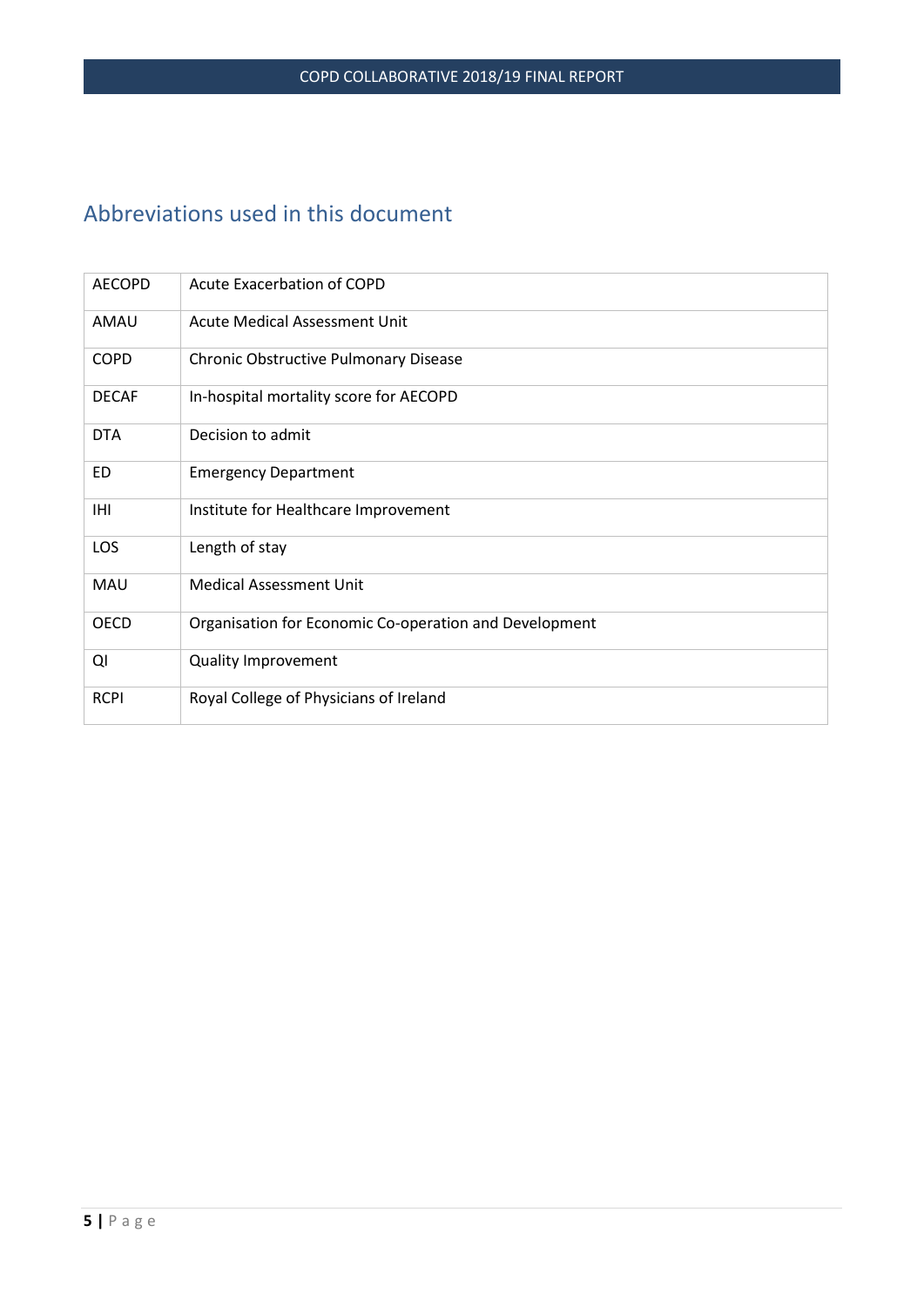# <span id="page-5-0"></span>Introduction

The Royal College of Physicians of Ireland (RCPI) Chronic Obstructive Pulmonary Disease (COPD) Improvement Collaborative (the Collaborative) was a nationwide quality improvement (QI) programme in Ireland aimed at enhancing care for patients with this chronic and debilitating condition. This final report details the progress and achievements of the Collaborative.

The Collaborative was launched in September 2018 as a vehicle for service improvement, in line with strategic goals of the National Clinical Programme for COPD (NCPCOPD) and funded by Health Service Executive Clinical Innovation and Design (formerly Clinical Strategy and Programmes) (HSECDI). Completing in November 2019, the Collaborative comprised 18 consultant-led respiratory teams from 19 hospitals learning together and using quality improvement (QI) methodology to reduce variation in the treatment of acute exacerbation of COPD (AECOPD) throughout the patient journey, with a focus on standardising care at presentation and in preparation for discharge.

#### **What is COPD?**

COPD is characterised by chronic, slowly progressive decline in lung function with only partially reversible airflow obstruction, systemic manifestations and increasing frequency and severity of exacerbations.

COPD has considerable impact both on quality and quantity of life for the patient, involving long term medical care, frequent hospital admissions and often, premature death. Ireland has the highest rate of admission for COPD is the Organisation for Economic Cooperation and Development (OECD), with marked variation in hospital performance contributing to COPD being the  $4<sup>th</sup>$  leading cause of death nationally<sup>1</sup>. The significant scope for improvement in hospital performance and inpatient treatment of COPD was a driving factor in designing and developing this national collaborative.

#### The burden of COPD in Ireland

| 500,000                                                                   | 200,000                                                                                         | €70,813,040                                                    | 7 days                                                                                                        | 4th                                                                              | 1st                                                                      |
|---------------------------------------------------------------------------|-------------------------------------------------------------------------------------------------|----------------------------------------------------------------|---------------------------------------------------------------------------------------------------------------|----------------------------------------------------------------------------------|--------------------------------------------------------------------------|
| •Estimated<br>number of<br>people in<br>Ireland with<br>COPD <sup>1</sup> | •Estimated<br>number of<br>people in<br>Ireland with<br>moderate or<br>severe COPD <sup>1</sup> | $\bullet$ Cost of<br>inpatient care<br>in Ireland,<br>$2014^2$ | $\bullet$ Average<br>length of stay<br>in hospital in<br>Ireland for<br><b>COPD</b><br>admission <sup>3</sup> | $\bullet$ COPD is the<br>4th leading<br>cause of<br>death in<br>Ireland, $20161$ | • Highest rate<br>of admission<br>for COPD in<br>OECD, 2013 <sup>4</sup> |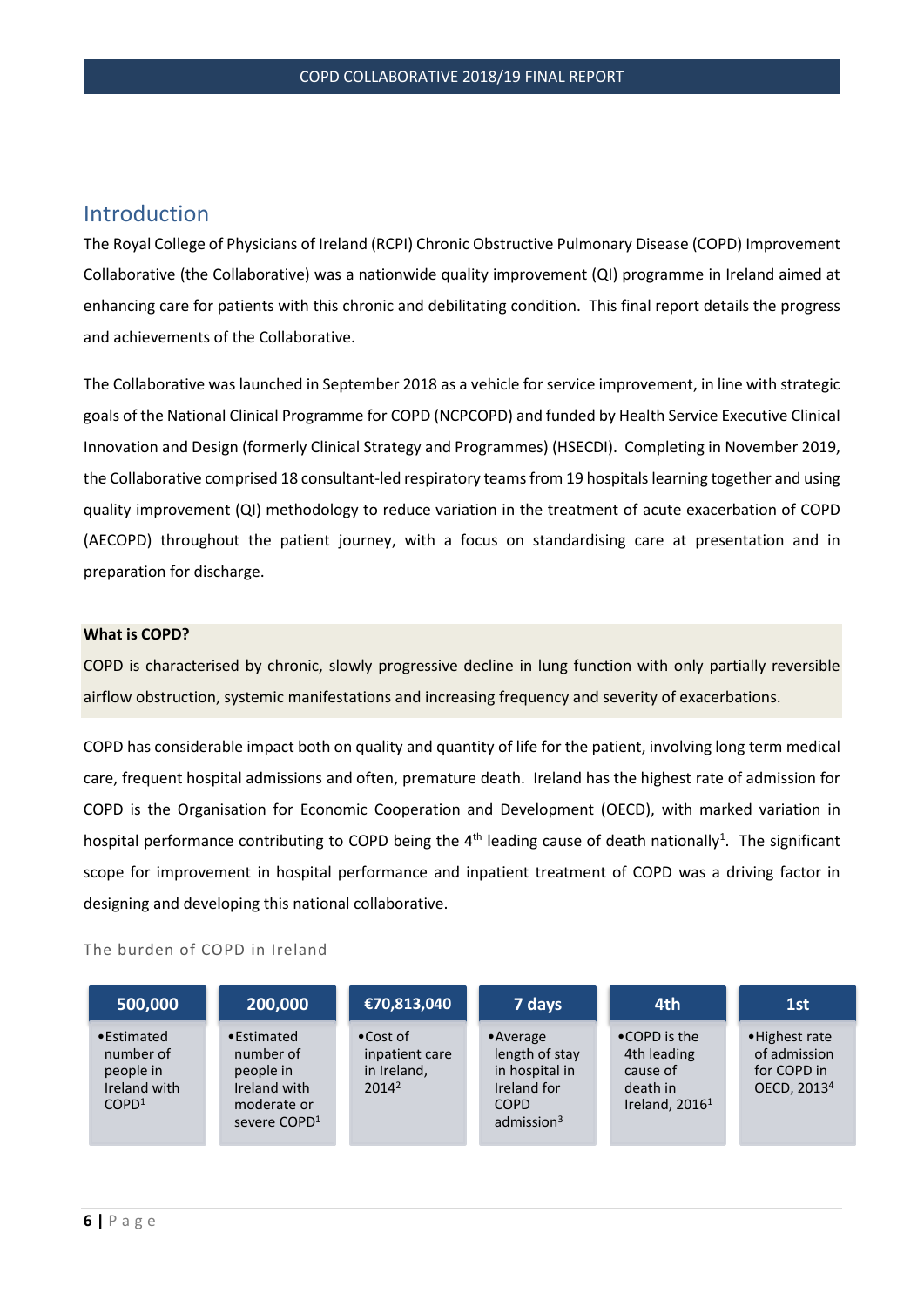# <span id="page-6-0"></span>National COPD Collaborative 2018/19

#### <span id="page-6-1"></span>**Background**

Eighteen consultant-led, multidisciplinary, respiratory teams from nineteen hospitals across Ireland participated in the 15-month RCPI-led Irish COPD Collaborative learning programme, following an adapted methodology from the Institute for Healthcare Improvement (IHI) Breakthrough Series Collaborative Model.

#### **Collaborative methodology**

The improvement collaborative has a clear structure with an essential planning phase and an implementation period of between 12 to 18 months and finally spread activity. Topics for improvement reflect the priorities of healthcare leaders and the passion of front-line healthcare workers. Collaboratives encourage a 'deep dive' into a given topic area with front-line specialist teams to establish a sense of cohesion and trust and harness the support and commitment to achieve breakthrough results in the chosen topic area.

#### *The Aurum Institute. HOW TO: Guide for quality improvement*

COPD Collaborative teams submitted a monthly dataset (anonymous patient data relating to measures within the COPD care pathway) and attended five mandatory, full-day, face-to-face Learning Sessions with faculty support during 'Action Periods' to develop and implement locally appropriate tests of change towards a global goal of improved care for acute COPD presentations. All teams made overall COPD pathway improvements for patients at admission, assessment and discharge through redesign of current or implementation of new processes.

#### <span id="page-6-2"></span>Aim

The aim of the national COPD Improvement Collaborative was to facilitate the participating multi-disciplinary respiratory teams to improve the quality of care for patients presenting to hospital services with AECOPD. This aim was achieved through teaching, supporting and coaching teams to develop QI skills and apply new approaches to service improvement. The collaborative teams sought improvements to suit their clinical setting in the following key areas of care for patients with AECOPD:

- 1. Access to respiratory specialist review
- 2. Compliance with admission clinical bundle
- 3. Use of standardised, evidence-based assessment (DECAF\*)
- 4. Compliance with discharge processes.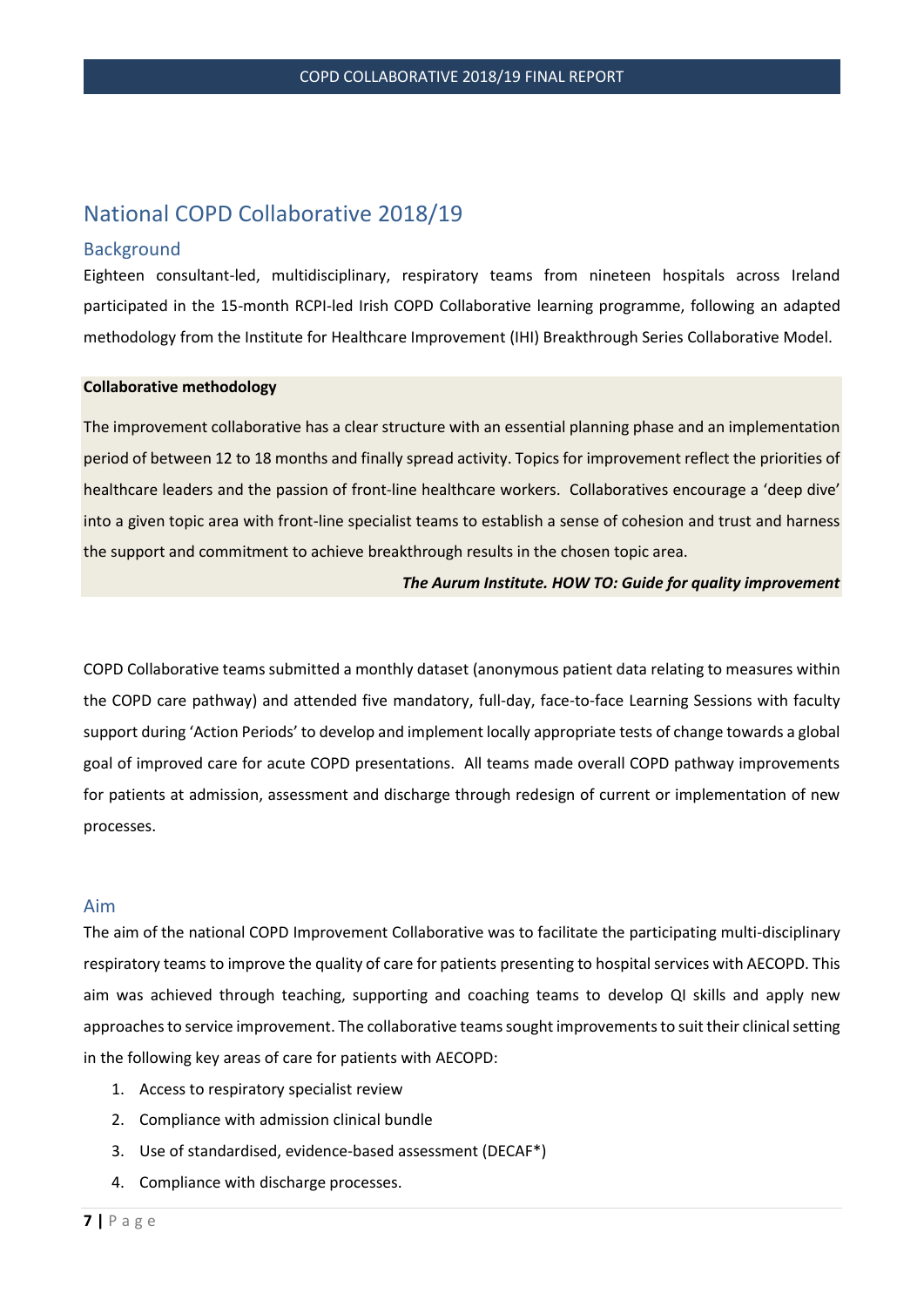#### **\*DECAF score**

The DECAF score is a simple predictive tool, using indices routinely available at the time of hospital admission, that can accurately predict in-hospital mortality in patients hospitalised with acute exacerbations of COPD. Application of the DECAF score at admission and discharge will assist clinical decision-making about early supported hospital discharge, escalation of care, or early discussion of palliative care.

#### <span id="page-7-0"></span>Planning & recruitment

Following a successful pilot, reported [elsewhere,](https://rcpi-live-cdn.s3.amazonaws.com/wp-content/uploads/2018/09/Final-Pilot-Report-v05.pdf) the national COPD Collaborative was approved for funding in July 2018. A coordinated, joint recruitment strategy by RCPI, HSECDI and NCPCOPD facilitated communication with key stakeholders in the health service and generated significant interest in the programme.

#### Eligibility criteria

Teams were required to meet eligibility criteria for participation. Several interested sites were unable to fulfil all requirements or commitments within the timeframe.

COPD Collaborative eligibility criteria



#### Participating hospitals

- Beaumont Hospital Nenagh Hospital
- 
- 
- 
- Letterkenny University Hospital St Michael's, Dun Laoghaire
- Mayo General Hospital St James' Hospital\*
- 
- 
- 
- 
- Cavan Monaghan Hospital OLOL, Drogheda & Dundalk
- Connolly Hospital Portiuncula Hospital
- Ennis Hospital Sligo General Hospital
	-
	-
	- **MRH Mullingar •** St Luke's General, Kilkenny
	- MRH Portlaoise South Tipperary General
- MRH Tullamore Tallaght Hospital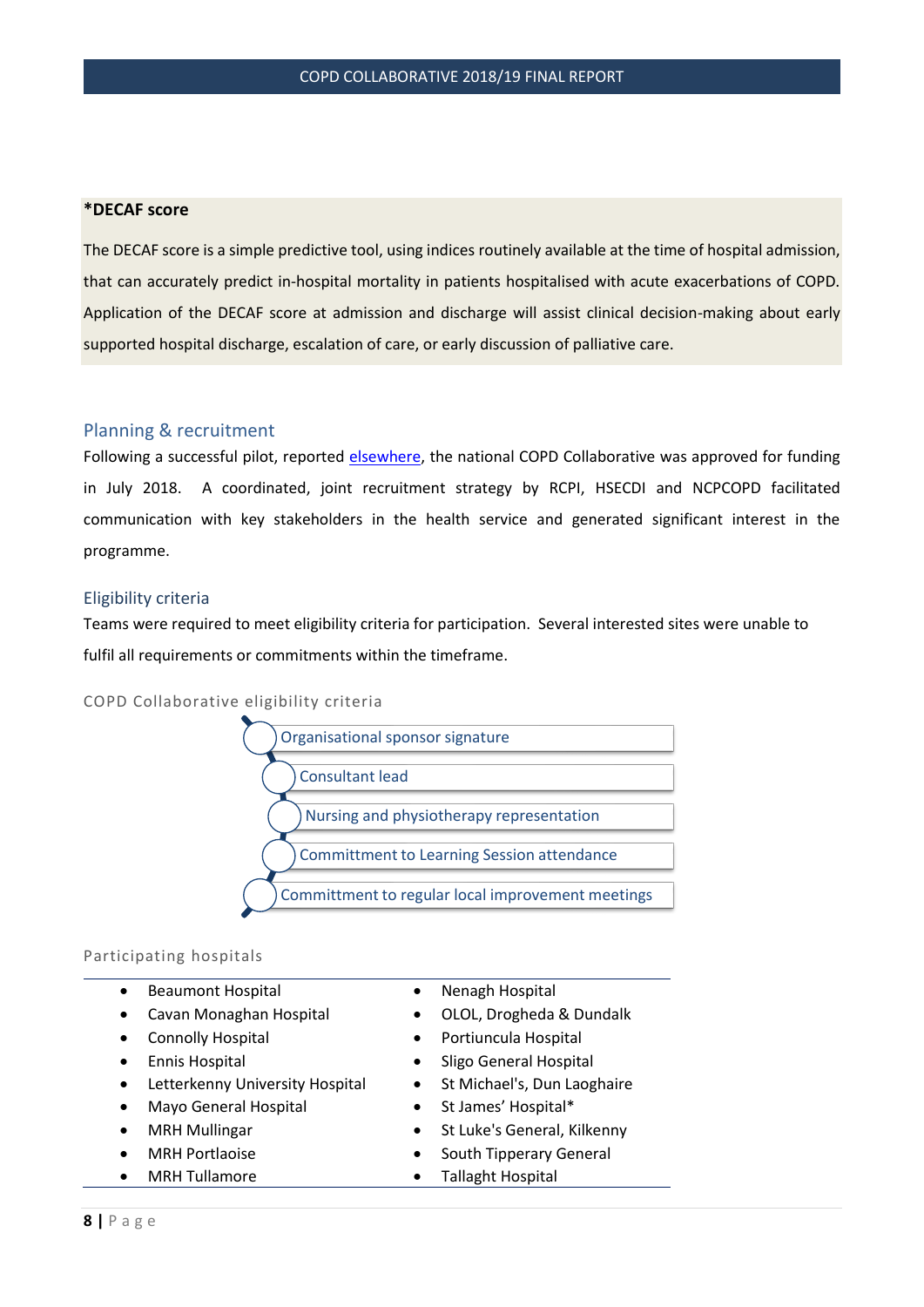| Naas General Hospital | University Hospital Limerick               |  |
|-----------------------|--------------------------------------------|--|
|                       | * withdrew due to unforeseen circumstances |  |

### Team membership

Participating teams were consultant-led, had named sponsorship at senior organisational level and had between two and four additional members from respiratory and associated disciplines, usually frontline COPD care providers (Consultants in Respiratory and Acute Medicine, Respiratory Nurses, Physiotherapists and Non-Consultant Hospital Doctors). Some teams have also included staff in senior administration roles, respiratory scientists and ward or Emergency Department (ED)/ Acute Medical Assessment Unit (AMAU) staff, as locally applicable.

#### Diverse team membership



#### <span id="page-8-0"></span>Programme structure

Teams attended five mandatory, full-day, face-to-face Learning Sessions with faculty support during 'Action Periods' to develop and implement locally appropriate tests of change towards a global aim of improved care for patients presenting with AECOPD.

#### Collaborative governance

The Collaborative was designed and led by a dedicated RCPI QI faculty team including a Programme Manager and QI, subject matter and coaching specialists from medicine, nursing, education and patient support. The work of the Collaborative was supported by a COPD Collaborative Working Group that reported to a joint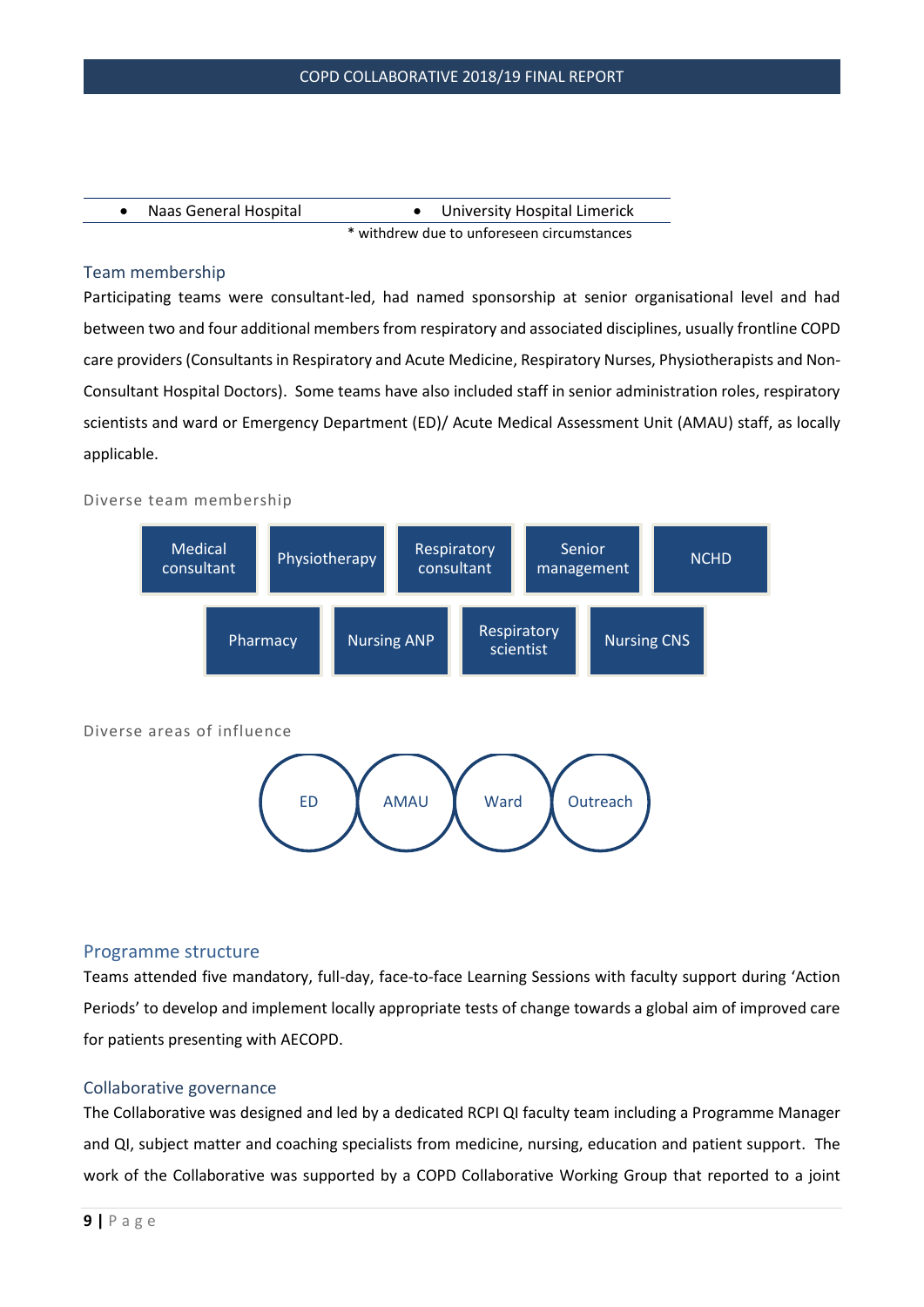Advisory Group within HSECDI. Programme content and support was created in collaboration with NCPCOPD and the national peer-support network, COPD Support Ireland.

## <span id="page-9-0"></span>Collaborative outcomes and evaluation

The mid-way COPD Collaborative [Interim Report](https://rcpi-live-cdn.s3.amazonaws.com/wp-content/uploads/2019/06/Interim-report-COPD-Collab-2019.pdf) indicated improvement trends in areas of care including LOS and time to respiratory specialist review in addition to increased compliance with bundle interventions. These improvements appear to have been sustained in the latter half of the Collaborative and are summarised below. In addition, surveys were completed at the final Learning Session in September (73 % response rate) and analysis of responses is underway. Full quantitative and qualitative evaluations will be submitted for publication to peer-reviewed journals.

#### Monthly Key Performance Indicator (KPI) data

Teams submitted a monthly overall dataset based on twenty evaluation criteria that were agreed with the NCPCOPD and a respiratory and QI expert group.

Teams evaluated their own systems and processes to determine their own priorities for improvement within their resources and ability to influence. Teams did not have the capacity within the Collaborative timeframe to impact all criteria on this dataset, but all have learned QI skills and methods that may now be applied in their setting towards improvements in the new areas.

#### Monthly dataset criteria

| <b>Aspect of Care</b>   | <b>Criteria</b>                                                                                                                                                                                                                        |
|-------------------------|----------------------------------------------------------------------------------------------------------------------------------------------------------------------------------------------------------------------------------------|
| Patient experience time | Time from registration to triage<br>Time from first registration to first medical review<br>Time from first registration to first respiratory specialist review<br>Time from first registration to Decision To Admit<br>Length of stay |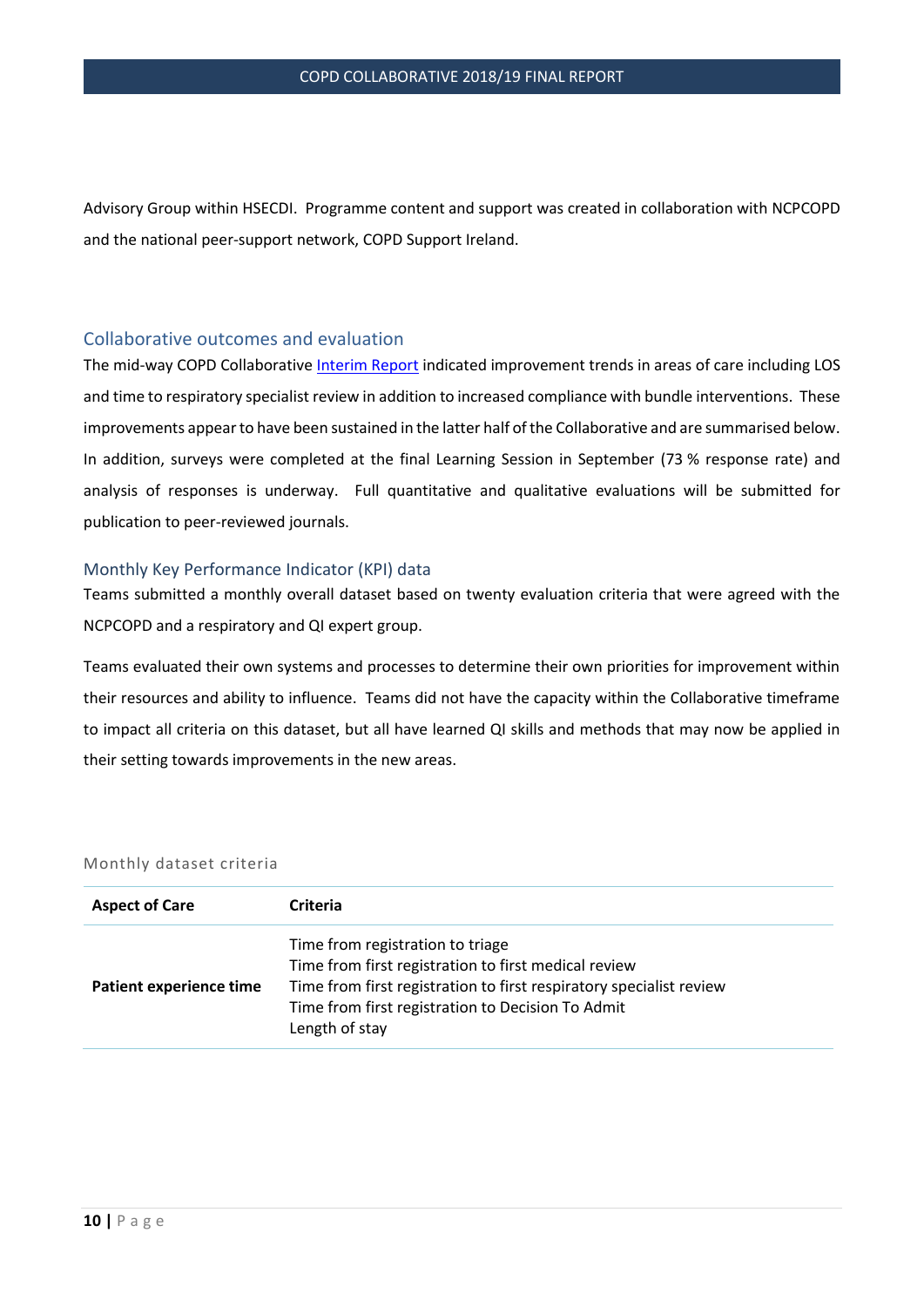| Admission/presentation<br>clinical interventions | Documented evidence of DECAF standardised assessment<br>Documented evidence of COPD diagnosis (spirometry)<br>Documented evidence of chest x-ray<br>Documented evidence of blood gas analysis<br>Evidence of oxygen saturations maintained<br>Evidence of bronchodilator administration<br>Steroids commenced (if yes note route of administration)<br>Antibiotics commenced (if yes, note route of administration)                     |
|--------------------------------------------------|-----------------------------------------------------------------------------------------------------------------------------------------------------------------------------------------------------------------------------------------------------------------------------------------------------------------------------------------------------------------------------------------------------------------------------------------|
| <b>Discharge process</b><br>interventions        | Documented evidence of discharge bundle completion<br>Evidence of inhaler technique reviewed prior to discharge<br>Evidence of prescriptions / medications reviewed with patient<br>Patient provided with written self-management plan and action plan<br>Appropriate outpatient follow up arrangement made<br>Evidence of follow up phone call to patient within 72 hours<br>Evidence of follow up phone call to patient within 7 days |

#### Sample key performance indicator improvements (median values)



These figures demonstrate improvement in AECOPD care and better patient experience. The improvements to patient care will have knock-on impacts to the wider health system, including reduced ED attendances, appropriately avoided admissions and reduced lengths of stay (LOS). Significant cost reduction is possible, given the reduced LOS for patients admitted with AECOPD.

Introduction of the validated DECAF score to standardise assessment of severity of exacerbation on presentation to hospital has been shown to facilitate clinical decision making and may contribute to a reduction in unnecessary admissions to hospital, also leading to cost efficiencies. See Figure 1 overleaf.

There was significant variation across sites regarding availability of spirometry results to indicate confirmed COPD diagnosis due to several factors related to incomplete testing, inadequate documentation and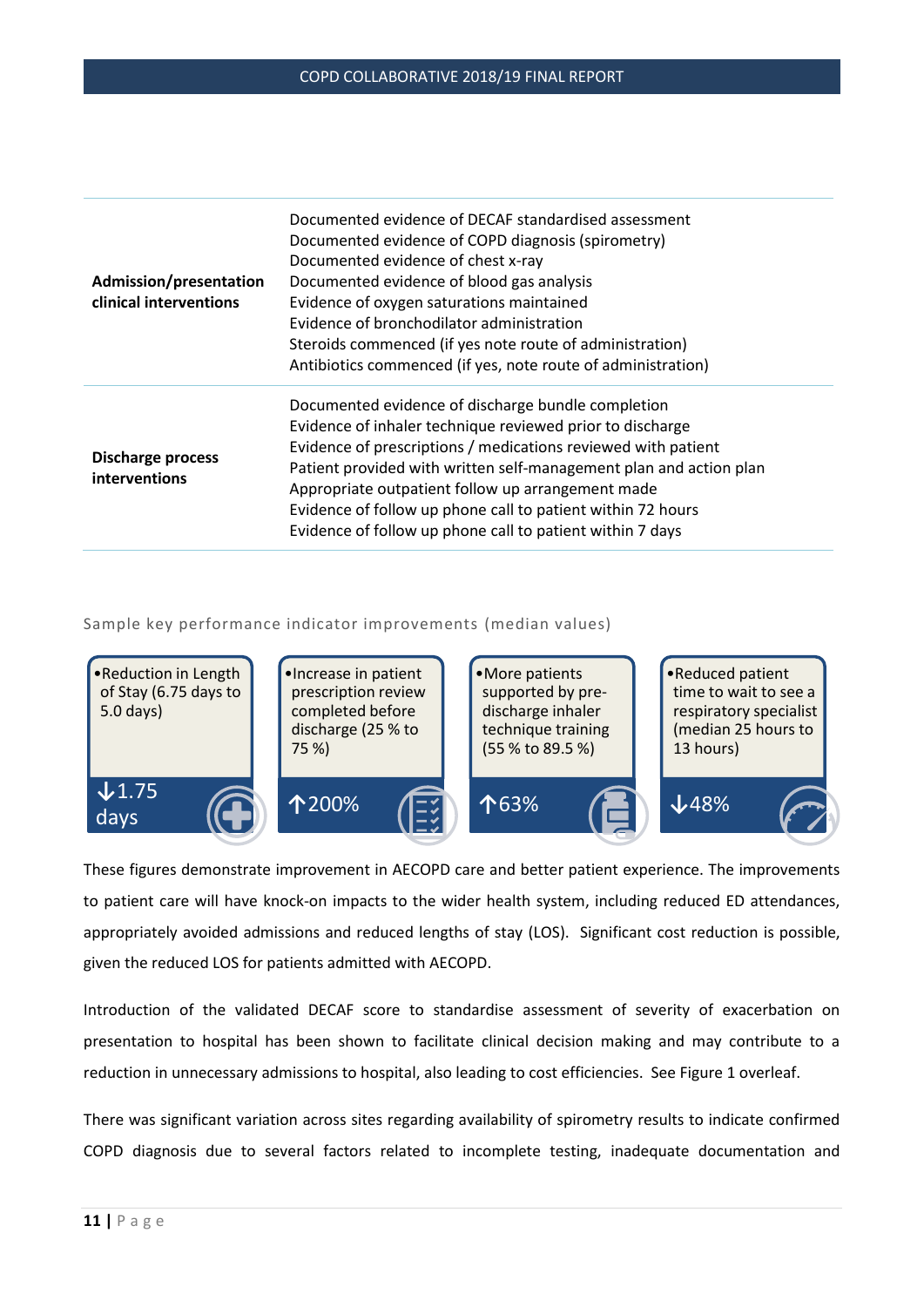inaccessibly of results in a timely manner. Consequently, some teams selected to focus on improving processes around recording of spirometry results. See figure 2 below.

Figure 1 Documented use of DECAF assessment Figure 2 Documented COPD diagnosis



## Potential Cost Savings

Cost savings are indicated from the interim data as a result of the COPD Collaborative improvement projects.

The cost of COPD care in Ireland in 2014 was upwards of €70 million, based on an estimates process on cost per day of inpatient care. Despite the small scale of the COPD pilot, cost saving opportunities were noted in both sites through admission avoidance and reduced length of stay associated with the early intervention of the respiratory specialist care team.

Many projects underway have cost saving implications through admission avoidance and reduced LOS. By July 2019, the COPD Collaborative monthly dataset aggregation was demonstrating evidence of a national decrease in LOS by 1.5-days overall, based on almost 2,000 patient episodes.

#### **Reduced Length of Stay in COPD Collaborative sites**

Using the median LOS values from each hospital ( $n \le 10$  patients in each hospital each month), the mean  $\pm$  SD LOS at the start of the Collaborative (September 2018) is 7.1 ± 3 days. This has reduced to 5.6 ± 2.3 days (mean ± SD) in September 2019.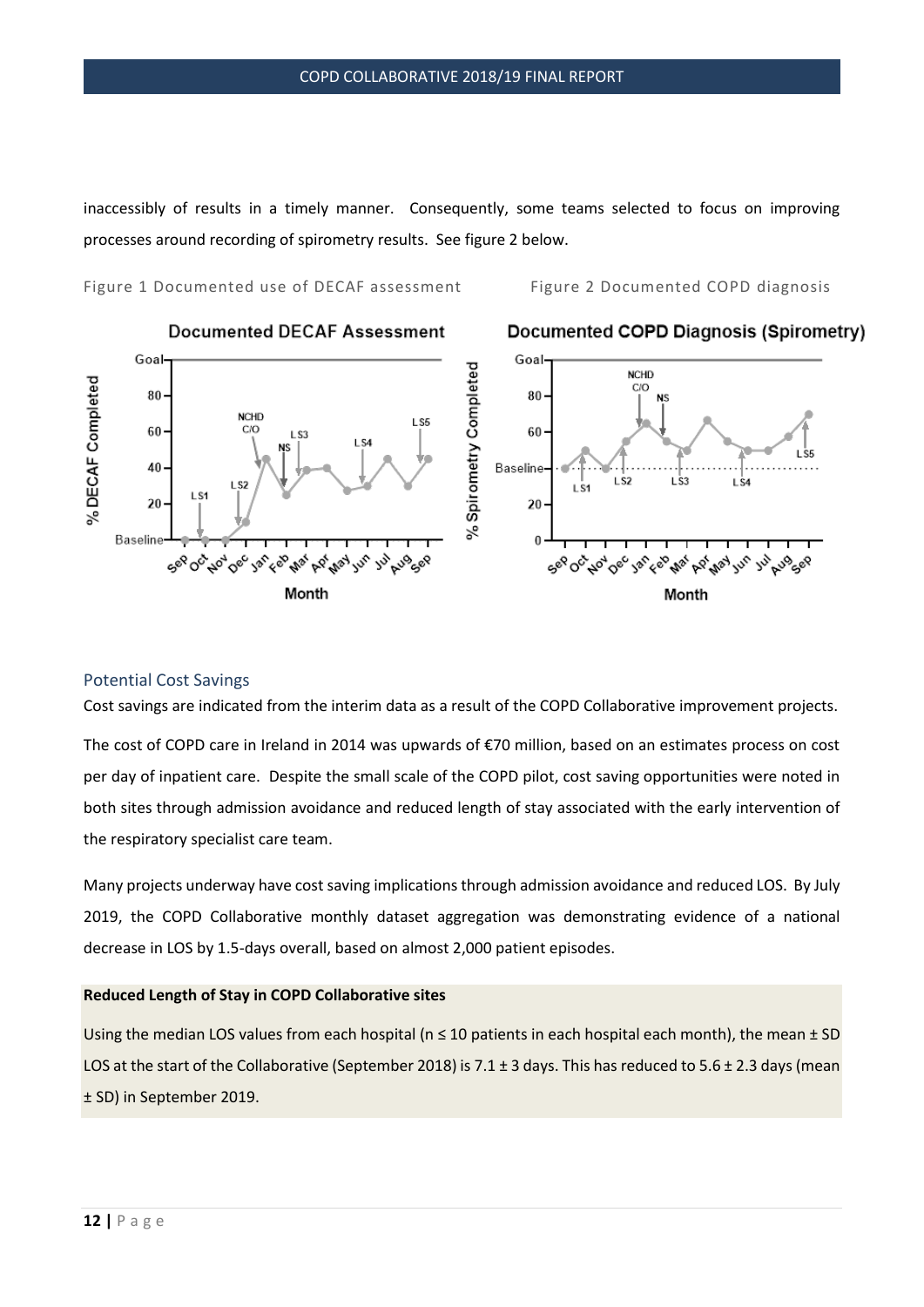#### Case examples

Individual hospital reports indicate local level improvements gained over the course of the Collaborative. Some teams and projects focused on ward-level improvements, some on changing outcomes in ED or MAU/AMAU, others had COPD Outreach team members and these teams may have experienced a greater shift in improvements towards discharge and follow up for example. See Appendix 1 for all team abstracts.

#### Extracts from COPD Collaborative abstract submissions

#### **St Luke's Hospital, Kilkenny**

- 1. **0%-50% improvement in the percentage of patients with AECOPD who had a DECAF score documented on admission**
- 2. 92% (n=13) of nurses on Ward 7 received standardised inhaler technique education
- 3. Physiotherapists, pulmonary rehabilitation & respiratory medical & nurse-led outpatient clinics have led the distribution of self-management plans to patients with COPD. This was further supported by the Respiratory Integrated Care CNS educating patients on the plan in GP practices

#### **Ennis Hospital**

The components of the Admission Care Bundle were developed following a review of current best practice guidelines including BTS. **100% of patients presenting with AECOPD to Ennis MAU are assessed using the pathway** & outcomes have improved as a result. Spirometry results are now available on a shared database. **The DECAF tool has assisted clinical decision making, allowing clinicians to contemplate safe discharge**.

#### **Naas General Hospital**

By introducing early respiratory review there was a **reduction in LOS from 8 days to 5 days**. **Time from patient registration to review by respiratory specialist improved by 2 days.** Furthermore, introduction of COPD management bundle ensured that every patient attending with AECOPD received standardised care.

#### **Beaumont Hospital**

The COPD collaborative has provided an opportunity to review our current practice and make changes within the resources available. IV medications for COPD exacerbation are associated with elevated levels of cost, nursing time, and plastic waste. Programs that interchange this switch helps overcome these barriers and improve patient care by **allocating nursing time back to patients' bedside**.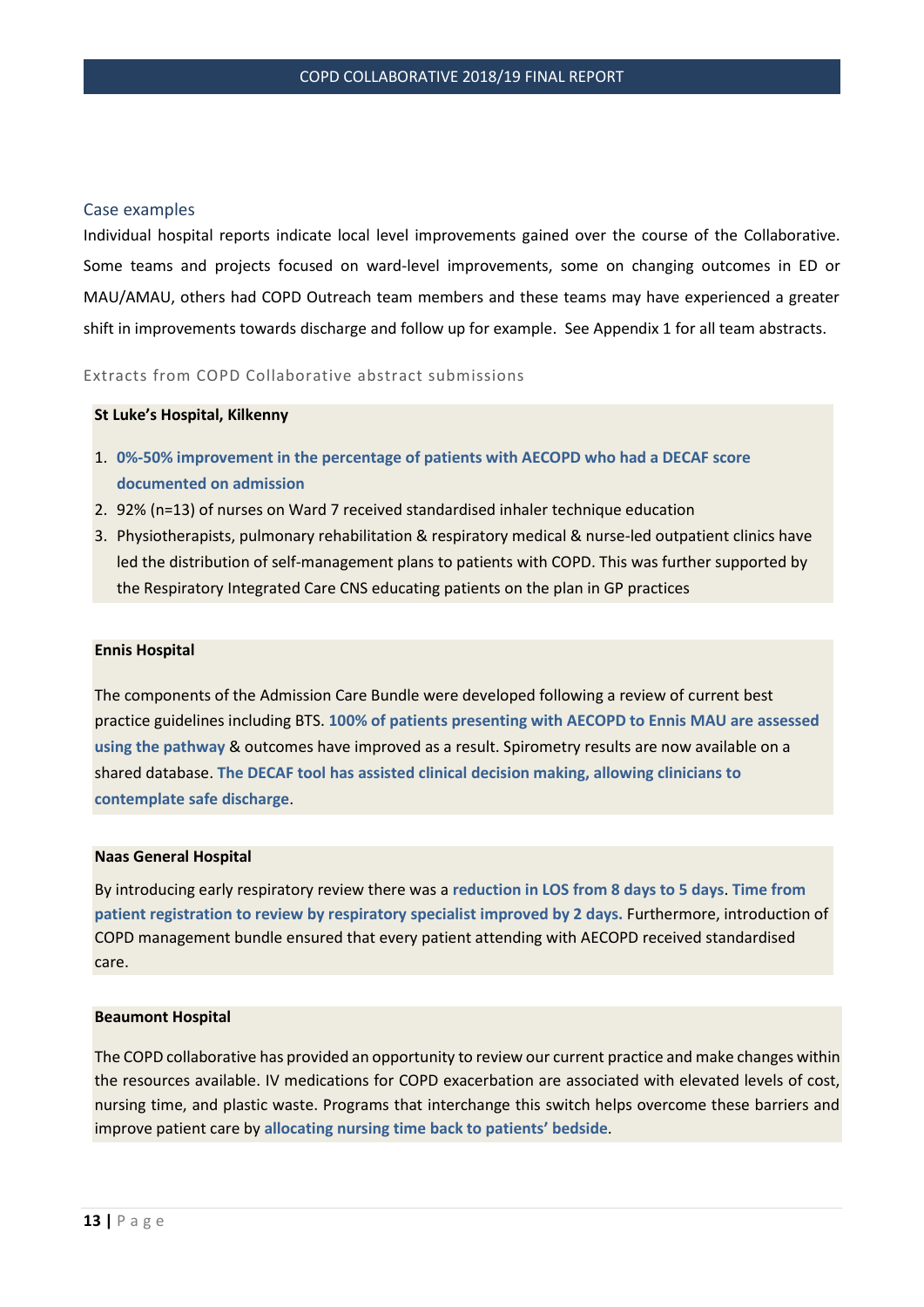#### Person-centredness

The patient voice has been a fundamental driver for change and core component of the Collaborative. In partnership with Board Members of COPD Support Ireland, patients and carers were actively involved with the COPD Collaborative Working Group and participated fully as co-faculty at the Collaborative Learning Sessions presenting patient experience stories and engaging with teams during interactive sessions. Collaborative teams were encouraged and empowered to partner with patient(s) and carer(s) in their improvement efforts.

Teams achieved varying levels of partnership with patients. Challenges to building engagement included recruitment of appropriate patients (for a variety of reasons including clinical condition), ability to support patient time in these roles and facilitate the co-production of care process improvement between patients and providers. Teams that achieved higher degrees of engagement with patients reported frank, open discussions, improved understanding and communication in the patient/healthcare team relationship, and enhanced opportunities for improving the patient journey.

Patients and carers have offered their own evaluation of participation in this body of work;

*"…Our journey with this illness is very hard but now at least when we present at A&E we will be taken on this pathway through the department and not the maze it has been! We will be seen by the appropriate team and dealt with quickly. This will make such a huge difference to us…."* 

Ann Murphy, Patient and Board Member COPD Support Ireland

#### <span id="page-13-0"></span>Evaluation & dissemination

The final phase of the national COPD Collaborative involves securing improvements into the future and spreading to other services or areas both locally and nationally, dissemination of findings (publication of a scoping literature review and formal evaluation).

The Irish COPD Collaborative has been presented at numerous national and international forums to date. A full list is presented in Appendix 2 of this document.

#### Dissemination

Regular communications are disseminated from the COPD Collaborative including active social media outputs via @RCPI\_QI on Twitter and an electronic newsletter to a wide stakeholder group.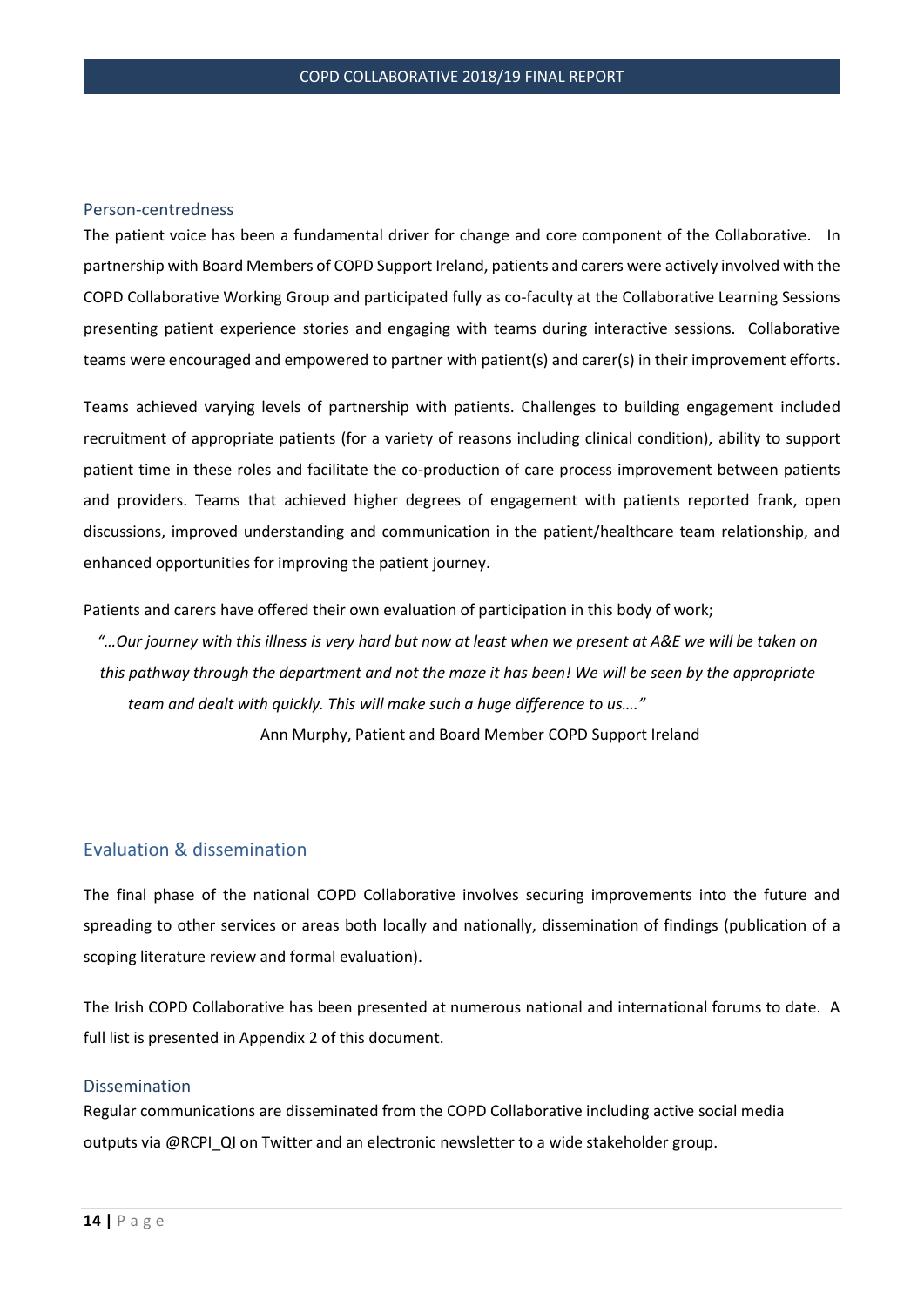#### <span id="page-14-0"></span>Learning and recommendations

This QI Collaborative was the first initiative of its kind in Ireland to focus on improvements in care for a chronic condition. All teams showed improvements in their own focus areas and this was reflected in the national data trends, though sustainability has been highlighted as a potential challenge by some sites. RCPI has proposed a follow-on Collaborative (the Spread Initiative) to broaden the reach of the improvement outcomes by offering the opportunity to embed best-practice standards for AECOPD in new teams and hospitals and provide a means to provide continued support for sustained improvement with the initial teams.

The co-design process of this first Collaborative encouraged participating teams to analyse their own systems and processes and develop locally applicable change ideas. While this remains the proposed approach for the Spread Initiative, team progress may be expedited through the experience and evidence from the first collaborative including development of a mentoring system to match initial teams with the new recruits.

In addition, feedback and learning from this first COPD Collaborative has identified areas for efficiencies in future programmes including:

- Reduce the burden of data collection with fewer measures and simplified submission processes
- Enhance before and after evaluation opportunities by administering a survey at the first learning session, as well as at the last session, to include morale and job satisfaction assessment questions as well as expectations questions
- Provide geographically convenient group-coaching session schedule from the outset of the programme to facilitate attendance
- Employ new RCPI web-based services applications to enhance teams' access to QI learning tools.

An additional recommendation is to establish collaborative partnerships and scope opportunities for development of co-designed, person-centred innovations towards the strategic health service priority of a shift of care to the community and to provide hospital avoidance measures for patients with COPD in Ireland. This element is envisaged as a facilitator to designing a future integrated/community care QI initiative, applicable to COPD care and other chronic disease programmes in Ireland which may be piloted in early 2020.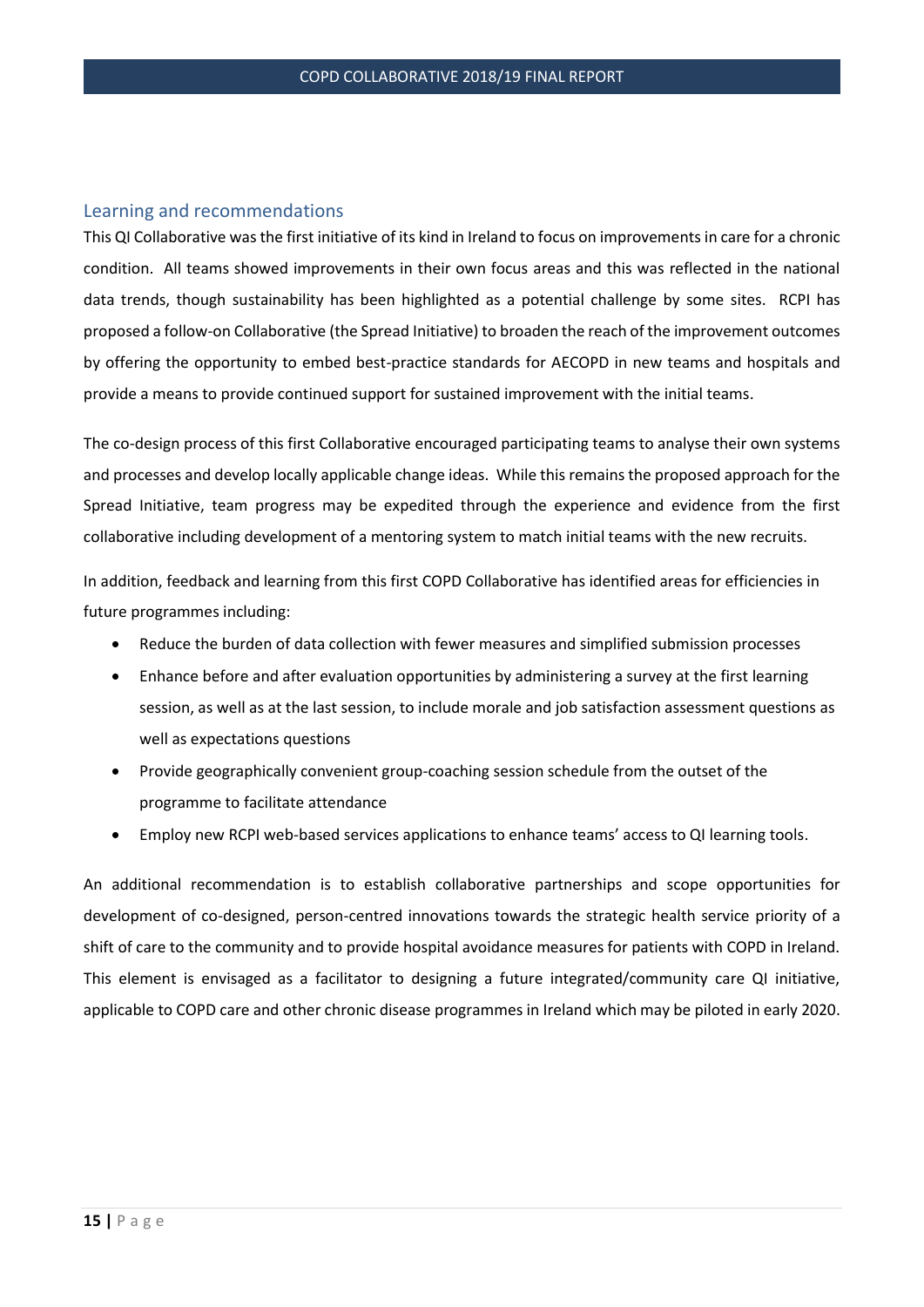# <span id="page-15-0"></span>References

- 1. DOH / National Patient Safety Office 2017 *National Healthcare Quality Reporting System Annual Report*. National Patient Safety Office
- 2. COPD Support Ireland (COPDSI) *Manifesto for COPD*. November 2015
- 3. Health Pricing Office 2017 *Activity in Acute Public Hospitals in Ireland, Annual Report 2016*.
- 4. HSE National Office of Clinical Audit 2016 *National Audit of Hospital Mortality Report* NOCA
- 5. Pomey M-P, Ghadiri DP, Karazivan P, Fernandez N, Clavel N (2015) Patients as Partners: A Qualitative Study of Patients' Engagement in Their Health Care. PLoS ONE 10(4): e0122499. <https://doi.org/10.1371/journal.pone.0122499>
- 6. Greene, J., Farley, D., Amy, C., Hutcheson, K. (2018). How Patient Partners Influence Quality Improvement Efforts. The Joint Commission Journal on Quality and Patient Safety 2018; 44:186–195 <https://doi.org/10.1016/j.jcjq.2017.09.006>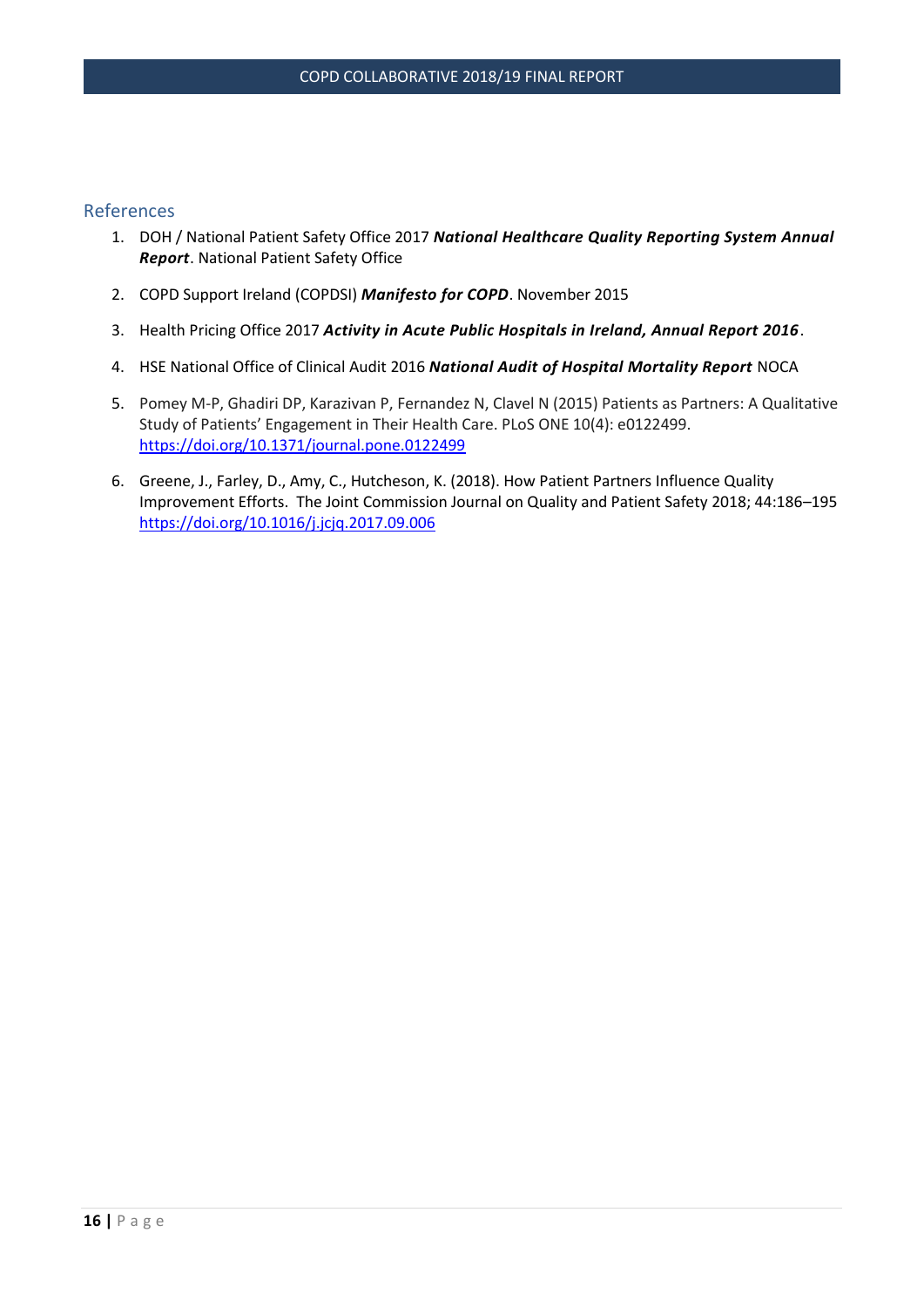# <span id="page-16-0"></span>Appendix 1 COPD Collaborative outputs

| Conference -<br>poster and<br>abstract                       | A National Collaborative Programme to Improve Clinical<br>Care Outcomes for Patients with Chronic Obstructive<br>Pulmonary Disease (COPD) in Ireland              | <b>IHI Forum Glasgow</b><br>2019                                            |
|--------------------------------------------------------------|-------------------------------------------------------------------------------------------------------------------------------------------------------------------|-----------------------------------------------------------------------------|
| Conference-<br>poster and<br>abstract                        | Report from the Initial Phase of a National Improvement<br>Collaborative for Patients Suffering with Chronic<br>Obstructive Pulmonary Disease (COPD) in Ireland   | <b>IHI Forum Glasgow</b><br>2019                                            |
| Conference-<br>poster and<br>abstract                        | COPD Collaborative Pilot won the Robert Collins Award (for<br>demonstrating an outstanding contribution to quality and<br>reliable care in a healthcare setting)  | RCPI/ISQua QI<br>Summit                                                     |
| Conference - oral<br>presentation                            | Turning the tide on COPD - the Irish national COPD<br><b>Improvement Collaborative</b>                                                                            | <b>ISQua Cape Town</b><br>Conference 2019                                   |
| Conference-<br>poster, abstract<br>and short<br>presentation | Using patient experience to drive improvement in the Irish<br>National Chronic Obstructive Pulmonary Disease (COPD)<br>Collaborative                              | <b>National Patient</b><br>Safety Office<br>Conference 2019                 |
| Conference-<br>poster and short<br>presentation              | Improving Patient Care: The Irish National COPD<br>Collaborative: A Quality Improvement Initiative                                                                | <b>National Patient</b><br>Safety Office<br>Conference 2019                 |
| Conference-<br>poster and<br>abstract                        | Using patient experience to drive improvement in the Irish<br>National Chronic Obstructive Pulmonary Disease (COPD)<br>Collaborative                              | National Quality,<br>Clinical Risk &<br><b>Patient Safety</b><br>Conference |
| Conference -<br>poster and<br>abstract                       | Patients, Professionals and Providers; partnering to<br>achieve service-level improvement in acute COPD care                                                      | IHI Forum,<br>Copenhagen 2020                                               |
| Conference -<br>abstract submitted                           | The Irish National COPD Collaborative - A QI Initiative Aimed<br>at Improving AECOPD Patient Care at Presentation, Admission<br>and Discharge, Using Care Bundles | IHI Forum,<br>Copenhagen 2020                                               |
| Conference-<br>poster and<br>abstract                        | Using patient experience to drive improvement in the Irish<br>National Chronic Obstructive Pulmonary Disease (COPD)<br>Collaborative                              | <b>Irish Thoracic</b><br>Society 2019                                       |
|                                                              |                                                                                                                                                                   |                                                                             |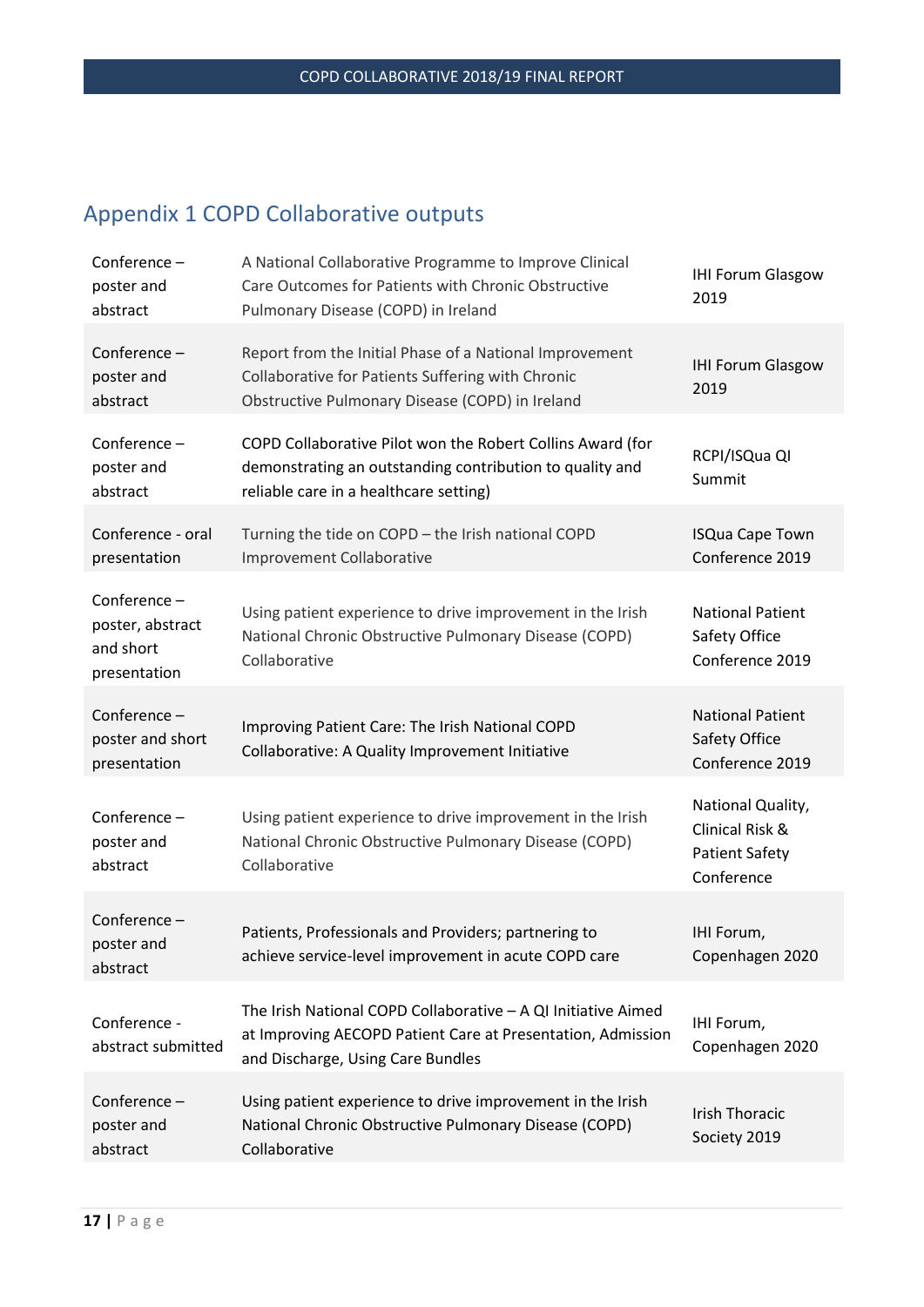| $Conference -$<br>poster and short<br>presentation | Evaluation of the Irish National COPD Collaborative Quality<br>Improvement Initiative                                                                                                                                    | <b>Irish Thoracic</b><br>Society 2019      |
|----------------------------------------------------|--------------------------------------------------------------------------------------------------------------------------------------------------------------------------------------------------------------------------|--------------------------------------------|
| Letter to the Editor                               | National COPD Collaborative in Progress in Ireland<br>(Response to Morton et al 2019 paper)                                                                                                                              | <b>BMJ Open</b><br>Respiratory<br>Research |
| <b>Published article</b>                           | Interventions at presentation and discharge for patients<br>with Acute Exacerbation of Chronic Obstructive Pulmonary<br>Disease (AECOPD) to reduce unnecessary admissions and<br>readmissions. A scoping review protocol | Nursing Open, Wiley<br>& Sons              |
| In draft for<br>publication                        | Interventions at presentation and discharge for patients<br>with Acute Exacerbation of Chronic Obstructive Pulmonary<br>Disease (AECOPD) to reduce unnecessary admissions and<br>readmissions. A scoping review.         | Respiratory journal<br><b>TBC</b>          |
| In draft for<br>publication                        | Evaluation of COPD Collaborative: QI teaching and<br>Learning                                                                                                                                                            | <b>ISQua Journal</b>                       |
| In draft for<br>publication                        | Evaluation of COPD Collaborative: Improving Patient Care                                                                                                                                                                 | Respiratory journal<br><b>TBC</b>          |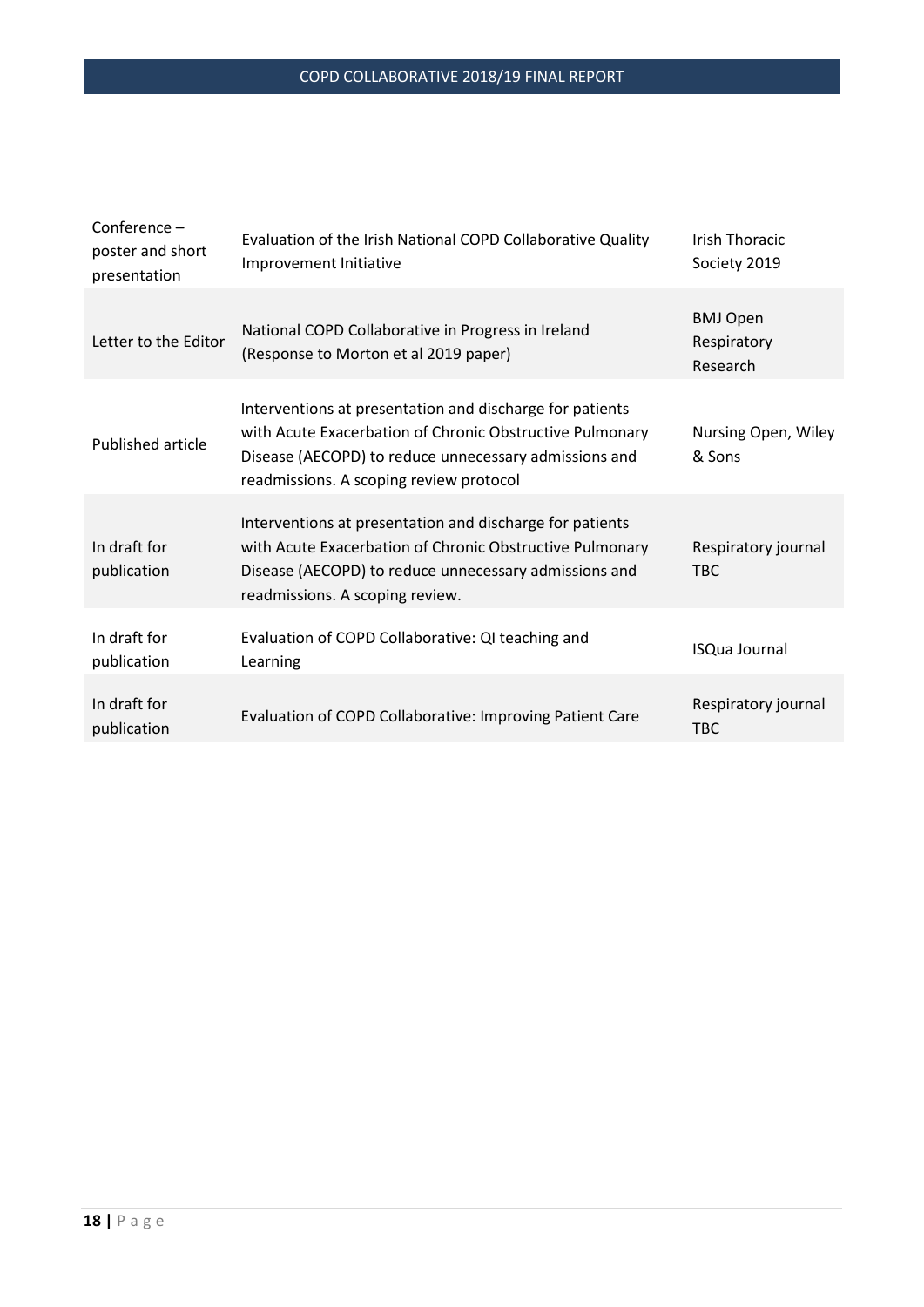# <span id="page-18-0"></span>Appendix 2 COPD Collaborative team abstract submissions

| <b>Beaumont Hospital</b>                              | COPD Collaborative in Beaumont Hospital; A Quality Improvement Campaign to<br>for COPD patients                                                                                                                                    | 21 |
|-------------------------------------------------------|------------------------------------------------------------------------------------------------------------------------------------------------------------------------------------------------------------------------------------|----|
| <b>Cavan General</b><br>Hospital                      | Acute Care Bundle for AECOPD: To ensure high quality care for all patients<br>admitted with an acute exacerbation of COPD to Cavan General Hospital                                                                                | 23 |
| <b>Connolly Hospital</b><br><b>Blanchardstown</b>     | Promoting effective, patient centred care for adults presenting with an acute<br>exacerbation of COPD at Connolly Hospital                                                                                                         | 25 |
| <b>Ennis Hospital</b>                                 | Implementation of an Intervention Bundle and DECAF assessment tool to<br>provide appropriate assessment and management of patients presenting with<br><b>AECOPD to Ennis MAU</b>                                                   | 27 |
| Letterkenny<br><b>University Hospital</b>             | Utilisation of Scoring Tool to help in identifying those at risk of in hospital<br>mortality and 90-day readmission in Letterkenny University Hospital                                                                             | 29 |
| <b>Mayo University</b><br>Hospital                    | Early respiratory intervention for patients admitted to Mayo University Hospital<br>with acute exacerbation of COPD improves quality and consistency of care<br>delivered                                                          | 30 |
| <b>Midland Regional</b><br><b>Hospital Mullingar</b>  | Improving availability of Pulmonary Function Tests results for COPD patients in<br>Mullingar                                                                                                                                       | 31 |
| <b>Midland Regional</b><br><b>Hospital Portlaoise</b> | Improving the journey for the person entering the service of Midland Regional<br>Hospital Portlaoise with Acute Exacerbation of Chronic Obstructive Pulmonary<br><b>Disease</b>                                                    | 33 |
| <b>Midland Regional</b><br><b>Hospital Tullamore</b>  | Introduction of a Community Pulmonary Rehabilitation Programme, patient<br>centred, timely and equitable aimed at reducing both exacerbations of Chronic<br>Obstructive Pulmonary disease and hospital admissions to MRH Tullamore | 35 |
| <b>Naas General Hospital</b>                          | Chronic Obstructive Pulmonary Disease Improvement Collaborative project,<br>Naas Hospital Perspective                                                                                                                              | 37 |
| <b>Nenagh Hospital, Co</b><br><b>Tipperary</b>        | Introduction of a Discharge Care Bundle for patients admitted to hospital with<br>an Acute Exacerbation of Chronic Obstructive Pulmonary Disease to Nenagh<br>Hospital                                                             | 39 |
| <b>Our Lady of Lourdes</b><br>Hospital, Drogheda.     | To improve the acute management of COPD exacerbations in Our Lady of<br>Lourdes Hospital in the following domains: inhaler technique, self-management<br>plan and discharge bundle                                                 | 41 |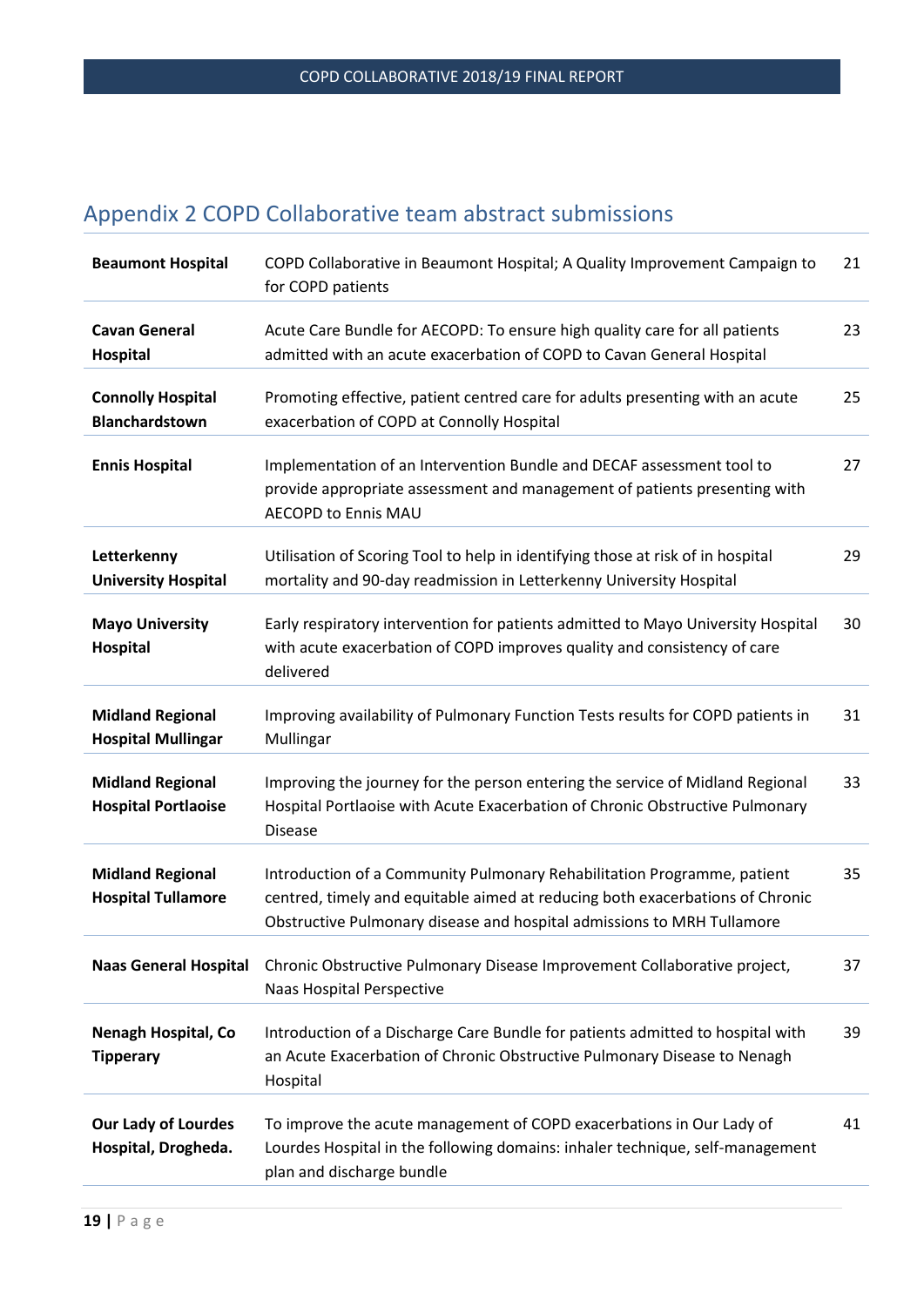| Portiuncula Hospital,<br><b>Ballinasloe</b>       | Ensuring all COPD patients have a documented diagnosis with spirometry                                                                                                          | 43 |
|---------------------------------------------------|---------------------------------------------------------------------------------------------------------------------------------------------------------------------------------|----|
| St. Luke's Hospital,<br><b>Kilkenny</b>           | Improving the standards of care for patients admitted with an acute<br>exacerbation of COPD in Carlow-Kilkenny                                                                  | 45 |
| <b>St Michael's Hospital</b><br>Dun Laoghaire     | Improving the journey for the person entering the service of Midland Regional<br>Hospital Portlaoise with Acute Exacerbation of Chronic Obstructive Pulmonary<br><b>Disease</b> | 47 |
| <b>South Tipperary</b><br><b>General Hospital</b> | A person-centred nurse led COPD Clinic to Improve access to the Respiratory<br>Service within STGH                                                                              | 49 |
| <b>Tallaght University</b><br><b>Hospital</b>     | Implementation of a quality improvement programme to optimise management<br>of acute exacerbation of COPD in Tallaght University Hospital                                       | 52 |
| <b>University Hospital</b><br>Limerick            | The implementation of a COPD management intervention bundle with a DECAF<br>assessment to improve appropriate assessment and management of acute<br>exacerbation of COPD        | 54 |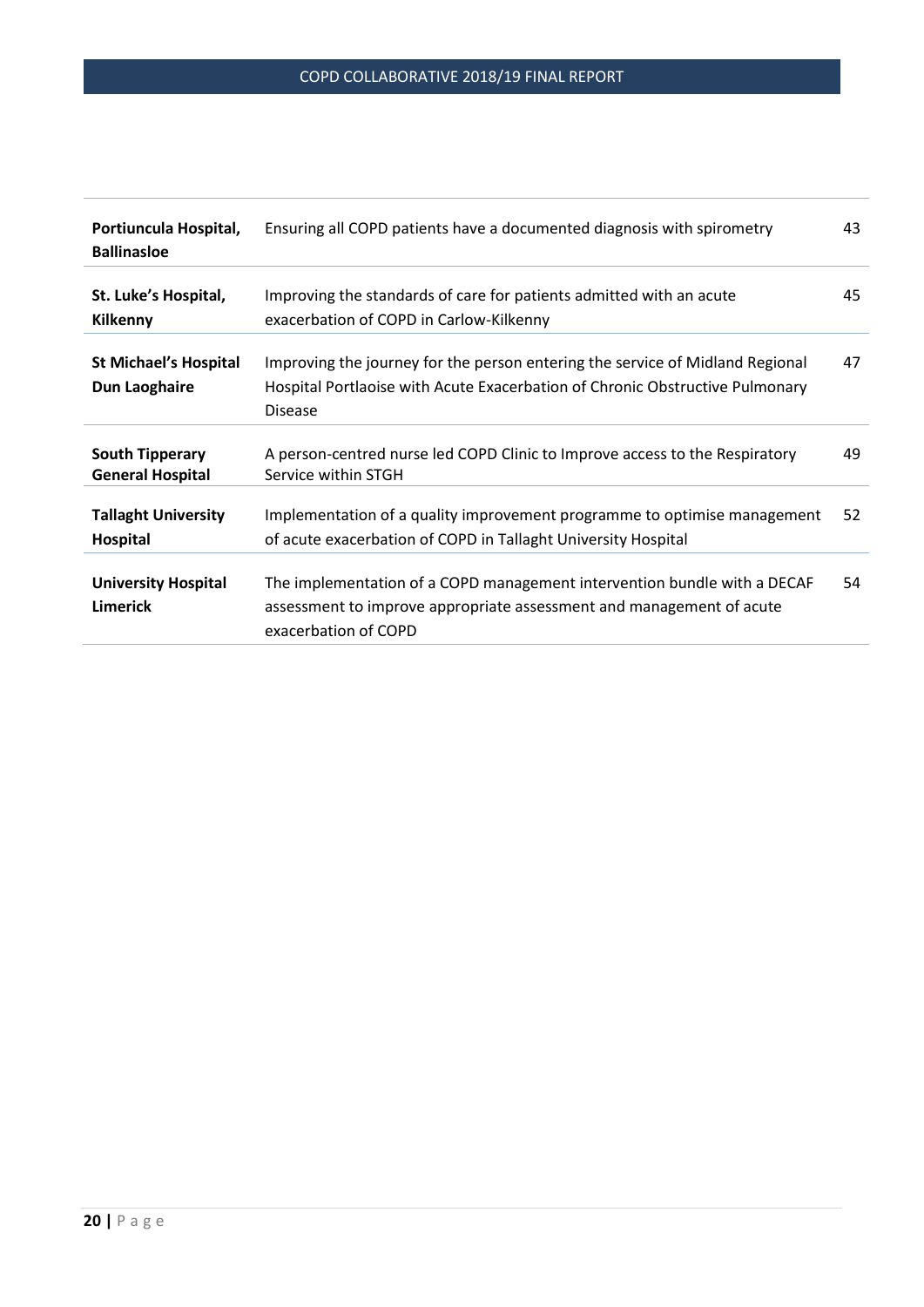# **COPD Collaborative in Beaumont Hospital; A Quality Improvement Campaign to for COPD patients**

Professor Richard Costello, Aoife Carolan, Catherine McGeoghegan, Deirdre O' Flaherty, Grace McKee, Maura Rowland.

Respiratory Centre Beaumont Hospital

#### Introduction

Exceptional health care is facilitated by a collaborative approach that involves multidisciplinary professionals (6). Beaumont Hospital used a collaborative approach to map out the journey that patients with COPD have from ED through to discharge. Our process map highlighted areas of improvement, described below:

100% of patients admitted with an AECOPD were commenced on IV steroids.

- SMART aim: reduce the use of unnecessary IV steroids in patients presenting to ED with an AECOPD from 100% to 0% by September 2019.

20% of patients admitted with an AECOPD had documented evidence of having their inhaler technique reviewed during their stay.

- SMART aim: increase the documented evidence of inhaler technique in our COPD patients from 20% to 100% by September 2019.

# Background

Acute COPD exacerbations remain among the most common presentations to ED worldwide (1). Despite conflicting evidence regarding the role for IV steroids for treatment of these exacerbations (2,3) they continue to be considered by many as standard and initial treatment of care on presentation to ED and throughout the patient's hospital stay (3,4). Conversion from IV to PO steroids can decrease the length of hospitalisation without adversely affecting patient outcome and may also improve patient care by reducing the risk of IVC infection (8), decreased nursing needs (7,8). The time allocated to preparation and administration of IV therapies could be directly translated to time spent with patients.

#### Methods: IV to PO

PDSA cycle 1. Education and Awareness Sessions of IV to PO

PDSA cycle 2. Launch Poster Competition 'PO is the way to go'

PDSA cycle 3. Assessment of IV to PO conversions through retrospective chart audit

PDSA cycle 4. Working group with ED department supporting development of a COPD Pathway (pilot launched Aug 2019)

#### Methods: Inhaler technique

PDSA cycle 1: Staff Education and Training Sessions on Inhaler Technique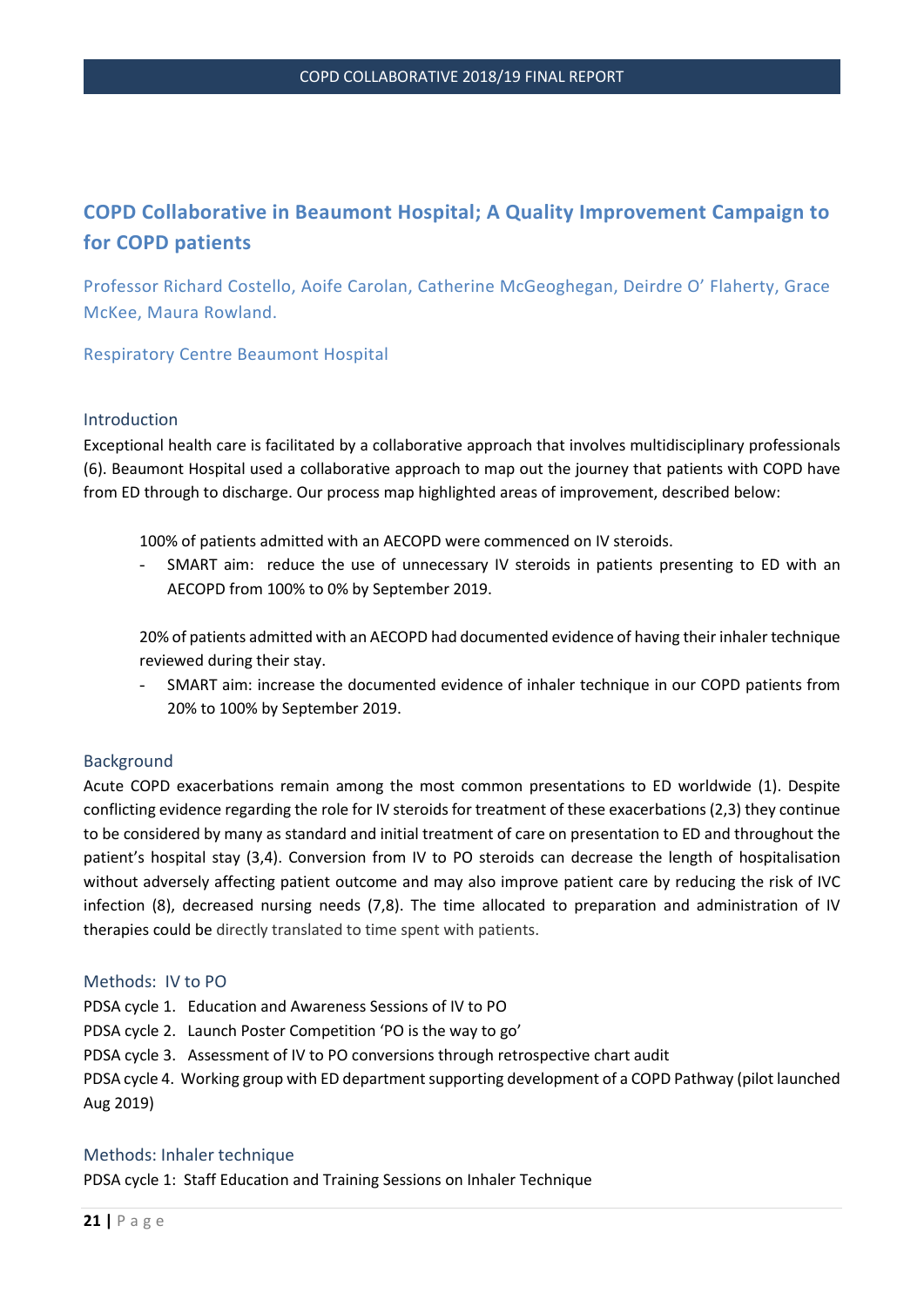PDSA cycle 2. Respiratory CNS In-Reach Support for patients on Non-Respiratory Wards PDSA cycle 3. Development of Individualised Inhaler Regimens for patients (visual)



#### Conclusion

The COPD collaborative has provided an opportunity to review our current practice and make changes within the resources available. IV medications for COPD exacerbation are associated with elevated levels of cost, nursing time, and plastic waste (6,7,8). Programs that interchange this switch helps overcome these barriers and improve patient care by allocating nursing time back to patients' bedside (7,8).

- 1. Rosychuk RJ, Youngson E, Rowe BH. Presentations to Emergency Departments for COPD: A Time Series Analysis. Can Respir J. 2016;2016:1382434.
- 2. Woods JA, Wheeler JS, Finch CK, Pinner NA. Corticosteroids in thetreatment of acute exacerbations of chronic obstructive pulmonary disease. Int J Chron Obstruct Pulmon Dis. 2014;9:421-30.
- 3. Sivapalan P, Lapperre TS, Janner J, Laub RR, Moberg M, Bech CS, et al. Eosinophil-guided corticosteroid therapy in patients admitted to hospital with COPD exacerbation (CORTICO-COP): a multicentre, randomised, controlled, open-label, non-inferiority trial. Lancet Respir Med.
- 4. Vermeersch K, Gabrovska M, Aumann J, Demedts IK, Corhay JL, Marchand E, et al. Azithromycin during Acute COPD Exacerbations Requiring Hospitalization (BACE): a Multicentre, Randomized, Double-blind, Placebo-controlled Trial. Am J Respir Crit Care Med. 2019.
- 5. Mirza S, Clay RD, Koslow MA, Scanlon PD. COPD Guidelines: A Review of the 2018 GOLD Report. Mayo Clin Proc. 2018;93(10):1488-502.
- 6. 'Collaboration in Health Care' Journal of Medical Imaging and Radiation Sciences. Lyndon Morley, MSc, MRT(T), PMP, CMDa\* and Angela Cashell, MS. Journal of Medical Imaging and Radiation Sciences 48 (2017) 207-216. www.elsevier.com/locate/jmir
- 7. MEDICATION MONITORING: Intravenous to Oral Therapy Interchange Program, Stanford Hospitals and Clinics, 650-723-5970Stanford Hospital Clinics. Stanford, CA 94305
- 8. The use of an IV to PO clinical intervention form to improve antibiotic administration in a communitybased hospital Cameron Thompson, Michelle Zahradnik, Allison Brown, Dimitra Gina Fleming, Madelyn Law. BMJ open quality 2015;4:u200786.w2247. doi: 10.1136/bmjquality.u200786.w2247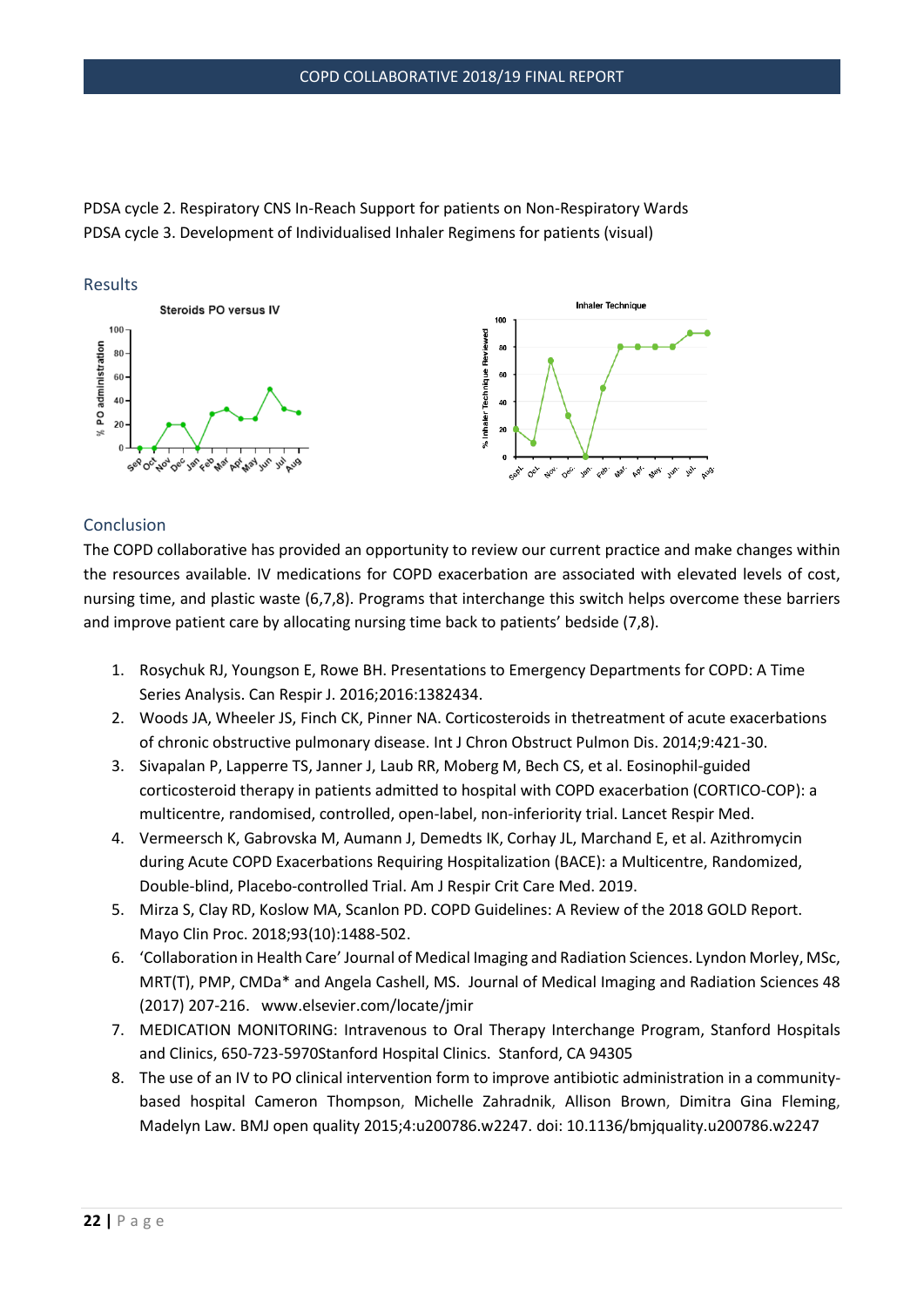# **Acute Care Bundle for AECOPD: To ensure high quality care for all patients admitted with an acute exacerbation of COPD to Cavan General Hospital**

Marie Togher, Clare Lynch, Dr Paulo Pinheiro, Prof James Hayes, Dr Aoife O'Reilly, Bernie Walsh.

#### Cavan General Hospital

#### Introduction

The aim of the quality improvement initiative was to design and implement an acute admission bundle to standardise the management of patients presenting with an acute exacerbation of COPD (AECOPD).

#### Background

A significant number of patients with AECOPD are admitted under the care of nine medical physicians, with only one having a respiratory speciality. The introduction of an acute care bundle could help deliver a systematic, consistent and evidence-based approach to care for this cohort of patients (Turner et al, 2015).

#### Methods

At the outset, a driver diagram was completed to help systematically plan and structure the project. COPD guidelines and existing bundles were reviewed. A draft bundle was developed incorporating the following key elements - diagnosis confirmation, oxygenation needs, recognition and response to acidosis, and medication.

The bundle was tested and adapted using PDSA cycles to create the final version. Key changes made during this process included addition of DECAF tool to assess exacerbation severity, connection of elements of DECAF tool to treatment options and prompts to consider sepsis pathway and other co-morbidities.

Bundle education sessions were delivered. COPD Outreach staff offered additional support in the ED and MAU by increasing their presence and assisting with bundle completion. A quick dial facility available on all phones provided quicker access to outreach team.

Monthly data was collected to record the impact of the bundle introduction and interventions.

#### Results

The initial focus of the project was on bundle development, with the final version rolled out in January 2019. The following graph illustrates bundle use in the monthly audit of 10 charts from October 2018 to July 2019.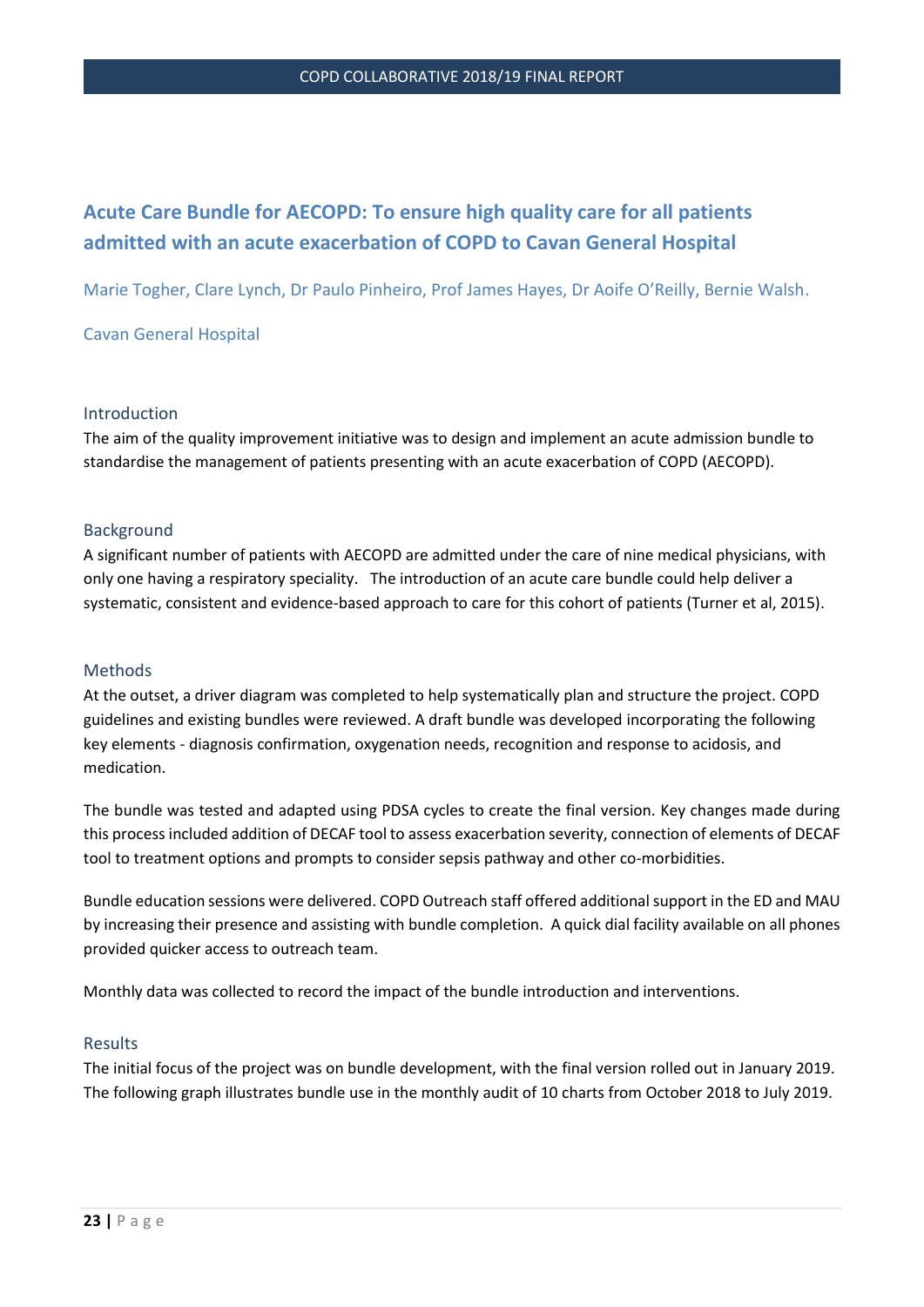

Bundle usage varied over the project period, with a median performance of 70%. The significant drop in February reflects the nurses' strike and NCHD changeover. The pattern after February demonstrated an upward trend, influenced by further education sessions and respiratory support.

# Conclusion

An acute admission bundle was successfully developed and implemented over the project timeframe. Additional work is required to ensure the bundle is routinely used for all AECOPD patients, independent of respiratory staff input. Inclusion of the bundle in the ED and medical proforma documentation will assist this. The next step of the project will focus on individual elements of the bundle, such as early PO switch, prompt initiation of NIV and use of DECAF to decide treatment choice.

#### Reference

1. Turner, A et al 2015,'A care-bundles approach to improving standard of care in AECOPD admissions: results of a national project' *Thorax,* 70:992-994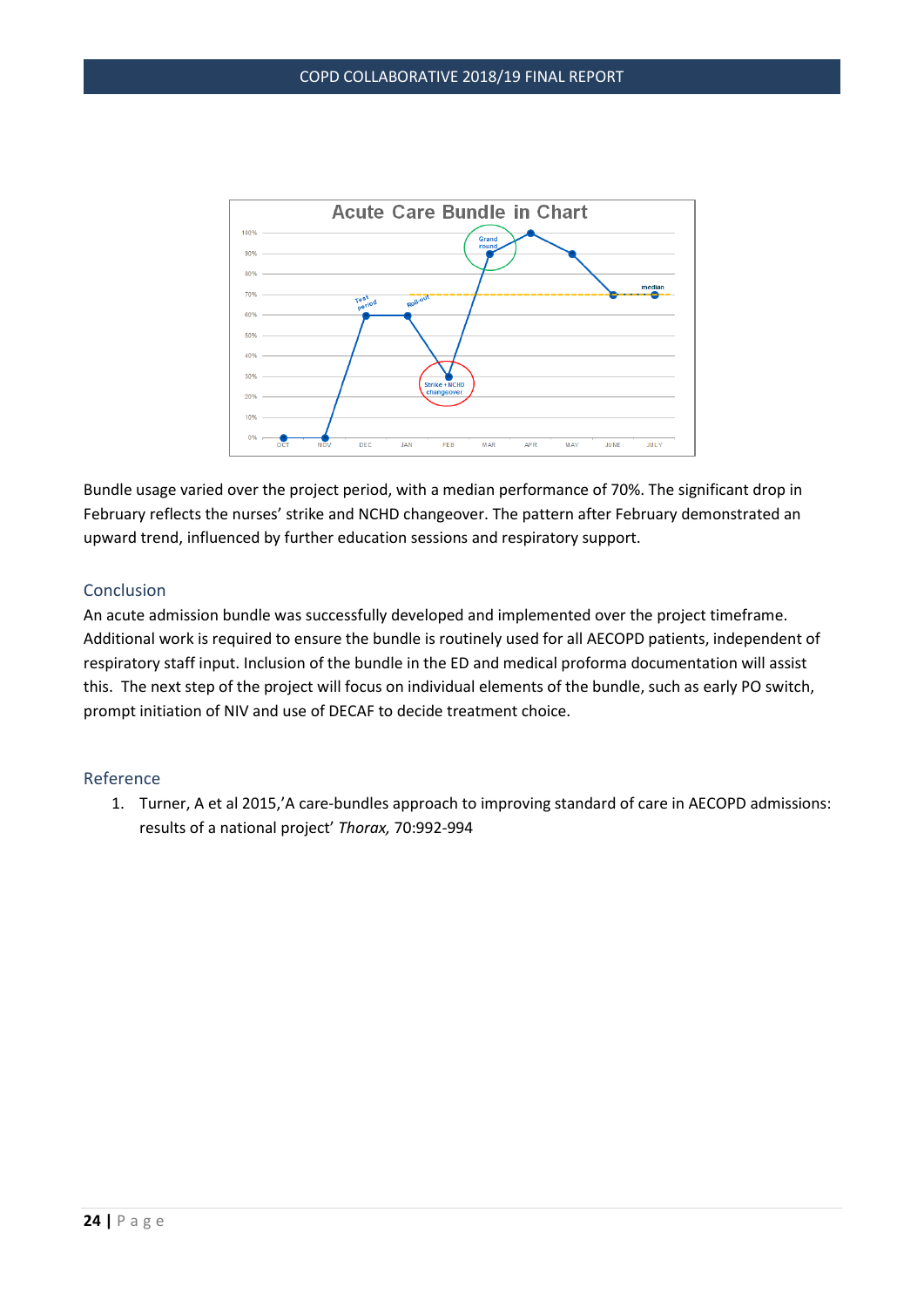# **Promoting effective, patient centred care for adults presenting with an acute exacerbation of COPD at Connolly Hospital**

Deirdre Curley, Respiratory Clinical Nurse Specialist. Helen Johnston, Senior Physiotherapist, Professor Liam Cormican, Respiratory and Sleep Consultant, Elaine Craven, Respiratory Advanced Nurse Practitioner, Michele Cuddihy, Respiratory Clinical Nurse Specialist.

Respiratory Department, Connolly Hospital Blanchardstown

#### Introduction

Hospitalisation due to acute exacerbations of COPD (AECOPD) is common<sup>1</sup> with 529 admissions with a primary diagnosis of COPD to Connolly Hospital in 2018.

Connolly Hospital signed up to the National COPD Collaborative in September 2018 and focused our Q.I. efforts on three projects addressing the following parts of the patient's journey;

- 1. Presentation assessment: No disease specific assessment tool used at presentation.
- 2. In-patient treatment: Variability in prescription of steroid therapy for AECOPD.
- 3. Discharge education: No information resource or 'COPD Action Plan' provided on discharge.

#### Background

#### **1. PROGNOSTICATION DECAFFINATION**

The DECAF score is a validated tool for accurate prediction of mortality and risk stratification to inform patient care for AECOPD.<sup>1</sup>

Aim: To increase the use of the DECAF score in patients presenting with AECOPD from 0%-100% by September 2019.

#### **2. STEROID STANDARDISATION**

Oral corticosteroids are as effective as intravenous for the treatment of appropriate adults with AECOPD.<sup>2</sup>

Aim: To increase the prescription of oral corticosteroids in appropriate AECOPD patients from 12.5% to 100% by September 2019.

#### **3. INFORMATION RESOURCE AND ACTION PLAN**

Adherence to a written action plan is associated with a reduction in exacerbation recovery time by initiating prompt treatment. <sup>3</sup>

Aim: To develop a disease specific information resource and increase provision from 0%-100% of patients discharging post AECOPD by September 2019.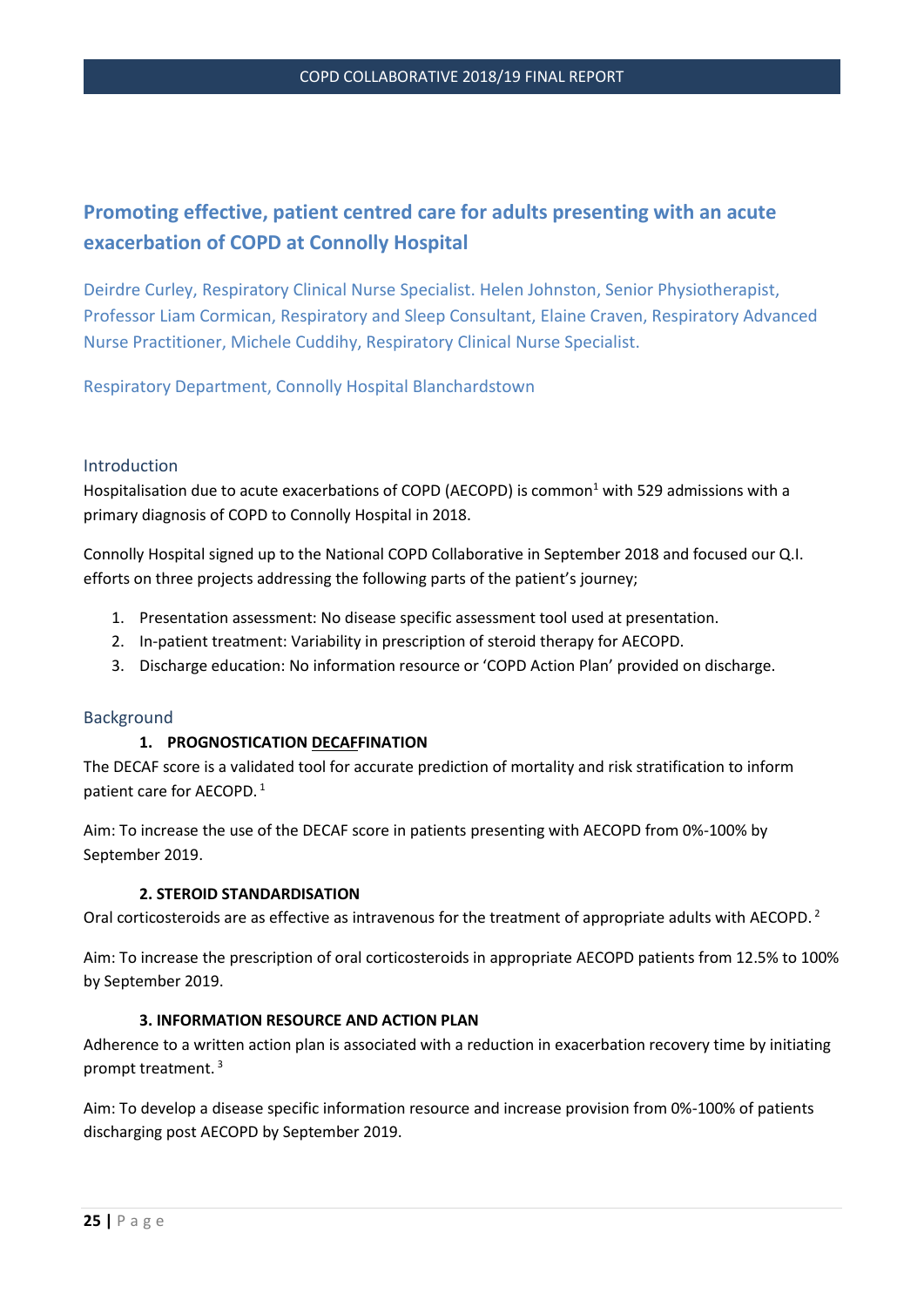# Methods

- Fortnightly team meetings, completion of systems analysis, generation of change ideas & subsequent PDSA cycles.
- Education sessions hospital wide.
- Communication with colleagues and stakeholders via email and text.
- Modification of the Medical Admission pro forma.
- Following patient consultation, the development and distribution of poster and resources.

#### Results

- 1. Documented DECAF score in patients presenting with AECOPD increased from 0%-90% by September 2019, aiding decisions about patient's care.
- 2. The prescription of oral corticosteroids in appropriate AECOPD patients has increased from 12.5% to 70% by September 2019. This translates to a cost saving of €7.82 and time saving of 31 minutes of registered nursing per patient per day.<sup>5</sup>
- 3. The information Resource Action Plan provision has increased from 0%-100% of COPD Outreach and ANP patients discharging post AECOPD by September 2019.

#### Conclusion

We are on our way to achieving our goals of improving the AECOPD patient's journey. Future team plans:

- Linking appropriate low DECAF score patients with referral to COPD Outreach for admission avoidance and early supported discharge.
- Extending out the provision of the Information Resource and Action plan to the acute wards.
- Sustaining our efforts, to ultimately make the projects intended outcomes independent.

#### References:

- 1. Validation of the DECAF score to predict hospital mortality in acute exacerbations of COPD. Echevarria C, Steer J, Heslop-Marshall K, et al. Thorax 2016;71:133–140.
- 2. Walters JAE, Tan DJ, White CJ, Wood‐Baker R. Different durations of corticosteroid therapy for exacerbations of chronic obstructive pulmonary disease. Cochrane Database of Systematic Reviews 2018, Issue 3. Art. No.: CD006897. DOI: 10.1002/14651858.CD006897.pub4.
- 3. Bischoff EWMA, Hamd DH, Sedeno M, et al. Effects of written action plan adherence on COPD exacerbation recovery. Thorax 2011;**66:**26-31.
- 4. COPD Action Plan- Galway University Hospitals/Galway PCCC (May 2016) Authors: Niki Byrne-CNSp, Niamh Duignan- Senior Physiotherapist, Sheila Farrell- Senior Physiotherapist & Theresa Frawley-**CNSp**
- 5. CHB Pharmacy provided costing, calculated 05/09/19.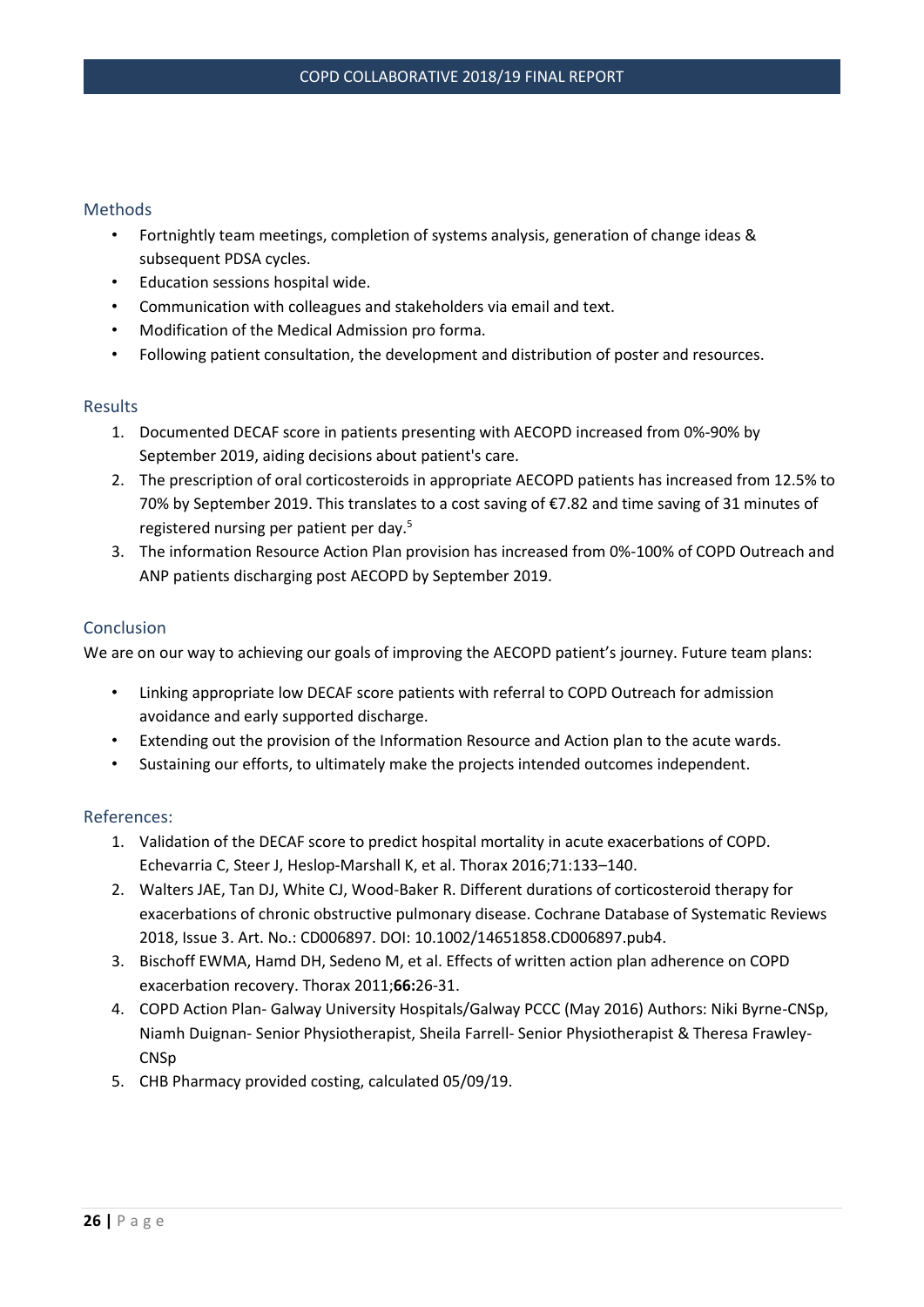# **Implementation of an Intervention Bundle and DECAF assessment tool to provide appropriate assessment and management of patients presenting with AECOPD to Ennis MAU**

Carmel McInerney (RNS), Mary Dervan (Senior Physiotherapist), Prof. Tom Peirce MAU Consultant.

University of Limerick Hospitals Ennis Hospital

## Introduction

A review of the current management of AECOPD patients presenting to Ennis MAU showed a non-uniform approach. Our aim was to develop an evidence- based admission care bundle that would standardise assessment, aid clinical decision making and ensure optimum care for all patients. The goal was to complete the pathway in 100% of patients within six months of implementing the care bundle.

## Background

COPD exacerbations are defined as an acute worsening of respiratory symptoms requiring additional therapies. The goal for this project was to improve the overall care for patients presenting with AECOPD and allow a more streamlined evidence-based approach in their management. Evidence based care has been shown to improve quality of life, reduce length of hospital stay and assist with admission avoidance.

Approximately 20% of in-patient hospital bed days are due to COPD annually (ESRI). One of our goals was to have an effective assessment tool to aid clinical decision making in the need to admit versus safe discharge to the community. We therefore looked at the DECAF assessment tool, a simple and effective predictor of mortality in patients hospitalised with AECOPD and which also proved beneficial to clinicians to more accurately predict patient outcomes and levels of care (Steer *et al.* 2012).

#### Methods

A stakeholder group was established. The components of the Admission Care Bundle were developed following a review of current best practice guidelines including BTS. The bundle was reviewed and revised regularly using PDSA's, regular visits to the MAU for education of all team members and for feedback.

#### Results

100% of patients presenting with AECOPD to Ennis MAU are assessed using the pathway & outcomes have improved as a result. Spirometry results are now available on a shared database. MAU staff have improved knowledge on the timely management of AECOPD patients. The DECAF tool has assisted clinical decision making, allowing clinicians to contemplate safe discharge versus need for admission.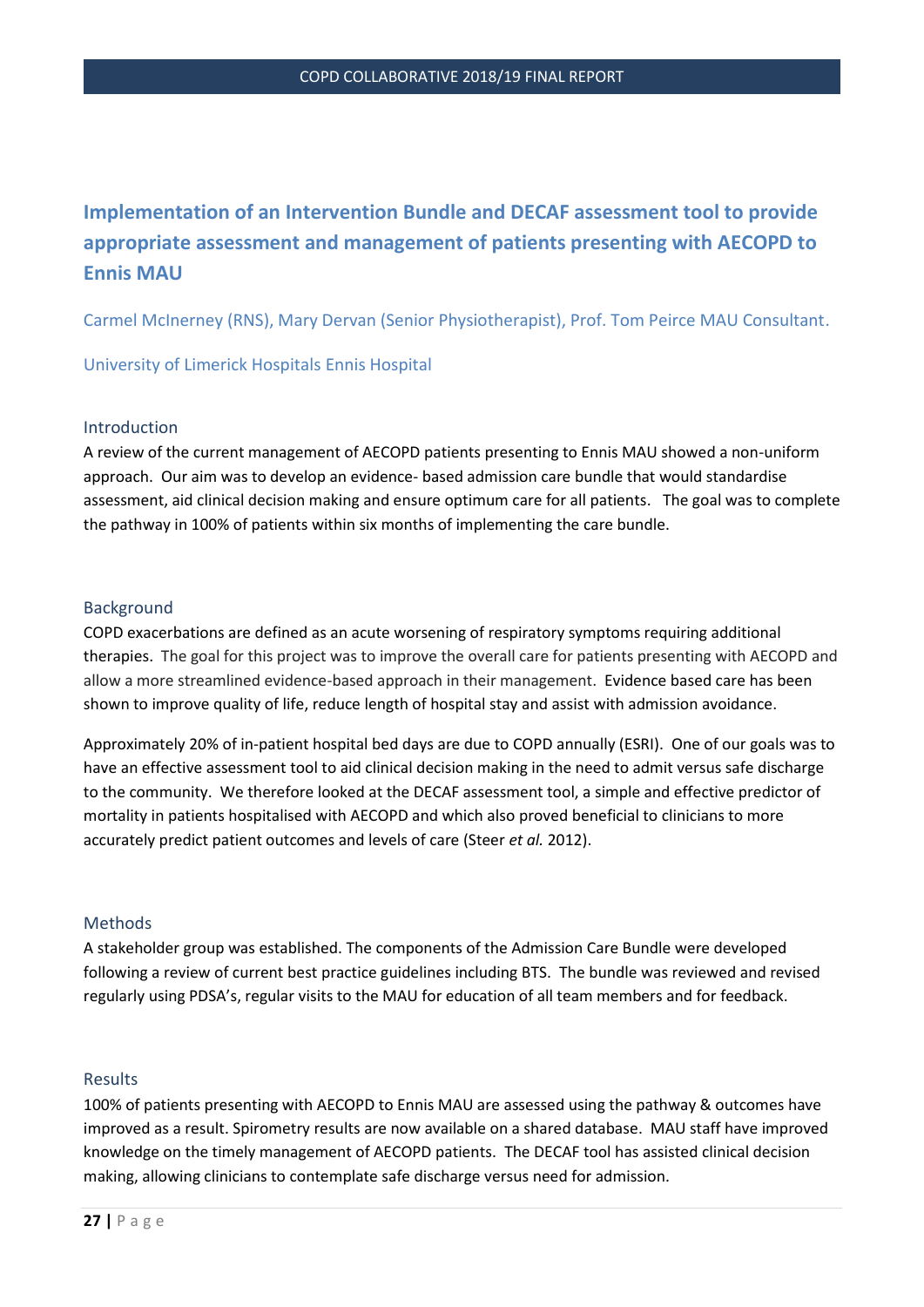## Conclusion

The AECOPD Intervention Bundle has ensured appropriate management of all patients presenting with suspected or known COPD. It is not used in isolation but has helped guide the MAU team in reaching the decision to admit versus supported early discharge based on a low DECAF score. Early introduction of COPD outreach would significantly benefit patients with a low DECAF score in the community. The development of a Nurse Led Lung Clinic would ensure early follow-up of higher risk patients. There is a definite need to now develop a discharge bundle to further improve patient management.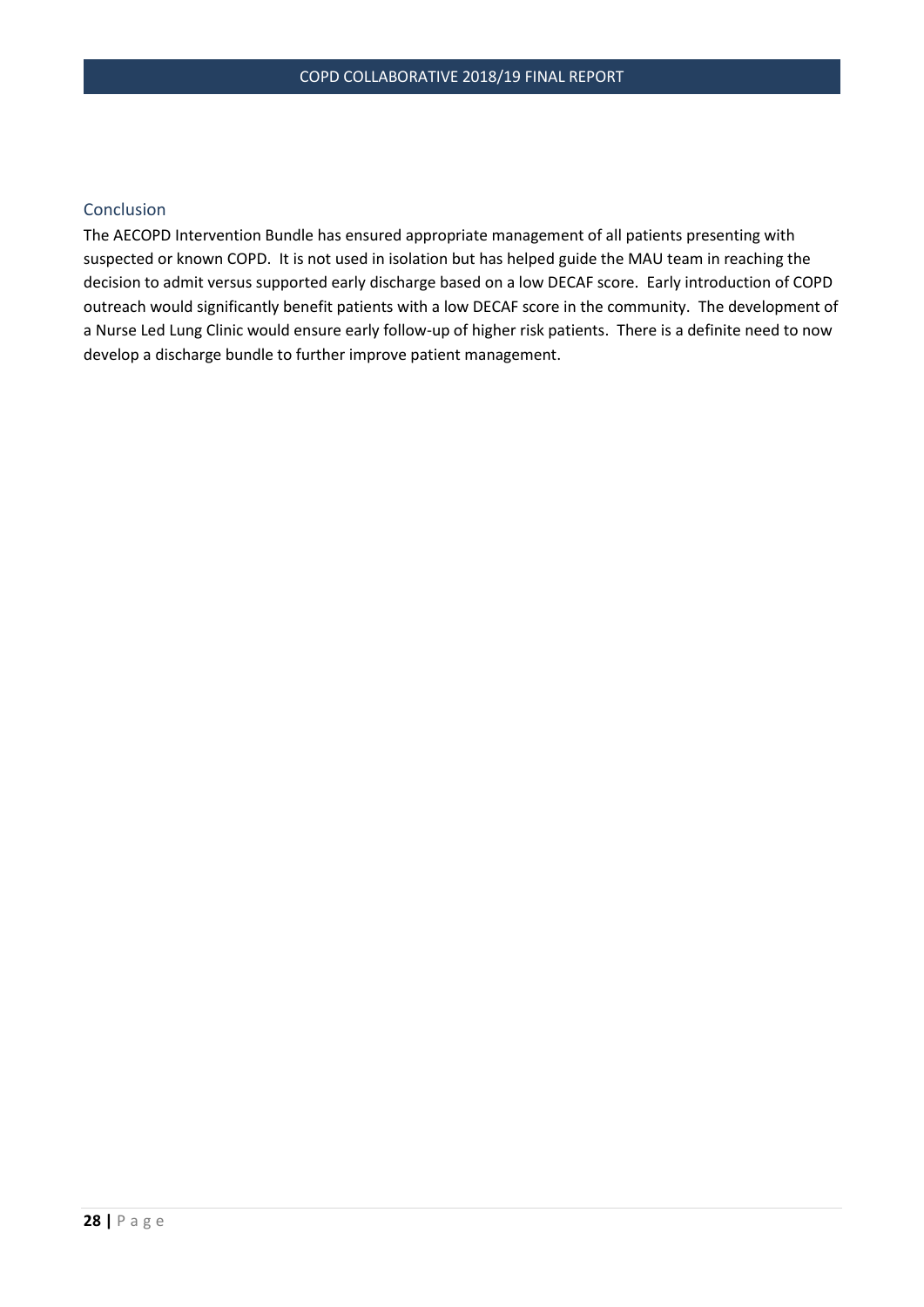# **Utilisation of Scoring Tool to help in identifying those at risk of in hospital mortality and 90-day readmission in Letterkenny University Hospital**

B.Callaghan C.N.S, Dr E. Mc Crave, T. Breen Physiotherapist, A.Viaragar CNM, Dr O. Milkulich Consultant Respiratory Physician.

Letterkenny University Hospital

#### Introduction

Frequently patients were readmitted to Emergency department and subject to repeat questioning. Furthermore, there was difficulty in continuity of care and identifying those at risk of inpatient mortality.

## **Background**

Our project sought to utilise the previously discussed and validated DECAF and PEARL scores. These were introduced as a result of the COPD collaborative here in Dublin.

These scores illustrated the areas in which we fell down the most in terms of our pre project learning assessment. This was noted especially when compared to our peers involved in the research project. Similarly, we found the palliative care route was frequently neglected.

#### **Methods**

Firstly, we educated ourselves about the DECAF and PEARL scores. We educated and addressed buy in from Medical and Nursing colleagues. We utilised departmental meetings and Medical Grand rounds to spread our message and promote the scoring systems. We drew up an admission bundle to be completed for all COPD patients with a similar model on discharge.

#### Results

There is now total completion of DECAF and PEARL scores on every COPD inpatient admission in Letterkenny University Hospital. This aids in targeted inpatient and outpatient care during their admission. Earlier intervention by Palliative care teams and continuity of care is improved in recurrent stays and outpatient nursing led care minimises readmissions. This in turn empowers patients with COPD and lends to a patient centred approach.

#### Conclusion

- Minimal input with maximal output in terms of patient centred care
- Helped us address and target more intensive OPD follow-up
- Helped identify those most at risk of inpatient mortality and make prudent decisions regarding care
- Thoroughly rewarding experience with potential for ongoing improvement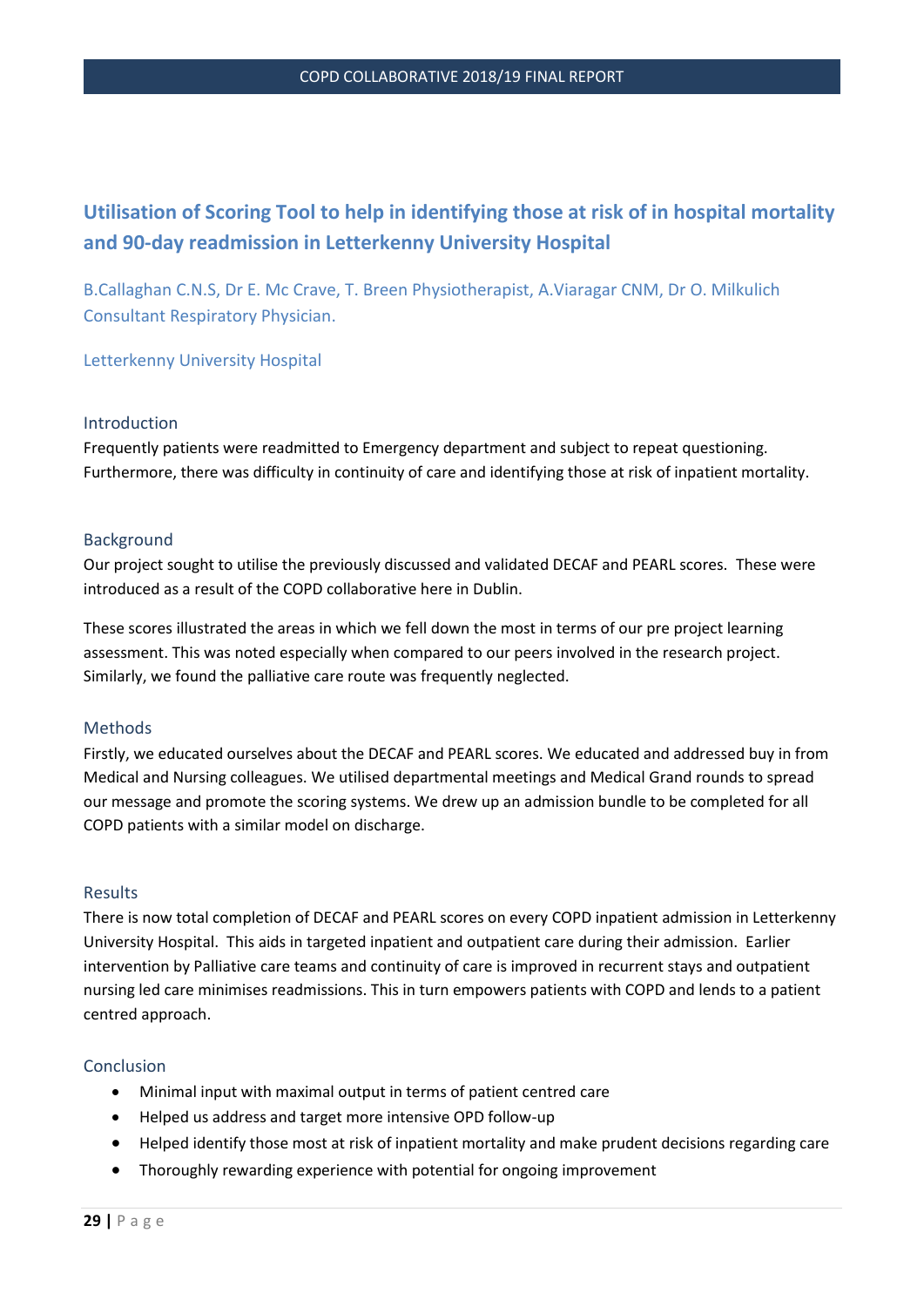# **Early respiratory intervention for patients admitted to Mayo University Hospital (MUH) with acute exacerbation of COPD (AECOPD) improves quality and consistency of care delivered**

Erica Bajar, MISCP; Deirdre Garvin, RGN; Maria Leitermann, RGN; Dr. Elsheikh Shadad, MD; Dr. Cyril Rooney, MD.

Respiratory Department, Mayo University Hospital

#### Introduction

This quality improvement initiative focused on i) improving early access to assessment for patients admitted to MUH with AECOPD by both a respiratory nurse and a respiratory physiotherapist; ii) Standardisation of treatment. The aim of this initiative is to assess all AECOPD patients within 24hrs of admission between Sunday to Thursday and have an intervention bundle completed prior to discharge.

## Method

Exploratory multidisciplinary team meetings were held with representatives from the Emergency, Acute Medicine, Bed Management, and Medical wards. The respiratory nurse and respiratory physiotherapist proactively attended ED and AMAU daily to identify all AECOPD patients, ensuring early assessment. The patients received a standardised intervention bundle that included key quality standards based on BTS (2016), NICE (2016) and GOLD (2019) recommendations.

Key elements of the intervention bundle included:

- 1. appropriate medication management which encompassed education, inhaler technique and prescription
- 2. oxygen management and re-assessment
- 3. breathing exercise and early mobilisation
- 4. smoking cessation support
- 5. referral for pulmonary rehabilitation
- 6. referral for pulmonary function test
- 7. arrangement of the follow up phone call and follow up plan
- 8. providing a written self-management plan

## Results

The primary outcome was a reduction in time to under 24hrs for first respiratory assessment. This was achieved in 8 of 11 months (73%) (Figure 1). Reduced staffing and weekend admission were identified as the main reason for failing to achieve every month.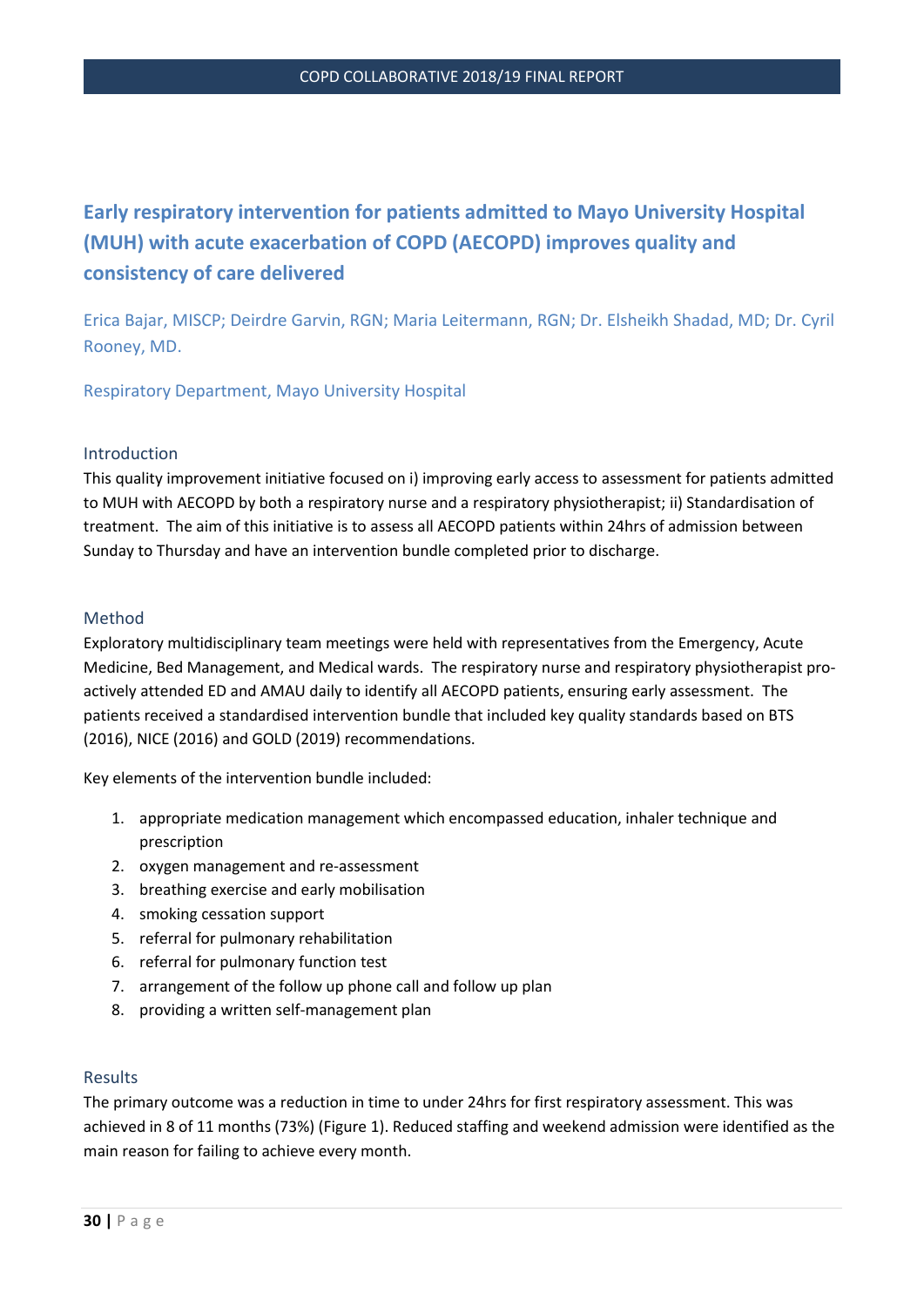# **Improving availability of Pulmonary Function Tests (PFTs) results for COPD patients in Mullingar**

Dr Senan Glynn, Louise Lordan Senior Physiotherapist, Caroline Doyle CNS, Ann Tooher CNS, Rosie Hassett CNS.

Midland Regional Hospital Mullingar

#### Introduction

We found that PFTs results for COPD patients were not consistently available in the patient's health care records. Our SMART aim was to improve availability of results to 100%.

## Background

Even when PFTs were performed results were not always available in the healthcare records. 20% of patients had PFT results accessible via National Integrated Medical Imaging System (NIMIS) or in the HCR at first assessment. This was partly due to archiving of the older PFT results. As a result, it was not always possible to confirm a COPD diagnosis at first contact. We felt his was something that could be improved with relatively simple interventions.

#### Method

We consulted with our Respiratory Physiologists, ED Staff, Respiratory Nurses and Physiotherapists and medical and secretarial staff. A sample charts for 10 patients admitted with COPD were reviewed at the beginning of this project and monthly thereafter. We reviewed the existing process of how PFT results were documented in the HCR. We liaised with Respiratory consultants to discover their experience of the current process. As PFT results are available via NIMIS we also liaised with the IT department.

To improve the documentation and availability of the PFT results we took the following steps:

- 1. Explained the importance of documenting PFTs in notes and clinic letters to our NCHD group.
- 2. Requested a paper copy of PFTs to be printed for the HCR of all new orders.
- 3. Explored the possibility of changing the format of the PFT results so it would not end up as an archived file and unavailable to view quickly.
- 4. Received an undertaking from the Respiratory Consultants to enter a results summary directly into the reporting section on NIMIS.
- 5. Added the PFT result to a prominent place in the Outreach team and Respiratory CNS data record.

#### Results

Documentation of PFT results increased from 20% of our first sample to 80%, but the decreased to 60% on the last month reviewed. The most consistent improvement came from the altered format of the PFT reports and the nursing documentation. We noted a decrease in the NCHD documented PFT results. We have not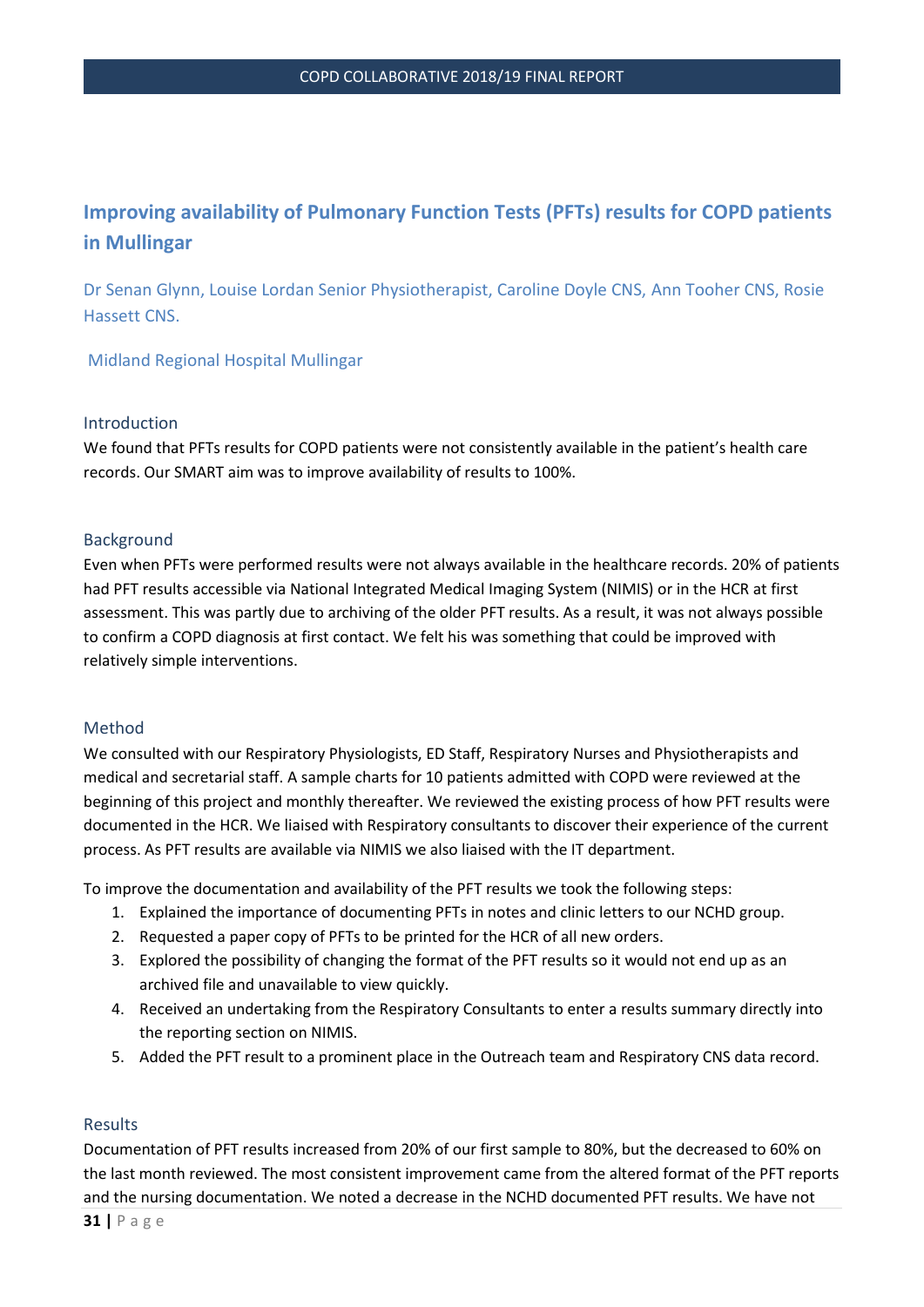succeeded in ensuring paper copies of results reach each set of notes or managed to change the PFT reporting system to ensure old results do not get archived.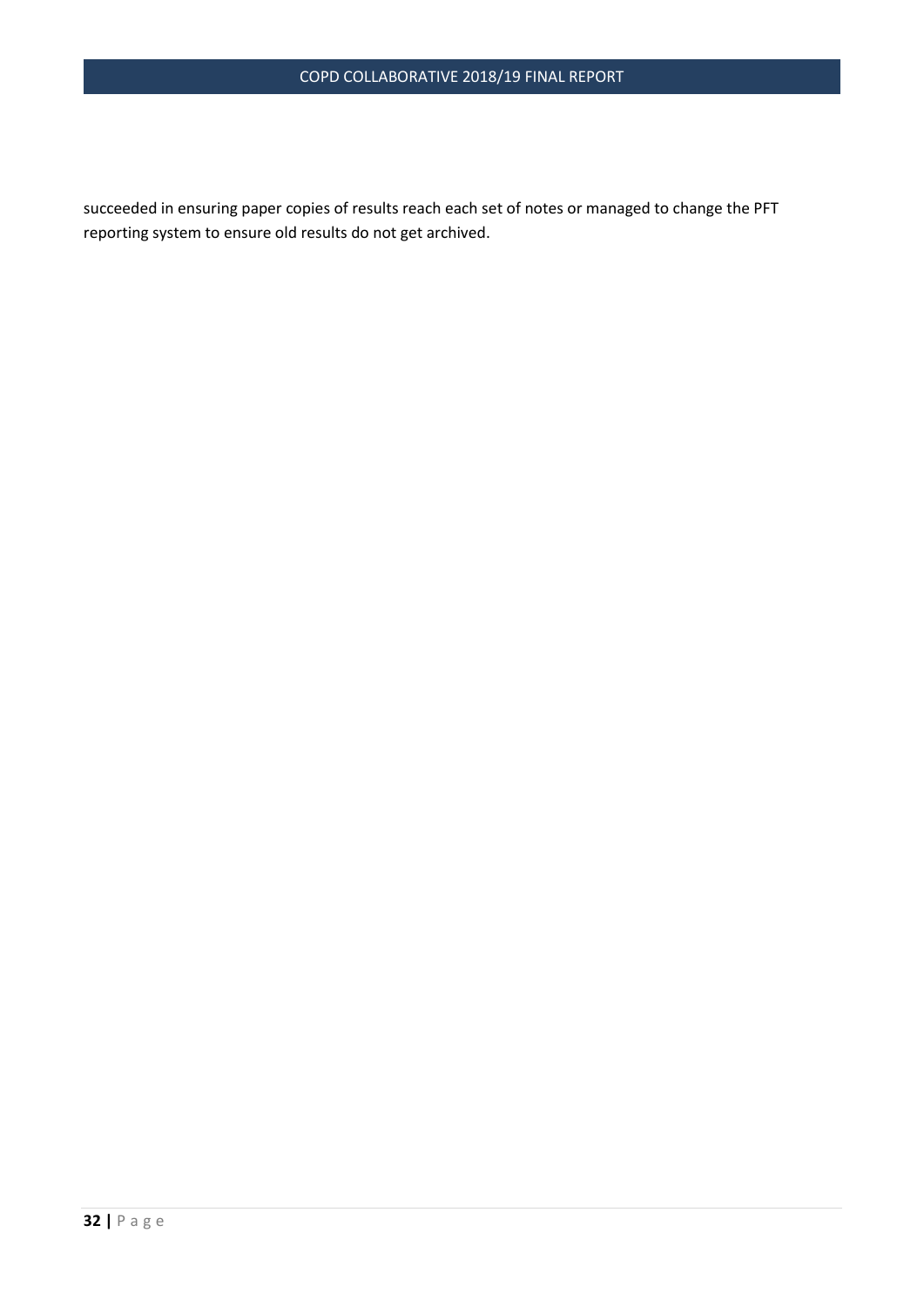# **Improving the journey for the person entering the service of Midland Regional Hospital Portlaoise (MRHP) with Acute Exacerbation of Chronic Obstructive Pulmonary Disease (AECOPD)**

Dr John Connaughton, General Physician, Ms Olivia Lafferty, Assistant Director of Nursing, Ms Anne Marie O'Shea, Clinical Nurse Specialist, Respiratory, Ms Veronica Taylor, Senior Physiotherapist, Mr Michael Farrell, Assistant Director of Nursing, Mr Ciaran O'Flaherty, Anti-microbial Pharmacist.

Midland Regional Hospital Portlaoise

## Introduction

Chronic obstructive pulmonary disease (COPD) is a lung condition characterised by airflow obstruction. The disease is associated with increasing dyspnoea and in more severe cases with exacerbations which may require intervention in primary care or depending on severity either attendance or admission to hospital (GOLD, 2019).

In 2016, hospitalisation rates for COPD in Ireland were among the highest in the OECD (Health Service Executive, 2016). COPD impacts on the quality of life of these patients and places a significant impact on current health service demand.

The National Clinical Programme for Chronic Obstructive Pulmonary Disease (NCPCOPD) (2015) has developed the introduction and implementation of evidence based integrated COPD management to optimise patient outcomes, in a timely, cost effective and person focused approach.

The Global aim for our collaborative initiatives was to improve the journey for the person entering the service of MRHP with AECOPD.

#### **Objectives**

Utilising Process Mapping and results from 10 audited charts locally at MRHP comparing to National results, clear areas for improvement using Specific Measurable Achievable Realistic Timely aims were identified. 3/6 main change initiatives will be discussed for the purpose of this abstract. To include:

- 1. Provision of priority parking spaces for patients with COPD attending either the Out-Patient Nurse Led Clinic or The Emergency Department.
- 2. A standard assessment score "DECAF" for COPD.
- 3. Guideline concordant antibiotic use for AECOPD presentations to MRHP.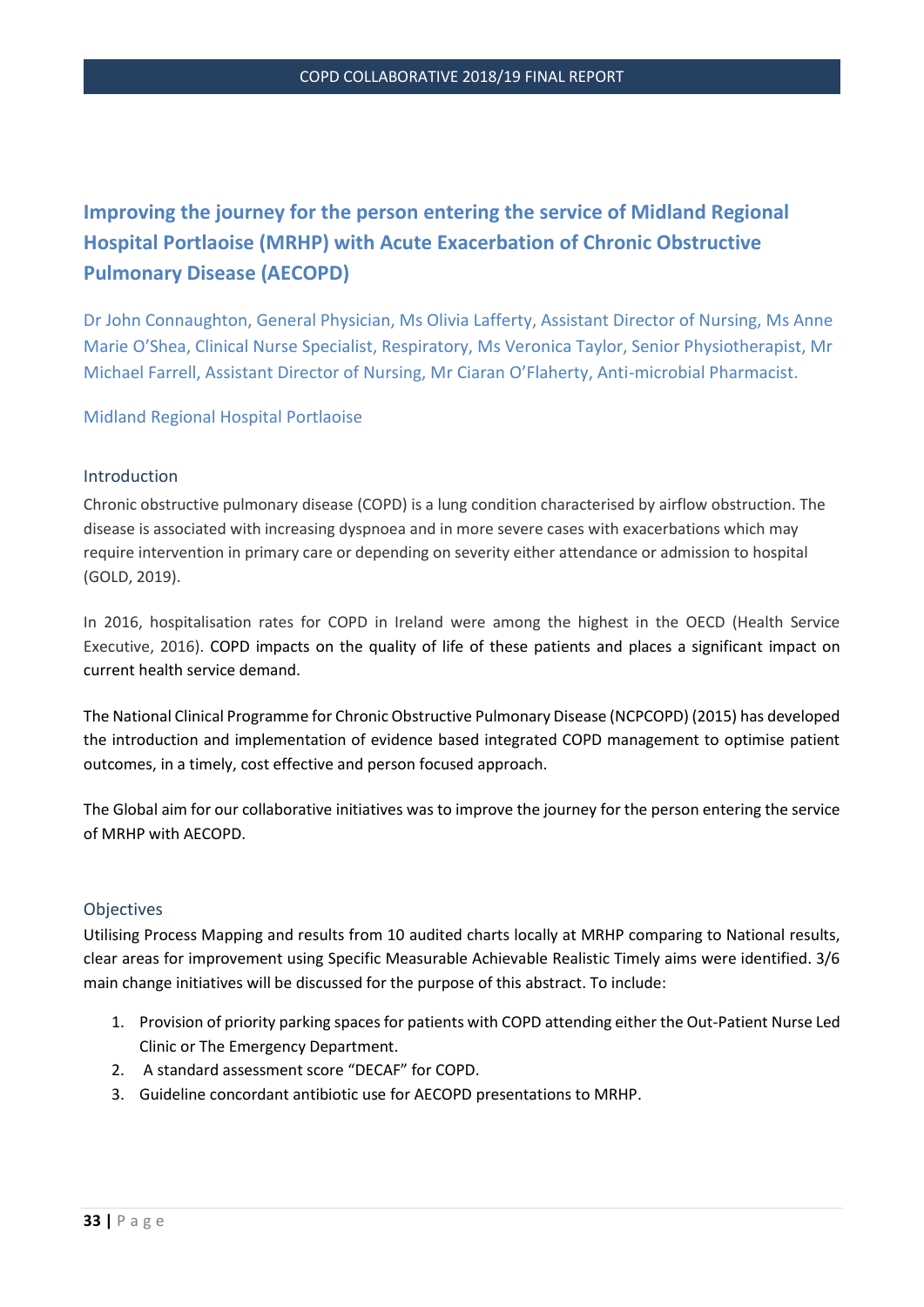## Methods

The methods used in the quality improvement initiatives supported by the COPD collaborative were Staff and Patient Engagement in patient stories; the use of Process Mapping to focus on the patients journey; Data Extraction from patient charts, Patient Conversations on admission and post discharge. Questionnaires, SMART aiming, PDSA cycles, Driver diagrams were utilised with each initiative. Also, collaboration with other collaborative hospital sites in information sharing proved invaluable.

#### Data Synthesis and Results

Data was extracted using a workbook developed by RCPI for this collaborative monthly 10 Chart Audit. Data from returned Patient Questionnaires. Monthly antimicrobial Audit data were used from Pharmacy Department Audits. The feedback data from quarterly national collaborative meetings was also used to determine improvements. HIPE statistics provided information for comparative purposes.

Hospital length of stay remains below the national average at 5 days (year to date) (NQAIS DATA 2019). COPD presentations show some increase in the available data comparing 2018 with 2019 to date, however this might be influenced by greater availability of spirometry to confirm COPD diagnosis, from 10% to a peak of 50% median as noted from the monthly 10 chart data extractions. Some evidence to suggest that individual patient returns within 7 and 30 days has improved whilst overall percentages have not. For the individual patients this is of huge significance and further study in this area may be of interest. The median time of presentation to respiratory specialist review has decreased from nearly 3000 minutes to 1000 minutes. The presence of a Physiotherapist in the ED and staff engagement and education sessions are likely to have contributed to this improvement. Buy in from Physiotherapy colleagues on inhaler support and education. Consistently high levels of documented evidence of diagnostic tests and treatments were identified in the monthly data extractions. Antibiotic compliance up to 80% on last audit data.

#### Conclusion

On-going support of the MRHP collaborative team members beyond this initiative to further develop the improvements made is recognised as key to the future improvements which we hope to make.

After all, **"It isn't where you come from; it's where you're going that counts"** Ella Fitzgerald.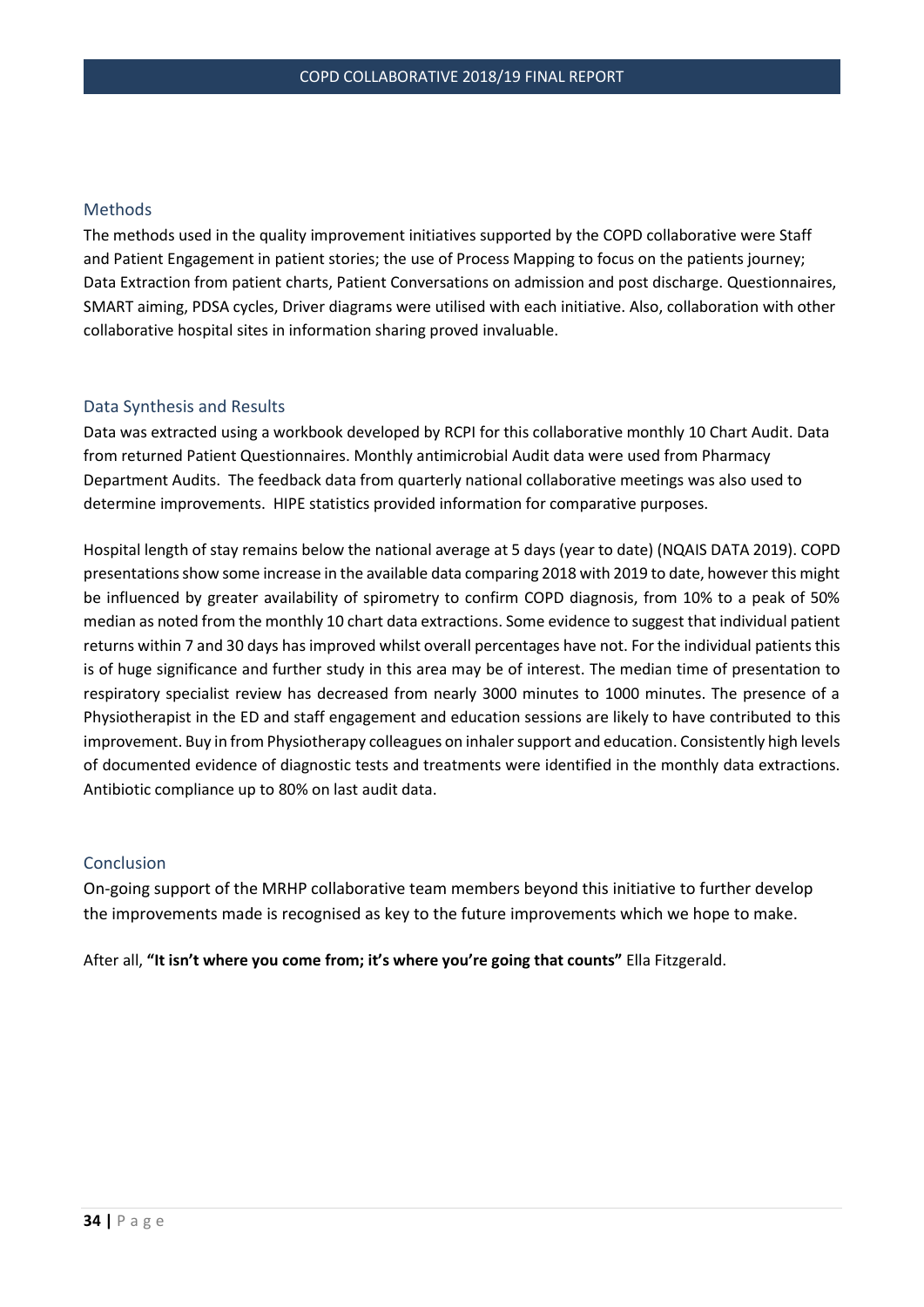# **Introduction of a Community Pulmonary Rehabilitation Programme, patient centred, timely and equitable aimed at reducing both exacerbations of Chronic Obstructive Pulmonary disease (COPD) and hospital admissions to MRH Tullamore**

Ms. Triona Cusack, Physiotherapist, Ms. Avril Gannon, Respiratory CNS.

Midland Regional Hospital Tullamore

## Introduction and background

Arising from data collected, a cohort of patients within a specific geographic location were noted to experience frequent exacerbations of COPD, resultant hospital admissions and overall poor selfmanagement of their condition. Low or non-attendance to Midlands Regional Hospital Tullamore (MRHT) pulmonary rehabilitation programme (PRP) with transport identified as a causative factor. The team sought to explore the concept, should PR be provided in a community setting could the findings be improved. A SMART aim was developed.

**S**pecific: Reduce exacerbations and hospital admissions in patients with COPD by 20% within twelve months by providing a Community PRP.

**M**easurable: collate the previous year's data. Audit participants baseline and at three, six and twelve months follow up, reviewing spirometry, six-minute walk test (6MWT), Hospital Anxiety and Depression Score (HADS), COPD Assessment Test (CAT) and the BORG scale of perceived exertion.

**A**ttainable: Education provided by Respiratory CNS and physiotherapist MRHT. Programme delivered by community physiotherapist.

**R**elevant: provided to patients with COPD who could not otherwise avail of the PRP.

**T**imely: Two hours, twice a week for eight weeks in two locations, facilitating 14 patients.

#### Methods

Oct 18 – Sept 19: Project and location agreed, involvement and co-operation of community physiotherapist, pre-assessment of 8 patients, started in Edenderry for 8 weeks, post assessment with 3 & 6 month follow up. PDSA cycle- time change to avoid DNA's. SGRQ omitted due to time constraints.

July 19: Birr PRP commenced.

#### Results

- Reduction in COPD exacerbations, hospital admissions.
- Improved CAT, HADS, 6WT
- Positive patient experience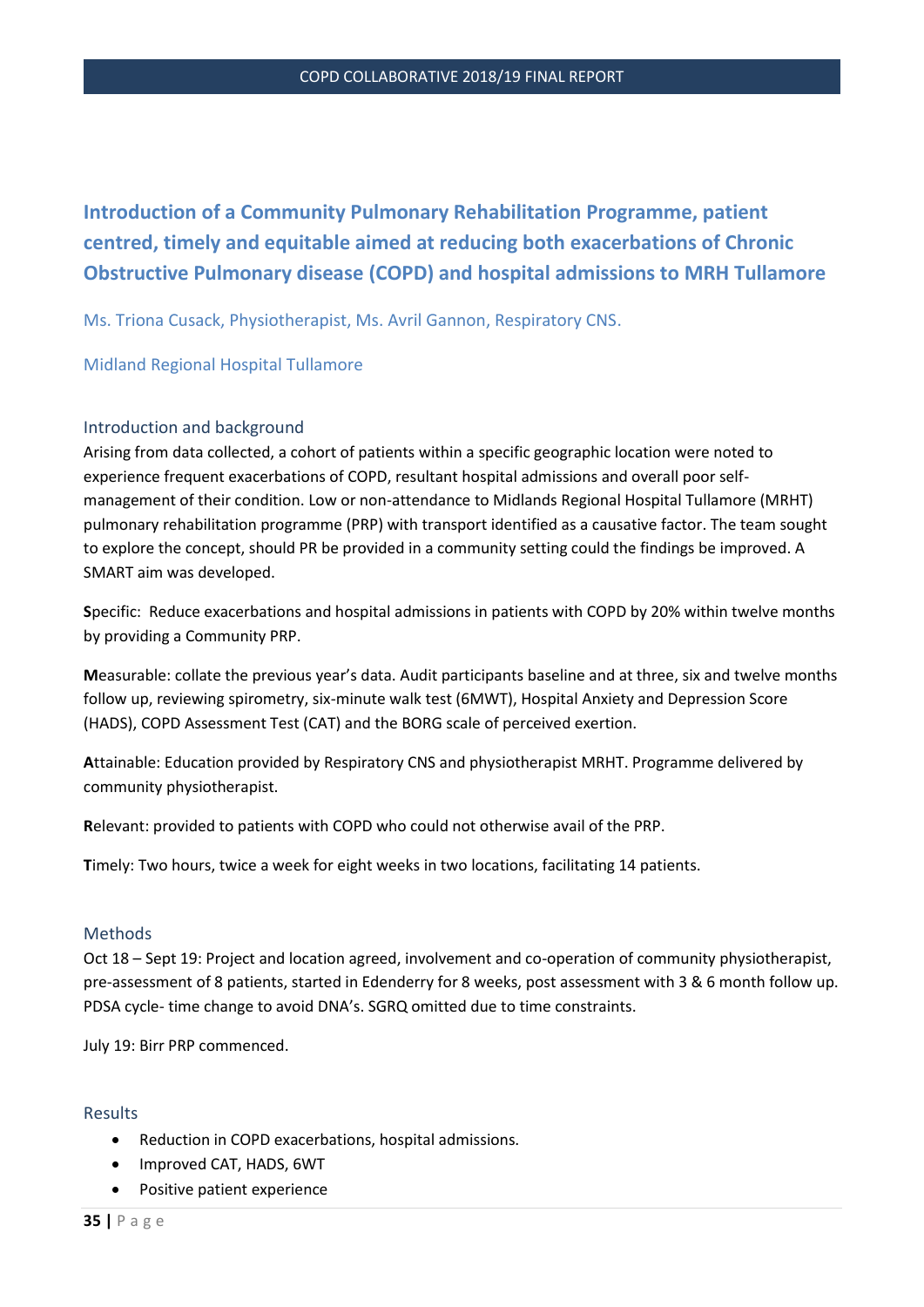- Reduced PR waiting list
- 2 DNA'S Edenderry, 1 hospitalisation and 1 started new company, awaiting final follow up
- Full attendance Birr, zero admissions/exacerbations during/since programme, awaiting follow up
- Evidence indicates providing community PR twice a year in both locations the needs of the current demographic will be met



# Conclusion

PR is the gold standard for patients living with COPD. Providing education to patients on self-management of their condition and improving their exercise tolerance has a positive impact on quality of life. This project reviewed the individual needs of patients accessing services in MRHT and proved the need for a community based PRP. Resulting from this project a proposal has been forwarded under Sláintecare for consideration to establish a permanent community PRP.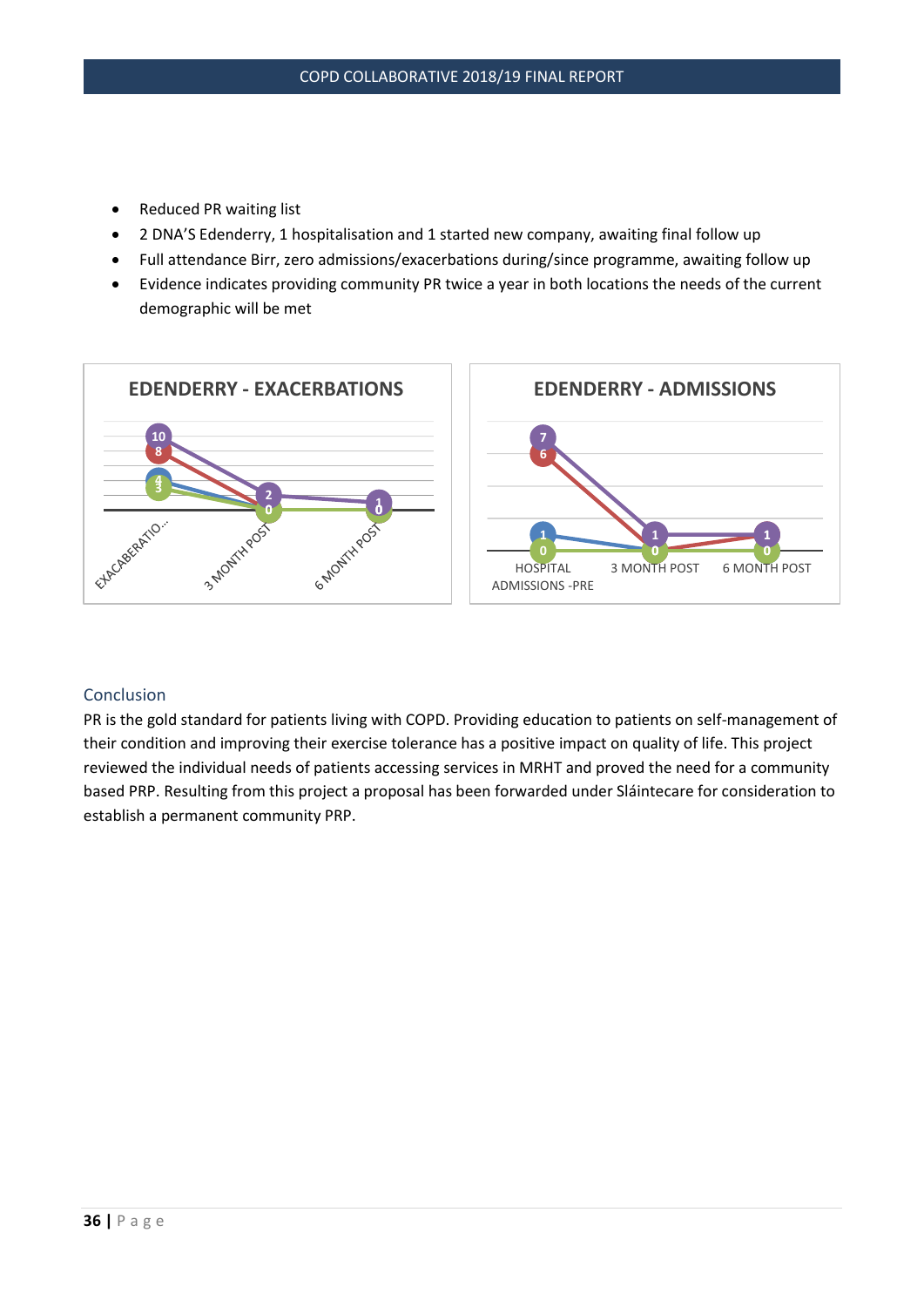# **Chronic Obstructive Pulmonary Disease (COPD) Improvement Collaborative project, Naas Hospital Perspective**

Lee  $O^1$ , Hogan  $C^1$ , McCormack E<sup>1</sup>, Kavanagh F<sup>1</sup>, Callan  $C^1$ , O'Connell AM<sup>1</sup>, Dunne L<sup>1</sup>, Cully G<sup>2</sup>, Mokoka MC<sup>1</sup>, El Gammal A<sup>1</sup>.

<sup>1</sup>Department of respiratory medicine, Naas General Hospital <sup>2</sup>HSE Dublin South, Kildare & West Wicklow Community Healthcare

## Introduction

The average length of stay for a patient presenting with an acute exacerbation of COPD (AECOPD) is longer in Naas General Hospital (NGH) compared to the national average: 8 v 6.9 days nationally. Furthermore, patients in NGH with AECOPD can wait up to 3 days for review by a member of the specialist respiratory team. The aim is to reduce length of stay (LOS) of COPD patients being admitted with AECOPD hence improving their inpatient experience and improve access to respiratory specialist review.

## Background

COPD is an incurable illness affecting the lungs which can have significant extra pulmonary manifestations. Ireland has the highest hospitalisation rate for exacerbations of COPD among selected Organisation for Economic Cooperation and Development (OECD) countries.

The respiratory team of NGH joined the National COPD Improvement Collaborative in July 2018. An improvement collaborative is a short-term learning system that brings together teams from different hospital sites to seek improvement in a specific subject area.

#### Methods

Using the Model for Improvement, a team was established with a respiratory consultant as the clinical lead and included a respiratory physiotherapist and nurse specialists. Process mapping was used, and baseline data collected to gain an insight into the complexities of our current system. Subsequently, SMART aims and driver diagrams were developed, change ideas were generated and tested using the PDSA cycle. A respiratory nurse attended the emergency department to screen for patients attending with AECOPD and a COPD management bundle was introduced at the point of triage. Data was collected on a monthly basis which was sent to the National COPD Improvement Collaborative Team in Royal College of Physicians (RCPI).

#### Results

Median LOS was reduced from 8 to 5 days.

Time from registration to first respiratory specialist review improved by 2 days.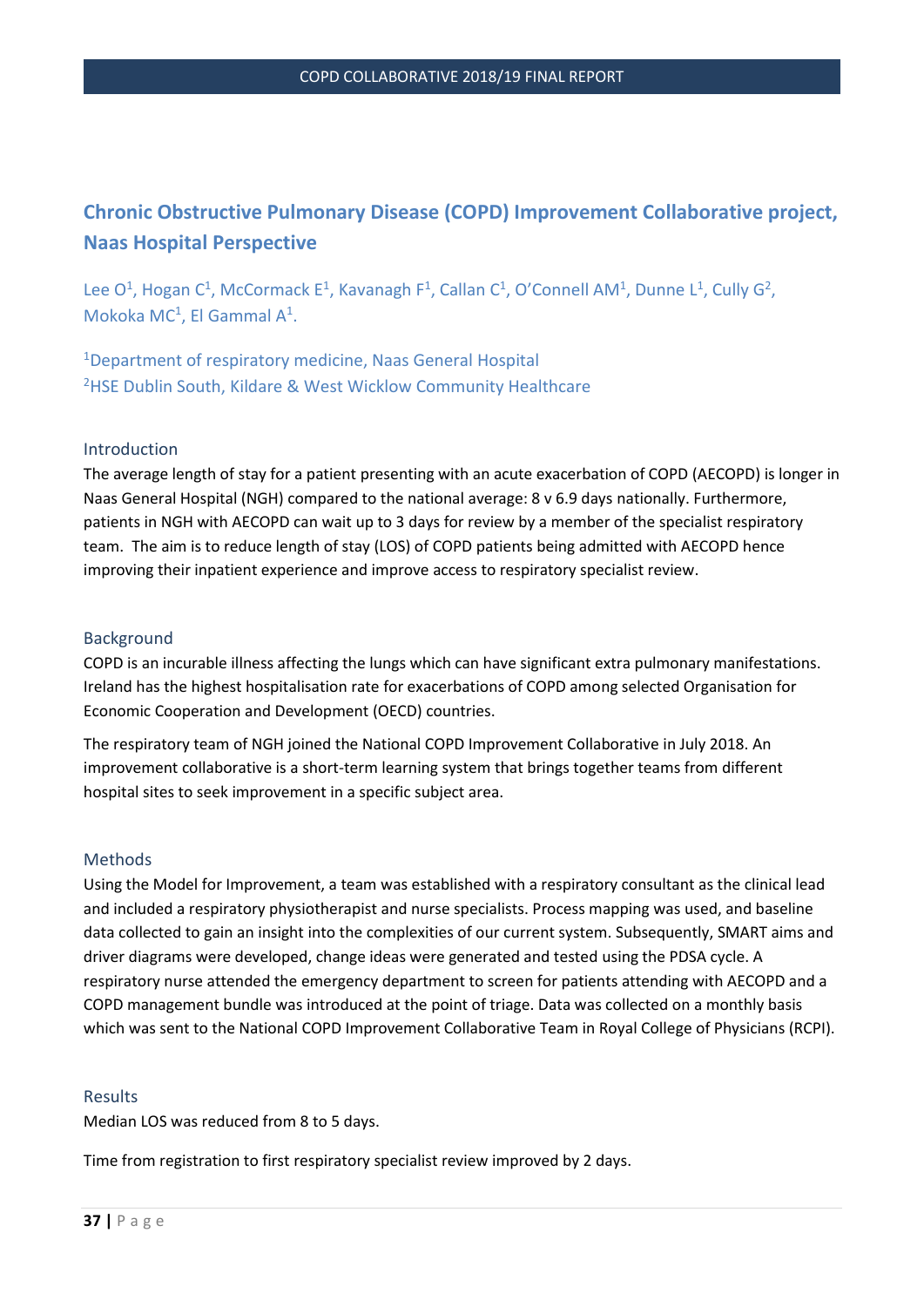

# Conclusion

By introducing early respiratory review there was a reduction in LOS from 8 days to 5 days. Time from patient registration to review by respiratory specialist improved by 2 days. Furthermore, introduction of COPD management bundle ensured that every patient attending with AECOPD received standardised care.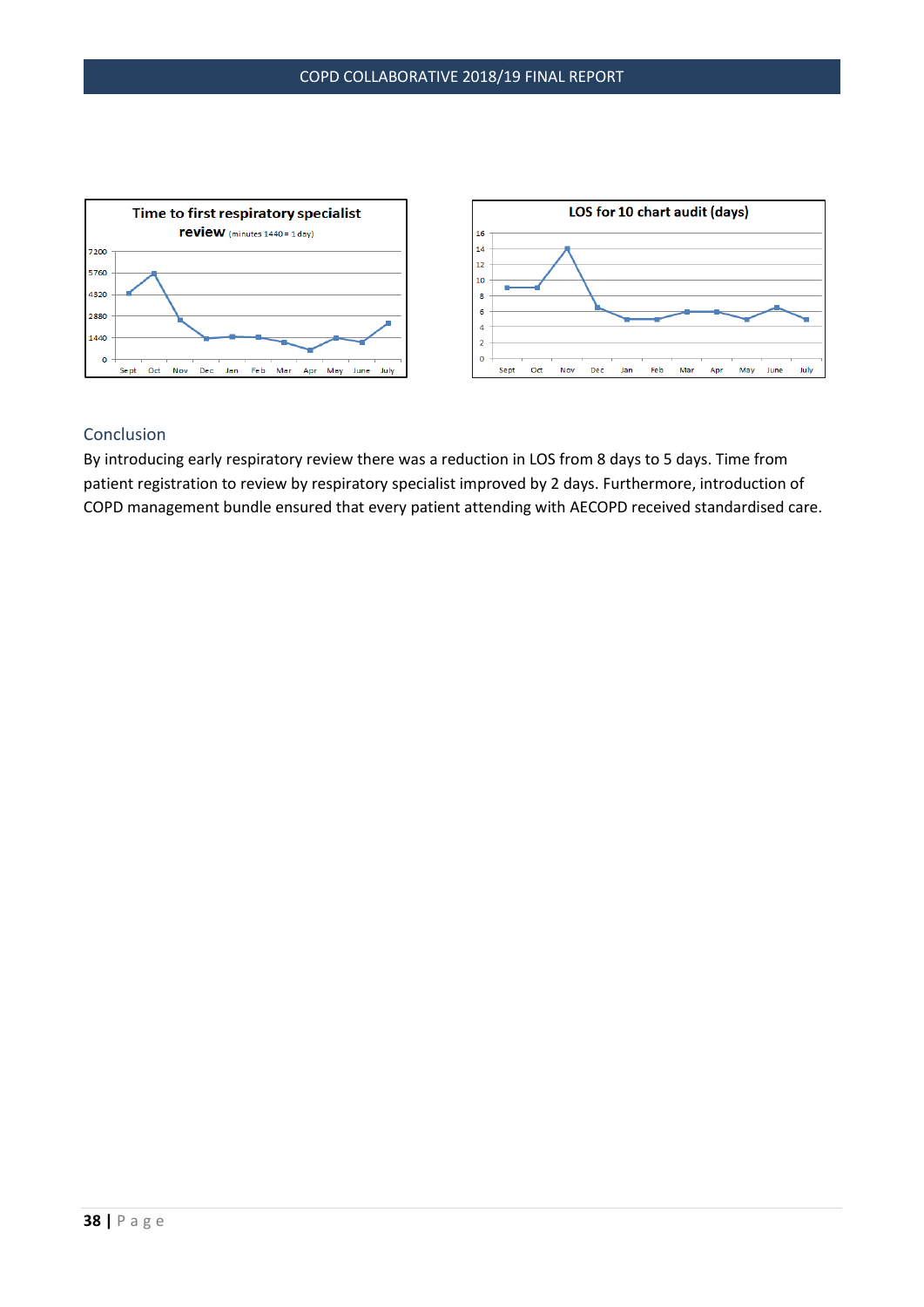# **Introduction of a Discharge Care Bundle for patients admitted to hospital with an Acute Exacerbation of Chronic Obstructive Pulmonary Disease (AECOPD) to Nenagh Hospital**

Caoimhe Gilmore, Physiotherapist and Olivia Quinn, Respiratory CNS, Dr Tom Pierce, Respiratory Physician.

Nenagh Hospital, Co Tipperary - University of Limerick Hospitals Group

#### Introduction

Utilising care bundles during acute COPD exacerbations results in fewer complications, reduced length of stay and readmissions. The Model 2 Hospital teams (Nenagh and Ennis), and the UHL (University Hospital Limerick), agreed to developing a collaborative Admission and Discharge Care Bundle. Nenagh hospital implemented the Discharge bundle.

#### Background

When we commenced our project the gaps in COPD care became apparent. A confirmed diagnosis via Spirometry was not evident, inhaler technique was not provided as standard, and referrals to the respiratory services with follow up care was not always completed. We designed and implemented a Discharge Bundle and considered how each element could be successfully completed.

#### Methods

Stakeholders were identified, which included the local COPD support group. Process mapping showed no standardised care or assessment tool. Our SMART aim being established, PDSA's were created. We collaborated with UHL and Ennis hospital to discuss common barriers and develop shared strategies to improve outcomes. For example, an initial PDSA for Spirometry, led to three further PDSA's (1. Done 2. Accessible 3. Performed).

Staff training sessions were provided for the multidisciplinary team. A trial in draft format was commenced. Amendments were made based on feedback.

#### Results

50% of patients admitted now have a discharge bundle; however, there was no change in length of stay.

Spirometry results now accessible by electronic database and hard copy. The collaboration with ULHG has led to a shared access folder set up by the Pulmonary Function Lab in UHL.

Nursing staff viewed inhaler technique as a low priority, time consuming task. Inhaler training was provided for 53% of nursing staff, with user friendly checklists provided. NCHD's acknowledged not knowing inhaler devices and therefore did not consider patient suitability. Post training, enhanced knowledge was reported.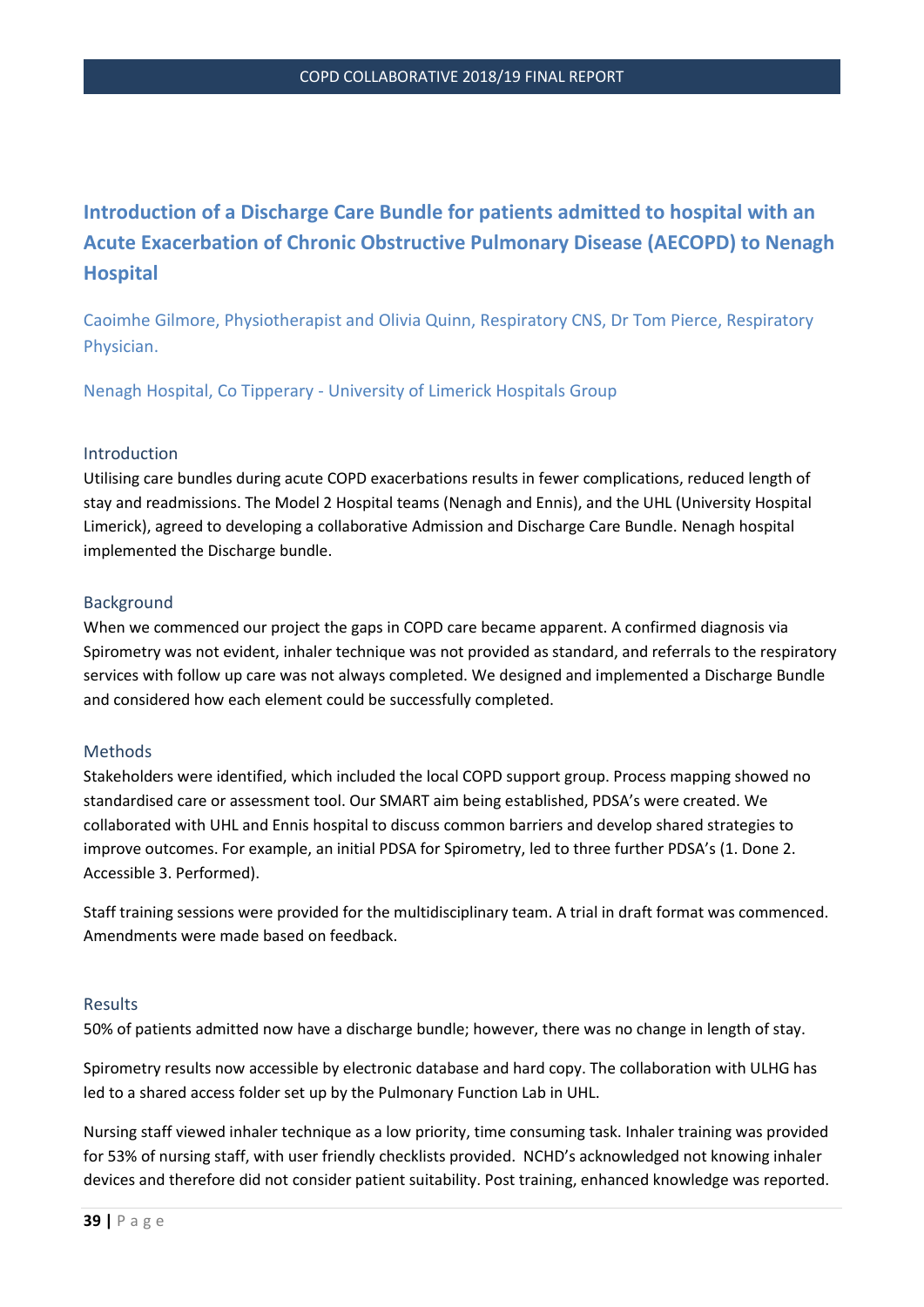

Referrals to the respiratory team increased from 20% to 100%. Although recorded in the medical chart, and not the discharge bundle, the balancing measure for the patient is positive.

# Conclusion

Working collaboratively with ULHG to implement care bundles for AECOPD, allowed us to identify gaps in the COPD service and challenge common barriers across sites. The onsite process required consultant input, ward champions, and an increased presence of respiratory staff at ward level to establish the care bundle. Although we did not achieve 100% of our goals, the positive outcomes have demonstrated that small successes are achievable.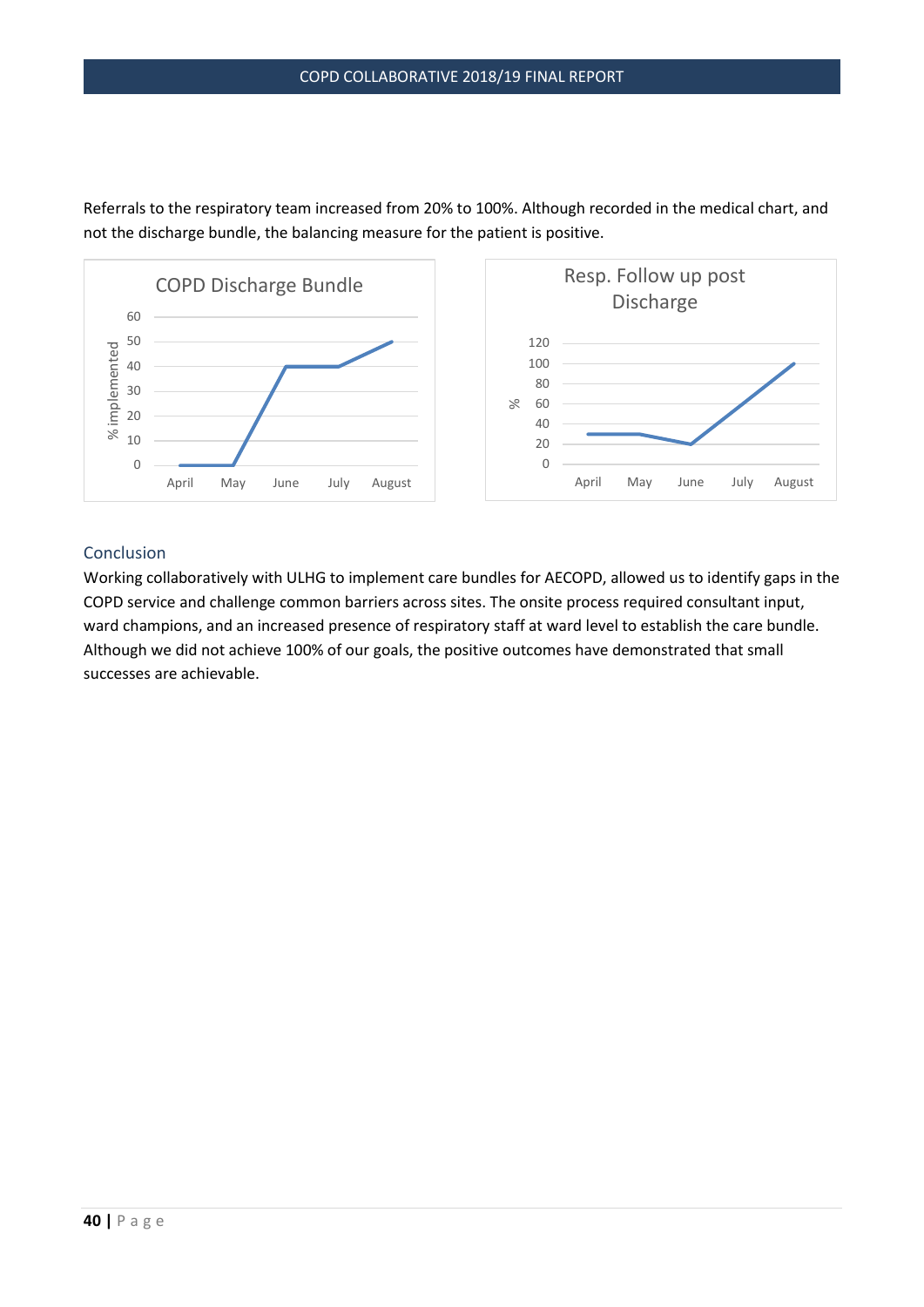# **To improve the acute management of COPD exacerbations in Our Lady of Lourdes Hospital in the following domains: inhaler technique, self-management plan and discharge bundle**

S. Nolan, M. O'Reilly, R. ReilIy, Counihan, J. Mohd Ishak.

Department of Respiratory Medicine, Our Lady of Lourdes Hospital, Drogheda

#### Introduction

Only 10% of patients had their inhaler technique assessed as an in-patient and 0% received a self-management plan and discharge bundle. The aim was to achieve and sustain 80% of patients having their inhaler technique checked and for 100% of patients to receive a self-management plan and discharge bundle by January  $31<sup>st</sup>$ , 2019.

Background: Our initial audit results showed inconsistent assessment of patient's inhaler technique and a lack of discharge planning and self-management plan. Inhaler device errors are associated with an increased rate of COPD exacerbations. Training in inhaler use is an integral part of COPD management (Molimard M, et al. 2016). Ospina et al. (2017) found evidence that discharge bundles are likely to reduce re-admissions after acute exacerbation of COPD. Self-management interventions improved health related quality of life compared with usual care (Lenferink et al. 2017). The self-management plan available was underutilised as it was considered not user or patient friendly.

#### Methods

The inhaler technique checklist from the National Asthma Council Australia was amended to include all inhalers licenced for COPD management in Ireland. Unfortunately, years of inhaler technique education with nursing staff had failed and a different approach was required. Physiotherapists were willing to assess inhaler technique as part of their in-patient treatment and were provided with education and laminated checklists. The Respiratory MDT made a commitment to ensuring inhaler technique was checked in all patient contacts e.g. Oxygen Therapy Clinic (OTC), Pulmonary Rehabilitation (PR) assessments and home visits.

A new self-management plan and discharge bundle was developed based on a review of national and international resources, MDT discussion and patient consultation. The discharge bundle was designed in sticker format for ease of use.

Results: Inhaler technique improved from 10% to 100% by January 2019*.* In addition, in June 2019 75% of patients seen in OTC and 100% of patients seen in PR had their inhaler technique assessed. Use of the discharge bundle and self-management plan improved from 0% to 100% by January 2019. Sustainability has varied depending on annual leave, staffing resources and time of presentation to hospital.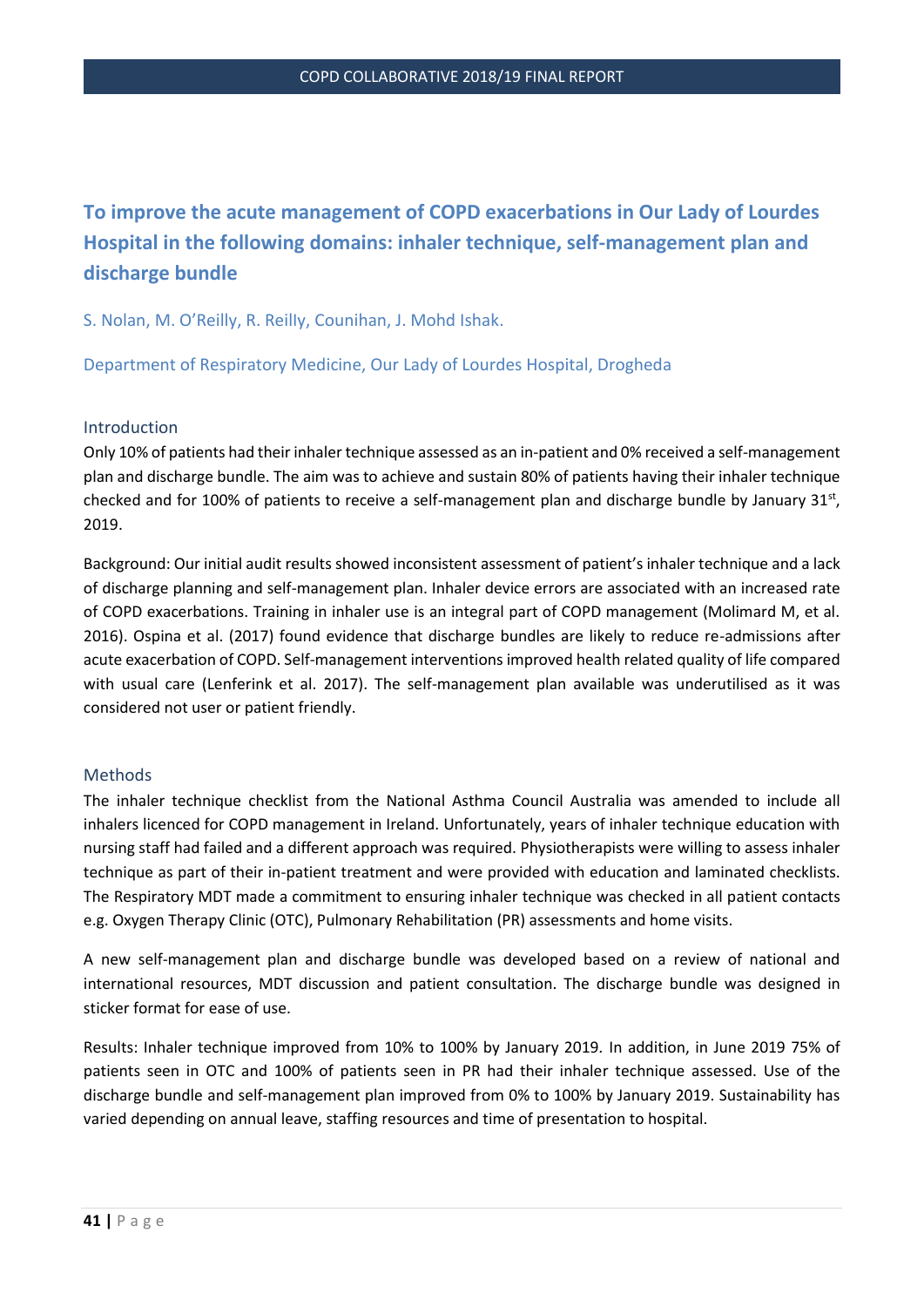# Conclusion

There is evidence for the importance of correct inhaler technique and the use of self-management plans and discharge bundles. Through MDT teamwork and patient consultation, we were successful in improving these aspects of patient care.

## References

- 1. Molimard, M., Raherison, C., Lignot, S., Balestra, A., Lamarque, S., Chartier, A., Droz-Perroteau, C., Lassalle, R., Moore, N. and Girodet, P. (2016). Chronic obstructive pulmonary disease exacerbation and inhaler device handling: real-life assessment of 2935 patients. *European Respiratory Journal*, 49(2), p.1601794.
- 2. Ospina M, Mrklas K, Deuchar L, Rowe B, Leigh R, Bhutani M et al. A systematic review of the effectiveness of discharge care bundles for patients with COPD. Thorax. 2016;72(1):31-39.
- 3. Lenferink A, Brusse-Keizer M, van der Valk P, Frith P, Zwerink M, Monninkhof E et al. Self-management interventions including action plans for exacerbations versus usual care in patients with chronic obstructive pulmonary disease. Cochrane Database of Systematic Reviews. 2017.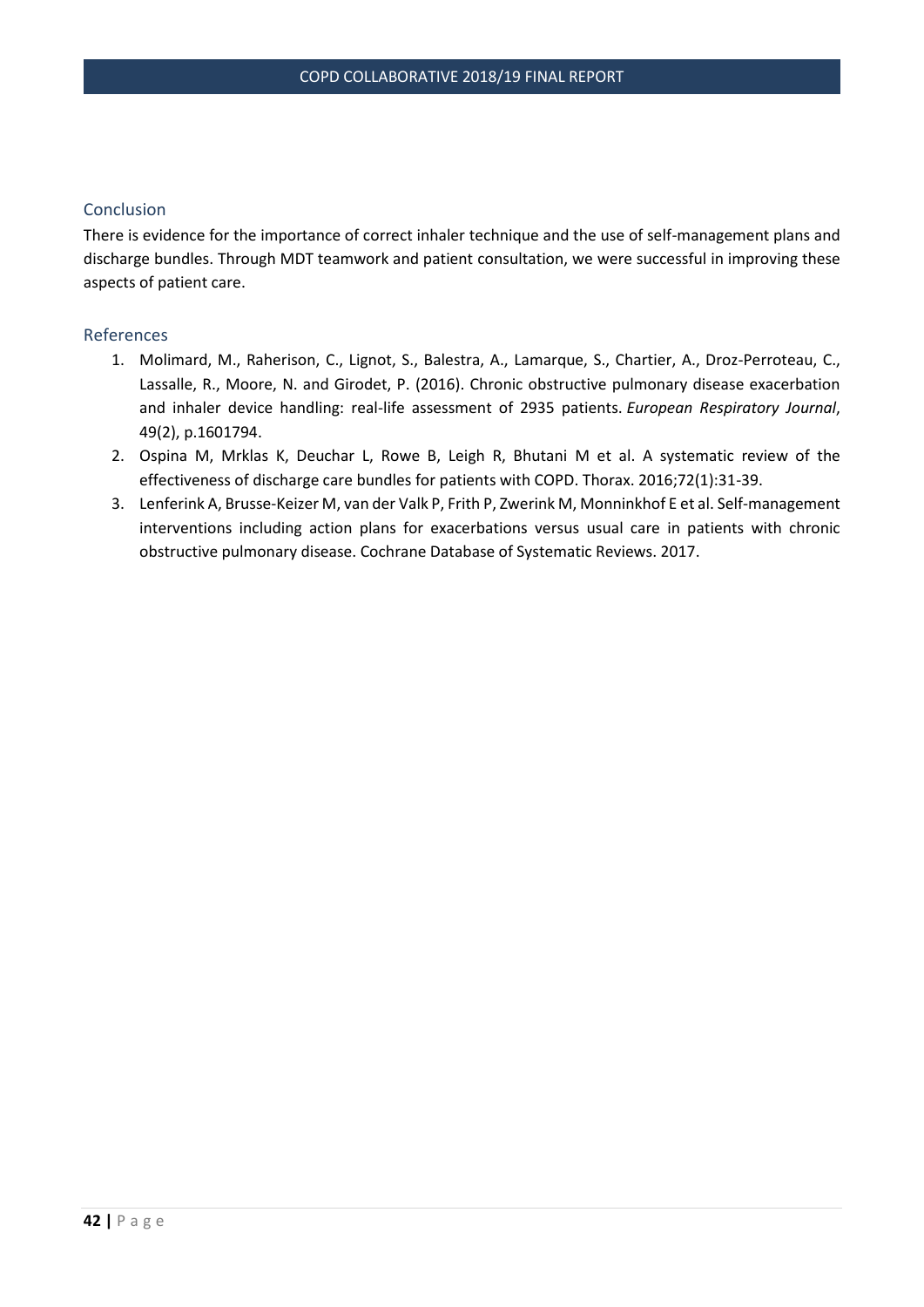# **Ensuring all COPD patients have a documented diagnosis with spirometry**

E. Burke, E. Griffin, F. Afonso, T. Byrne, H. McLoughlin.

Respiratory Department, Portiuncula Hospital, Ballinasloe, Co. Galway

#### Introduction

Chronic obstructive pulmonary disease (COPD) is significantly under reported. It is thought that 200,000 people living with COPD in Ireland are undiagnosed. We planned to increase the number of patients with a documented diagnosis of COPD by spirometry from a baseline of 10% to 100% by September 2019.

Background: The National Clinical Care Programme focuses on standardising the care and management of acute exacerbations of COPD (AE-COPD). First it was required to recognise this group of patients by ensuring they had a documented diagnosis. Previously there was no respiratory Physiologist service in Portiuncula which left most patients labelled as opposed to diagnosed. The appointment of two physiologists and a new respiratory laboratory also motivated us to achieve 100% documented diagnosis of COPD.

#### Methods

We used the model for improvement and a series of Plan, Do, Study, Act (PDSA) Cycles to test changes that we predicted would improve the number of patients with a documented diagnosis of COPD. The primary drivers were to ensure all spirometry results were available in the patient's chart which required firstly having the test performed and secondly having it documented as performed. We created a section in the integrated care pathway (ICP) to ensure this. It involves documenting the date performed, where it was performed and the post bronchodilator FEV1 value. Individual PDSA cycles studied the effect of this change. This section on the ICP was expected to be completed within 24hrs of admission. Initial education sessions were held with the Respiratory team including nurse specialists and physiotherapists. This resulted in good uptake increasing the number of documented spirometry to 50%. After a changeover of staff, the improvement dipped, and we rolled out education sessions again emphasising the importance of diagnosed COPD to improve care at presentation to A&E and to improve the overall journey for the patient. We collected data monthly to ensure sustainability of our project. We plotted the progress on a run chart and presented it to relevant staff to continue encouragement.

#### Results

Documented spirometry increased significantly from10% to 90% in the 12 months, just below our goal of 100%. Process measures indicate documented spirometry (10-80%) in the 5th month allowing for classification of COPD and preferred therapies according to the GOLD guidelines meant accurate assessment and management of AE-COPD.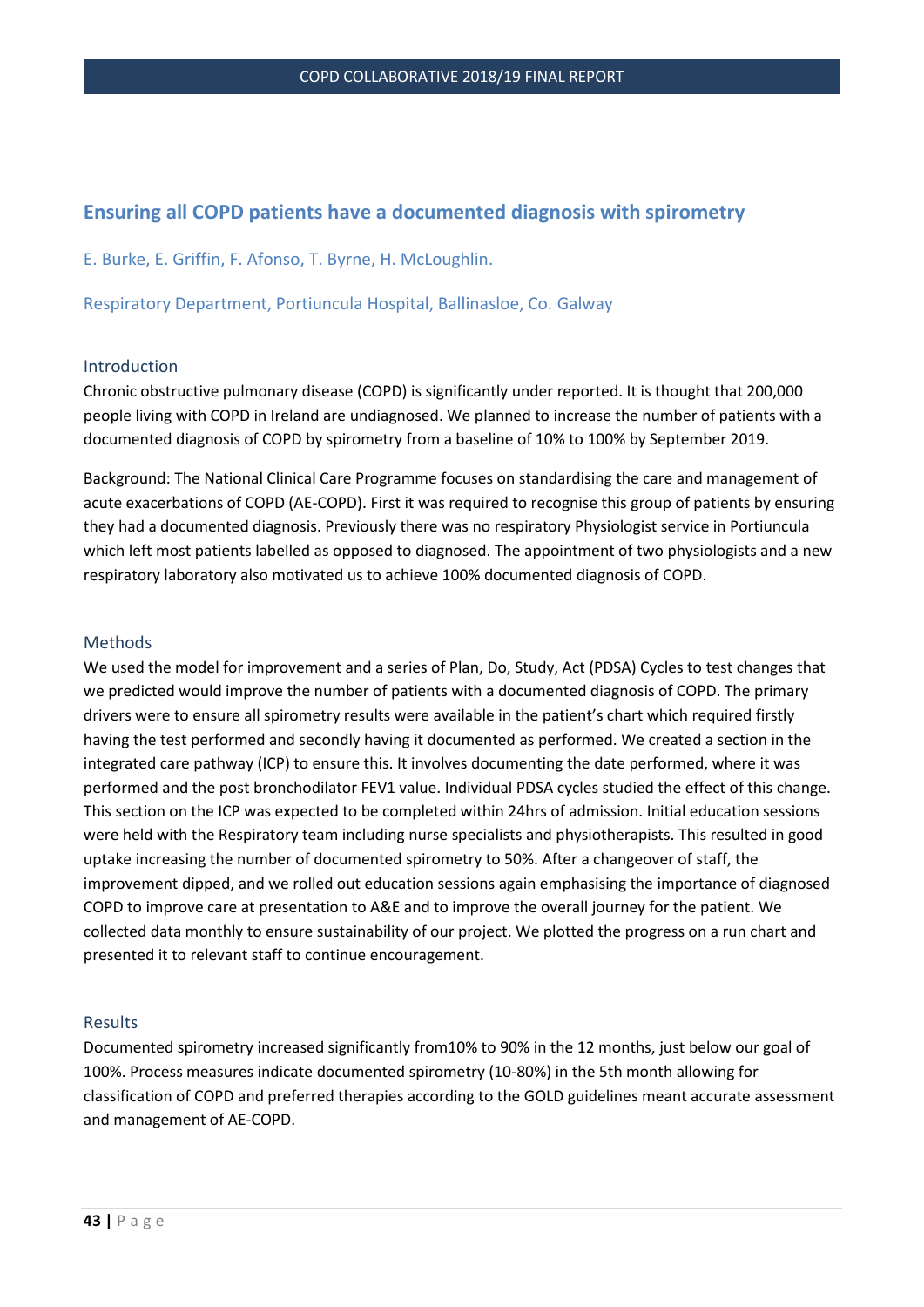# Conclusion

Having tested ideas and implemented the change that contributes to improvement, including an area in the ICP to document spirometry we have removed all the old ICPs to ensure old habits don't return. We will continue to test with monthly data collection to ensure a safe, standardized patient journey for the COPD patient.

#### References

- 1. National Institute for Health and Care Excellence. Chronic obstructive pulmonary disease in over 16's: diagnosis and management. Clinical guidance (CG101). Available online: http//www.nice.org.uk/guidance/GC101 (accessed on 11 June 2019)
- 2. Global Strategy for the Diagnosis, Management and Prevention of COPD, Global Initiative for Chronic Obstructive Lung Disease (GOLD) 2017. Available from https//goldcopd.org.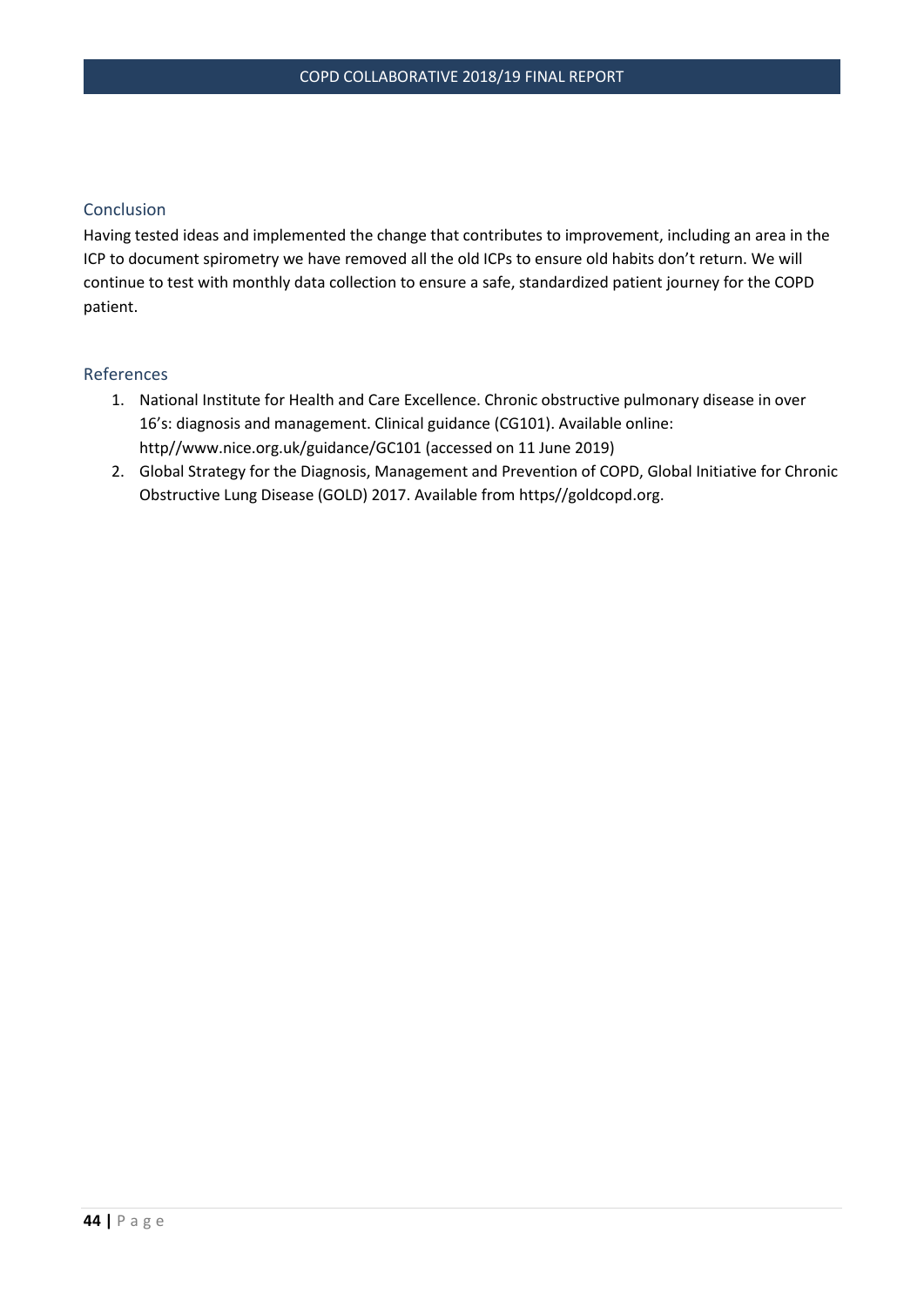# **Improving the standards of care for patients admitted with an acute exacerbation of COPD (AECOPD) in Carlow-Kilkenny**

Dr Brian Canavan Consultant Respiratory Physician, Dr Shahzad Qaisar Respiratory Registrar, Dr Kevin Millar Respiratory Registrar, Cathrina Kenny candidate Advanced Nurse Practitioner (Respiratory), Elizabeth Ryan Respiratory Clinical Nurse Specialist, Stephanie Hyland Senior Physiotherapist, Aisling McDonald Senior Respiratory Physiologist, Brian Fitzgibbon Senior Physiotherapist (Respiratory Integrated Care), Kate O'Connor Self-Management Support Coordinator SECH, Emily Dunne Pharmacist, Rosaleen MacUistin Clinical Nurse Specialist (Respiratory Integrated Care).

St. Luke's Hospital, Kilkenny

## Introduction

Co. Carlow has the fourth highest hospitalisation rate in Ireland according to 2015 ESRI data. Our **global aim** is to standardise and improve care for patients with COPD in Carlow-Kilkenny.

Our **SMART aims** were (i) to increase the number of patients admitted with AECOPD with a DECAF Score (Dyspnoea, Eosinopenia, Consolidation, Acidemia and Atrial Fibrillation) documented from 0% to 100%, and (ii) to increase the number of nurses trained on inhaler technique education from 0% to 100% on a 14 bedded medical/surgical ward (Ward 7).

# Methods

- 1. An integrated multidisciplinary team met fortnightly.
- 2. The model for improvement which utilises Plan, Do, Study, Act (PDSA) cycles was used to drive change.
- 3. Extensive stakeholder engagement including patients living with COPD.
- 4. AECOPD admission bundle which included the DECAF score and an inhaler technique education pathway for patients was tested.
- 5. Grand rounds and education targeted at medical teams and acute floor nursing staff on DECAF score.
- 6. On the ward standardised education sessions for nursing staff on inhaler technique supported by an education checklist, [www.asthma.ie](http://www.asthma.ie/) app on ward computer, pharmacy input, ward resource folder, drug trolley reminders & COPD intervention sticker.
- 7. Visual prompts were utilised including prompt cards and posters.
- 8. Run charts were displayed on the acute floor and test ward to drive improvement.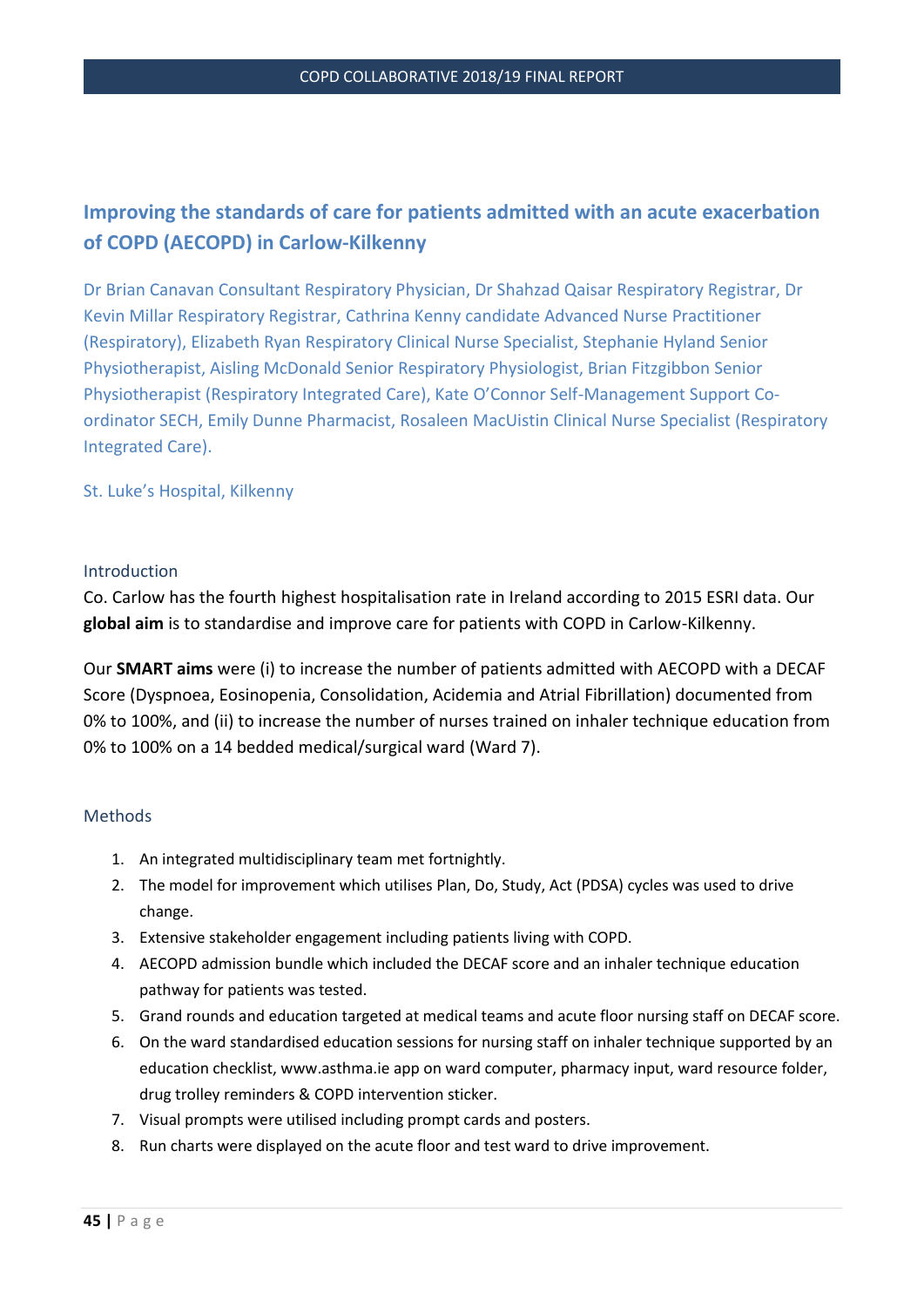## Results

- 1. The percentage of patients with AECOPD who had a DECAF score documented on admission increased from 0% to a median of 50% as illustrated in Figure 1.
- 2. 92% (n=13) of nurses on Ward 7 received standardised inhaler technique education. Nine on the ward training sessions with Respiratory CNS from March to Sept 2019. Refer to Figure 2.
- 3. Physiotherapists, pulmonary rehabilitation & respiratory medical & nurse-led outpatient clinics have also led the distribution of self-management plans to patients with COPD. This was further supported by the Respiratory Integrated Care CNS educating patients on the plan in GP practices.

Balancing measures included appropriate admission/discharge based on the DECAF score with timely escalation of care. The impact of our staff inhaler education project on the numbers of patients on Ward 7 receiving inhaler technique prior to discharge is the next phase of this project. Implementation of these projects proved time consuming for the team due to significant educational and informational input.

## Conclusion

Our local COPD improvement collaborative projects have promoted enhanced teamwork, patient engagement, standardised care and focused us on measuring meaningful outcomes. Through small tests of change there has been a positive increase in the use of the DECAF score as the standardised, evidence-based COPD assessment tool along with an improvement in the quality of inhaler technique education for patients. At times this proved challenging due to resources and time & financial constraints. We intend to continue to use PDSA methodology to drive sustainable improvements in clinical and patient-centred outcomes for patients with AECOPD.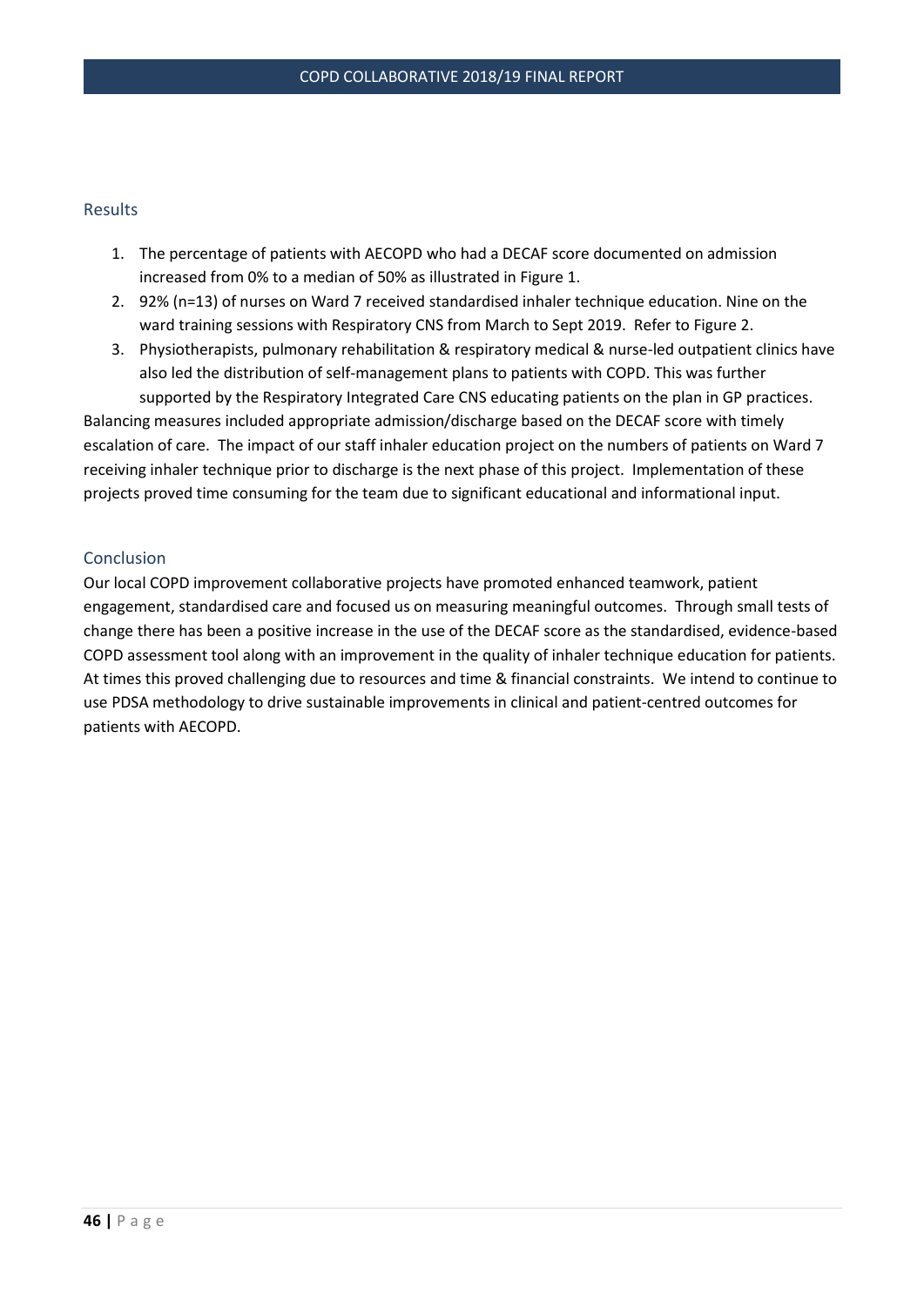# **Improving the Patient's Experience of a COPD Exacerbation: Standardising the Clinical Pathway from Admission to Discharge**

M. Ward, P. O'Toole, B. Magimairaj, R. Martin, T.J. McDonnell.

St Michael's Hospital Dun Laoghaire

#### Introduction

The respiratory team in St. Michael's Hospital (SMH) joined the COPD Improvement Collaborative Project with an aim to optimise and standardise the treatment pathway of patients presenting with an exacerbation of COPD (AECOPD) by September 2019. There was no clear pathway for patients with an AECOPD and patients were not guaranteed a review by a respiratory specialist. Treatment was variable and suboptimal. We wanted to ensure that all patients with AECOPD were given all the services provided by the respiratory team.

#### Methods

The members of the collaborative team met fortnightly. A process map was drawn up of the patient journey, from admission to discharge. This highlighted gaps in the service. Driver Diagrams were drawn up to demonstrate our change ideas. In ED, the length of time a patient had to wait was an issue, treatment was not standardised, and management pathways were not being initiated. Two respiratory Advanced Nurse Practitioner (ANP) posts were used to allow a direct access ANP service for patients presenting to ED with AECOPD and to assess patients within 30 minutes of presentation. Education sessions were held in ED to reinforce the standardised management pathway for patients with AECOPD.

On the wards, patients admitted with AECOPD were reviewed within 24-48 hours of admission by a respiratory CNS; a discharge bundle was initiated, decaf score was done, inhaled therapy was optimised and technique checked, education was provided, spirometry performed if required, oxygen assessment/NIV therapy was optimised or put in place, referrals were sent to the smoking cessation service and Pulmonary Rehab as appropriate, and appropriate follow-up was arranged (COPD Outreach and respiratory outpatient appointment). Information sessions were held with the NCHDs in SMH. The respiratory consultant also met with the other consultants to ensure agreement.

#### Results

Since September 2019, 86 patients have been assessed in ED and 80% of patients with AECOPD were discharged home. Patients were seen by the nurse practitioner within 20 minutes. The median length of ED stay for these patients was 2.5 hours. A reduction of 18% has been seen in the hospital admission rate for AECOPD when compared to the same period last year. Since November 2018, 115 AECOPD cases have been reviewed.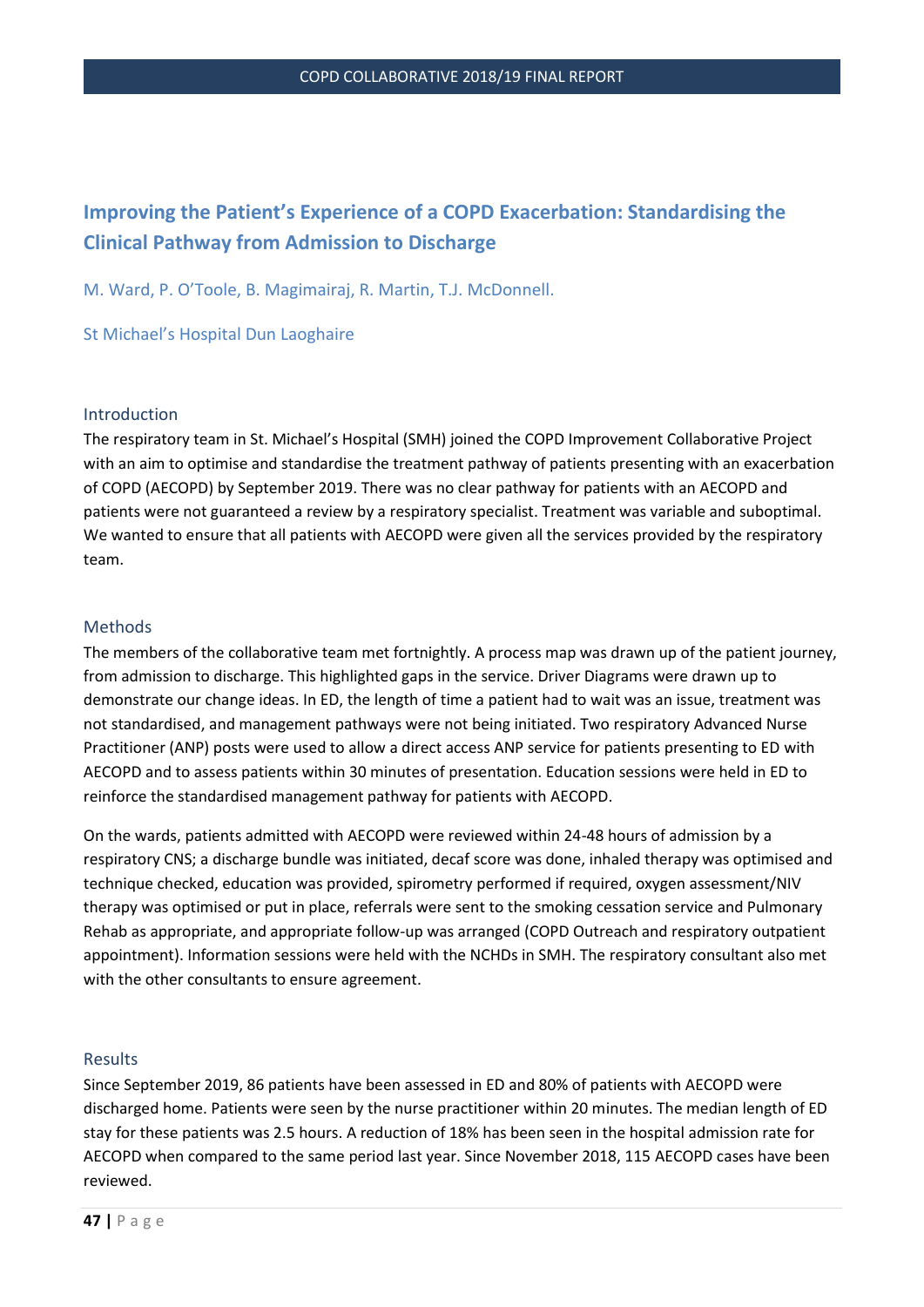

*Number of Patients* 

# Conclusion

These positive outcomes demonstrate the success of implementing a standardised pathway for patients with AECOPD. Patients have received timely, specialist, evidence-based care from ED through to discharge. The new initiatives put in place are sustainable and can hopefully further reduce COPD admission rates in SMH.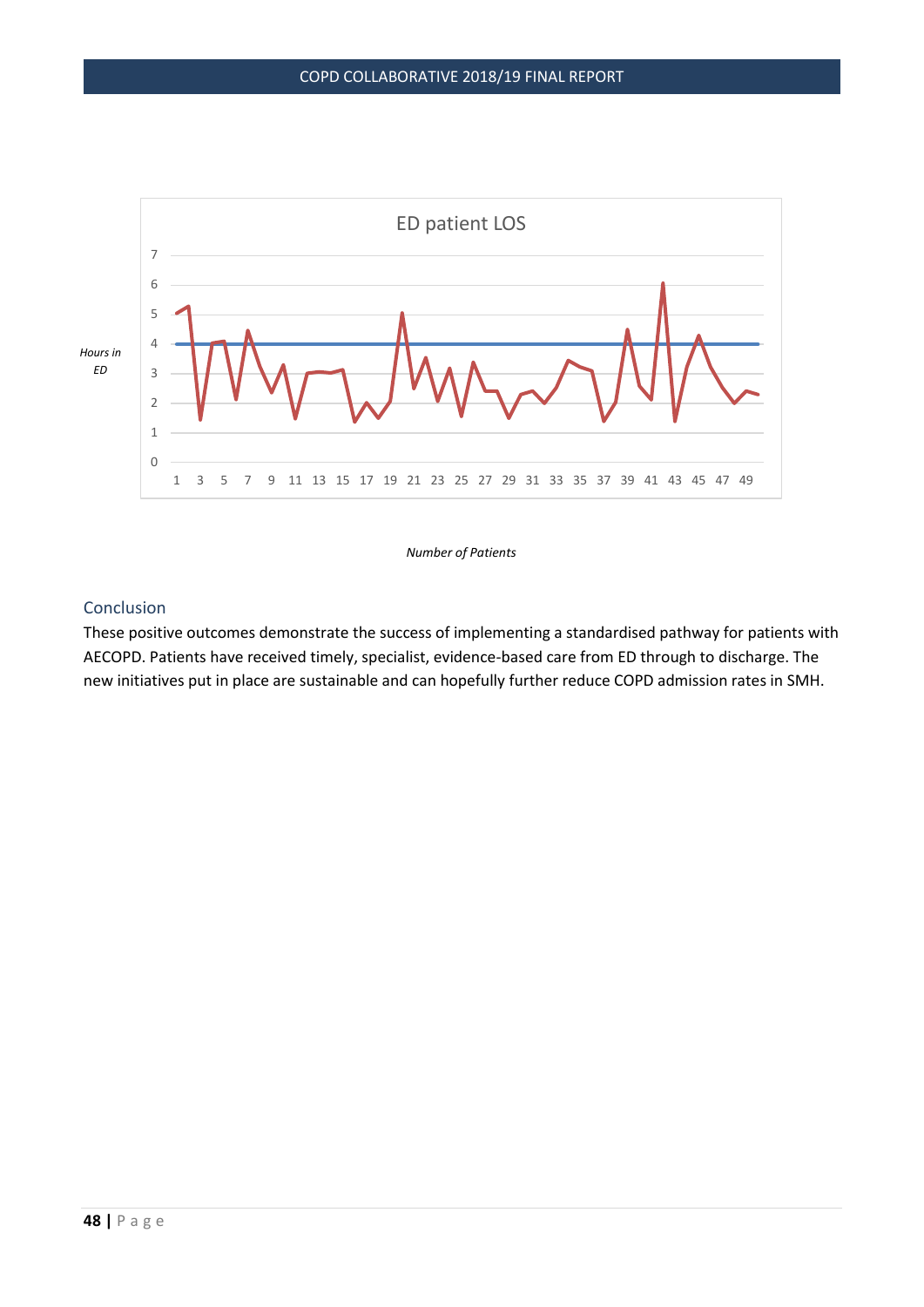# **A person-centred nurse led COPD Clinic to Improve access to the Respiratory Service within STGH**

Nora McNamara, Dr Ken Bolger.

South Tipperary General Hospital

#### Introduction

To improve the patient's pathway for diagnosis & management of COPD via specialist review by cANP in a designated COPD Clinic and implementation of a discharge bundle.

COPD Specific Clinic encompasses the following:

- Appropriate Diagnostics: CXR, Spirometry, CT Thorax
- Education: Inhaler technique, chest clearance & breathing technique, smoking cessation, pulmonary rehabilitation, Vaccinations, allied health referrals
- Clinic/Telephone Follow Up
- Consultant Review
- COPD Support Group
- COPD Passport

#### Background

COPD is often under-diagnosed and inappropriate pharmacological treatments offered. Jan 2019 in STGH: 463 people on the OPD waiting list for the respiratory service with an 18-month waiting time. Emergency department was seeing 3/4 COPD presentations daily.

Goal was to reduce the OPD waiting time for specialist review for a chronic disease such as COPD implement appropriate care bundles, thereby reducing the number of presentations to the ED department.

#### Method

In Ireland quality is defined by four quality domains; person centred, effective, safe and better health & wellbeing. Quality improvement is the combined and unceasing efforts of healthcare professionals, patients and their families to make changes which will lead to; better patient outcomes, better experience of care and continued development and supporting of staff in delivering quality care. The clinic utilised the Plan Do Study Act (PDSA) method for quality improvement.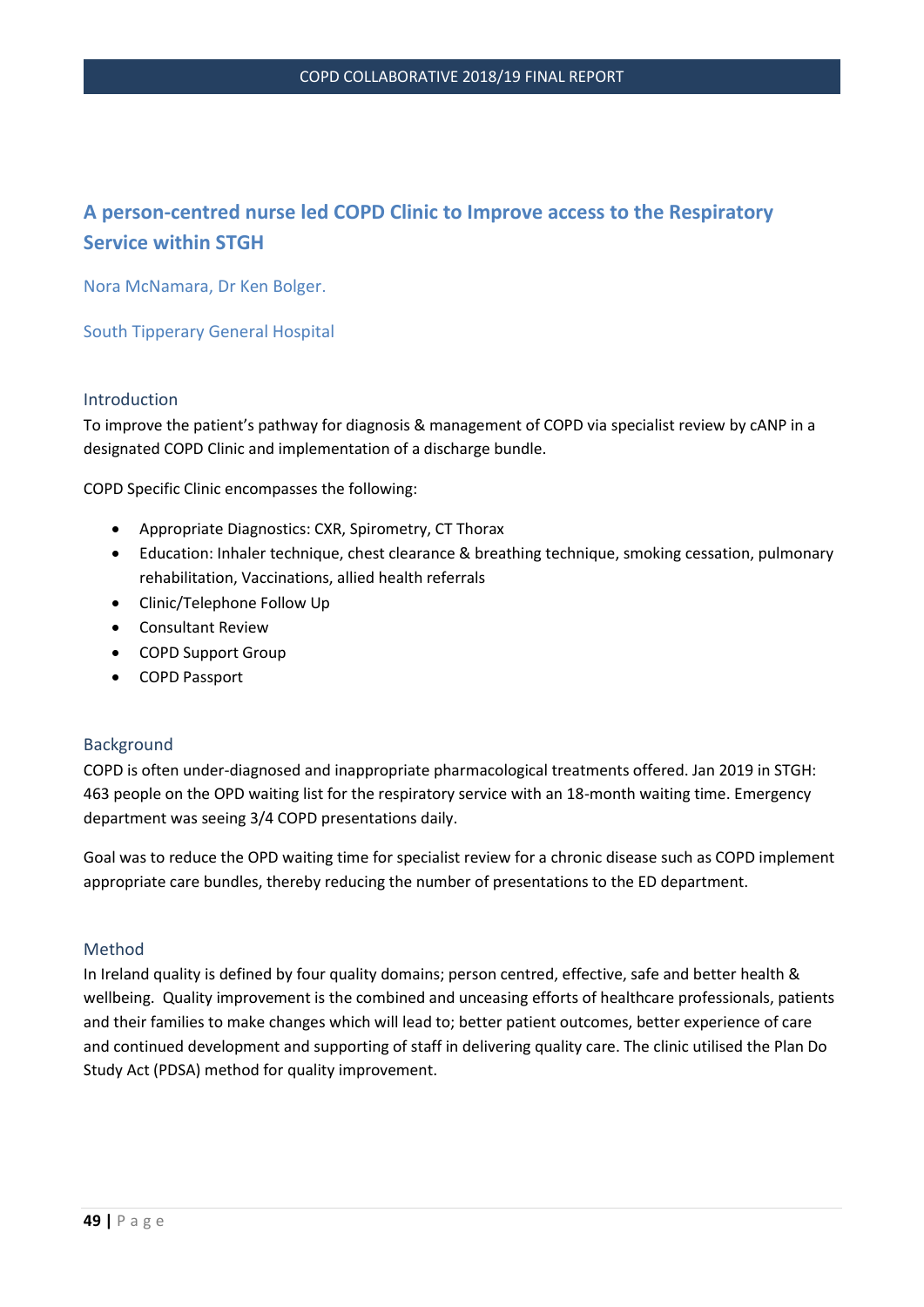# Results

Waiting time for specialist review reduced from 78 weeks to 53 weeks. Specialist Nurse led clinics are a resource when utilised are an effective method to reduce waiting lists and will reduce the cost burden to the hospital.

Figure 1: Clinic data from Jan to Aug 2019



Figure 2: cANP Diagnostics and Referrals for optimum management

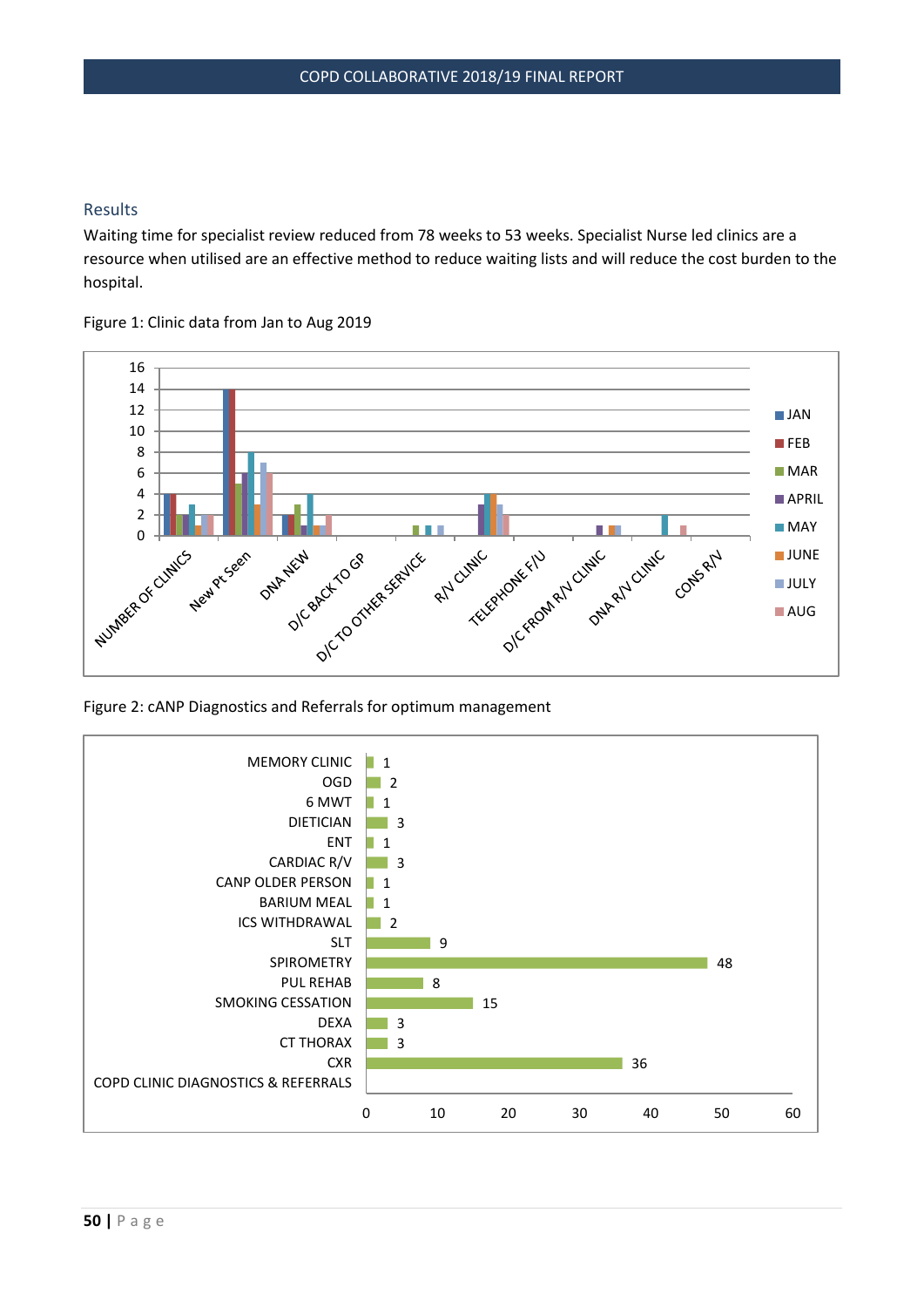## Conclusion

The focus of this pathway was to provide a streamlined pathway for "stable symptomatic" COPD patients, those who would be unlikely to present via the ED but whose QOL would be low and day-to-day symptom burden would be high.

A prompt review by a specialist healthcare professional has led to initiation of appropriate medication bundles, grading of disease severity and referral to other in-house specialities to manage and minimise symptoms. Control of long-standing symptoms and risk avoidance has been shown to reduce unscheduled care visits.

The pathway has allowed patients to be seen and managed, who otherwise would have been waiting up to two years to be seen on a consultant led OPD.

Patient satisfaction with the pathway remains high.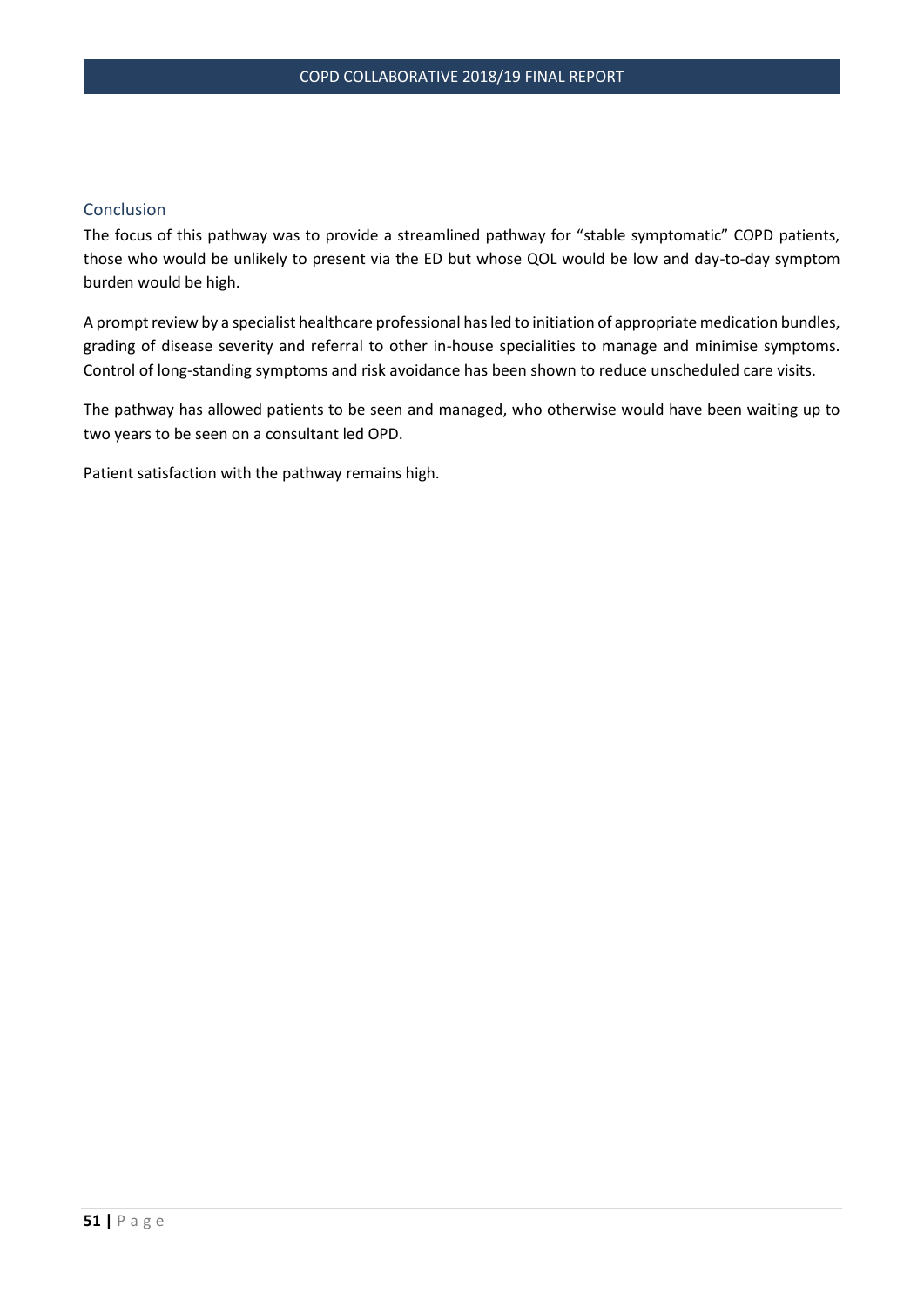# **Implementation of a quality improvement programme to optimise management of acute exacerbation of COPD (AECOPD) in Tallaght University Hospital (TUH)**

Dr John Cullen, Louise Cullen, Sarah Cunneen, Judith Maxwell, Ciara Scallan, Sherin Varghese.

## Tallaght University Hospital

#### Introduction

Data submissions to the COPD Collaborative identified local deficits in our management of AECOPD that required addressing. We narrowed focus to 3 areas: absence of a COPD care bundle, zero use of DECAF and overuse of IV steroids and/or antibiotics. Our goal was to introduce a care bundle, incorporating DECAF, by mid-July 2019, and simultaneously launch an education campaign to promote knowledge/use of DECAF. Our SMART aims were (1) to achieve 50% compliance with the bundle and DECAF and (2) reduce IV therapy use to 50%, by 4.9.19.

#### Background

The bundle went through multiple iterations with input from multiple stakeholders. We conducted education sessions on the bundle and DECAF in ED/AMAU. A major challenge was "policing" adherence to the new initiatives, as we are a small team with limited time/resources. We expect this to be an incremental process, with increasing uptake over time, and anticipated that our results would reflect this.

#### Methods

We launched the care bundle and DECAF in ED and AMAU on 15.7.19. We allowed 4 weeks to enable the initiatives to embed. We conducted audit over a 3-week period. This was a prospective audit on patients presenting with AECOPD. The audit measured compliance with the bundle, adherence to DECAF and use of IV steroids/antibiotics.

#### Results

14/26 patients (54%) had the care bundle completed. We have, however, noted week-on-week improvement in adherence. 4 out of the first 10 patients (40%) had the bundle completed, compared to 7 out of the last 10 (70%). 13/26 had DECAF calculated (50%). Again, a positive trend has emerged: 3 out of the first 10 patients had DECAF calculated (30%), compared with 7 out of the last 10 (70%). 15 patients (58%) receiving IV steroid and/or IV antibiotic. There has been no downward trend to date in IV therapy usage.

#### Conclusion

We achieved, and exceeded, our first SMART aim in terms of compliance with the care bundle and DECAF. We did not *quite* achieve our second SMART aim in terms of IV therapy usage. The data, although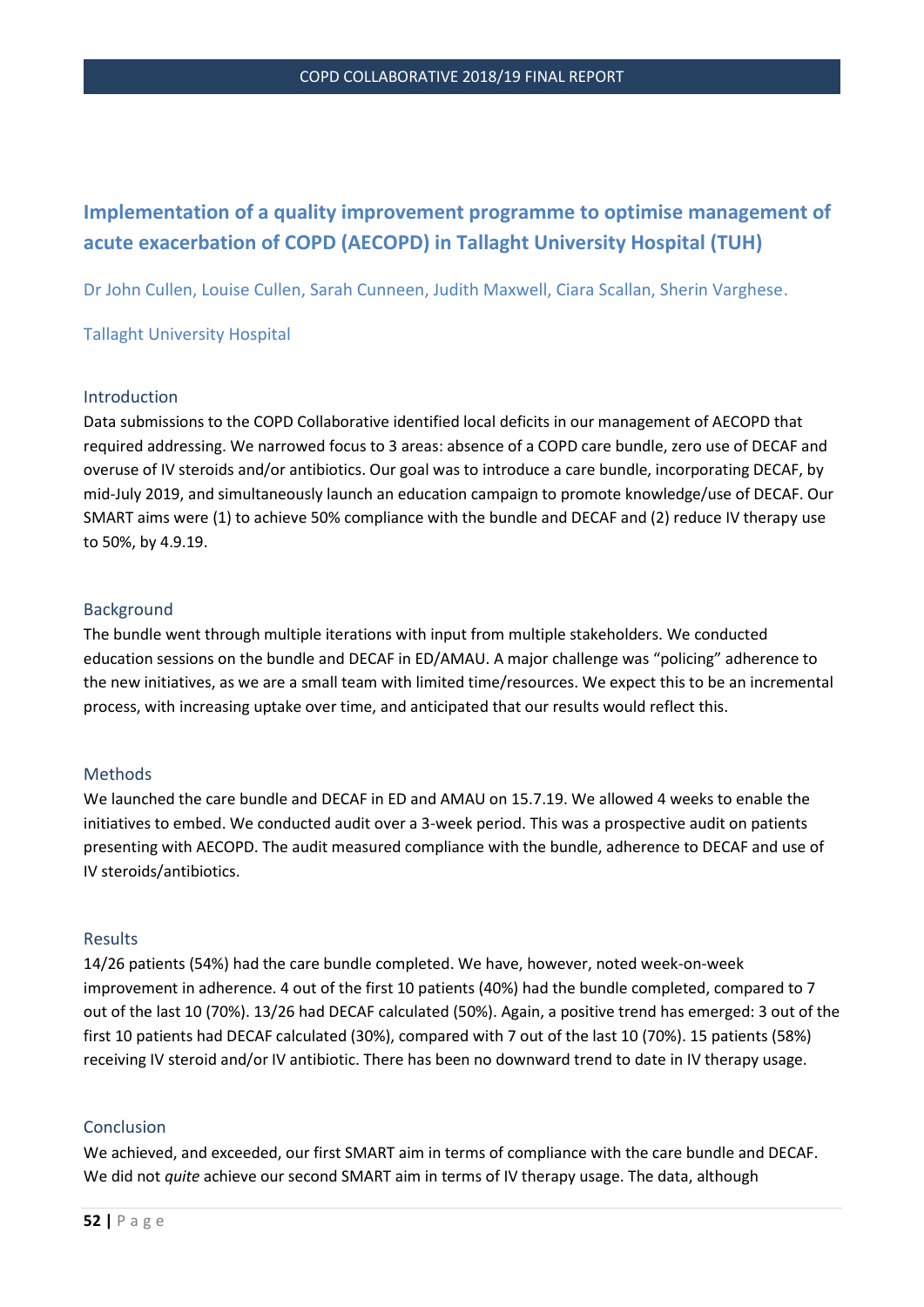encouraging, indicates that ongoing intense focus is required to embed these initiatives into clinical practice in TUH. Measures to achieve this include education session at Grand Rounds, use of DECAF screensaver on hospital PCs, further education/feedback sessions. Feedback has been positive, however, further engagement with stakeholders is required over the coming months to build on these early tentative successes.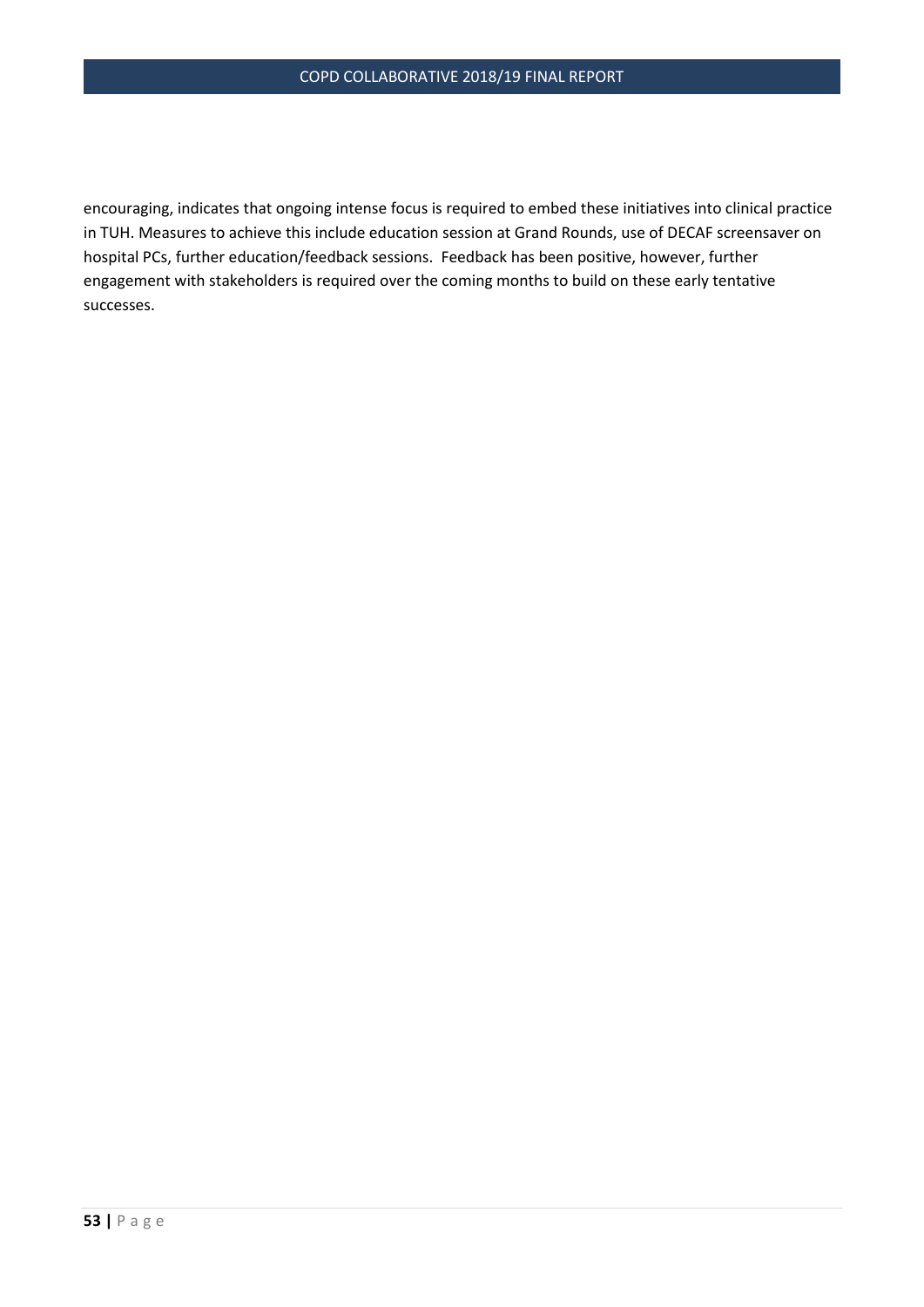# **The implementation of a COPD management intervention bundle with a DECAF assessment to improve appropriate assessment and management of acute exacerbation of COPD**

Paula Ryan, Maria Cullinan, Niamh Julian, Aisling O'Donnell, Dr. Thomas Peirce.

University Hospital Limerick

#### Introduction

We looked at the intervention and assessment of COPD patients presenting to AMAU Limerick to improve their management and aid in their decision making. We found a lack of availability of a confirmed diagnosis of COPD available within the UHL hospital i.e. spirometry/PFT's. We wanted to achieve something small within respiratory services that will improve outcomes and could be a positive to all medical teams.

## Background

COPD (chronic obstructive airways disease is defined as a disease characterised be persist respirator symptoms and airflow limitations that is due to airway and/or alveolar abnormalities that is usually as a result of exposure to noxious particles or gases (GOLD 2018). COPD exacerbations are then defined as an acute worsening of respiratory symptoms that require addition therapy. Admissions of COPD exacerbations within the University Hospital Limerick group are not standardised and there is a lack of evidence-based knowledge.

A COPD admission intervention bundle was implemented with the aim of improving care and reducing readmissions for patients admitted to the AMAU with acute exacerbations of COPD. The goal for this project was to improve the overall care for COPD exacerbating patients and to standardise treatment for this group of patients. Evidence based care has been shown to improve quality of life, reduce length of stay and on occasions avoid hospital admission. The admission bundle allowed for a more streamlined approach of the standardised treatment for this patient group.

When patients experience exacerbation there is a lack of assessment tools to predict prognosis of patients hospitalise with acute exacerbation of COPD (AECOPD) subsequently a DECAF assessment tool was implemented. The DECAF tool is a simple but effective predictor of mortality in patients hospitalised with exacerbation of COPD and proves beneficial to clinicians to more accurately predict patient outcomes and levels of care (Steer et al. 2012). The DECAF tool is showing promise in identifying early discharge and more appropriate care for acute patients (Steer et al. 2012).

#### Methods

- Identified a need for change in the management of patients presenting with AECOPD.
- A stakeholder group was established to focus on the current flow for patients presenting with AECOPD.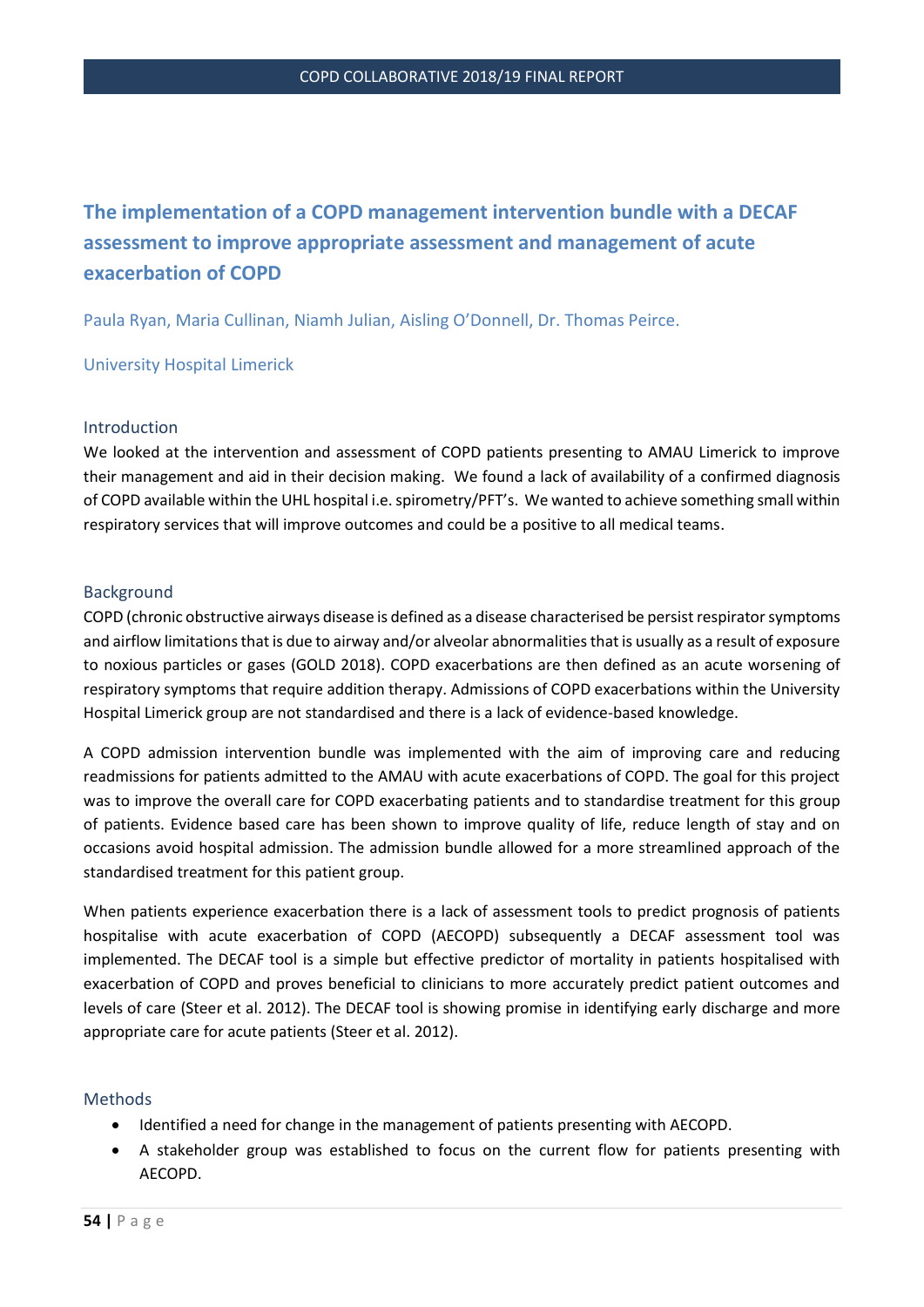- All stakeholders were informed of the plan to improve patient care and the 'COPD acute management intervention bundle and DECAF assessment tool' was devised.
- The bundle was reviewed regularly and PDSA's were completed to improve the standardised approach.
- A team specifically designated for the implementation of this project would be the GOLD standard to ensure all AECOPD patients are captured.

## Results

- The care bundle is implemented in the AMAU department with the overall care of AECOPD patients being improved.
- Spirometry results are available on a shared database for all respiratory patients.
- Staff of the AMAU department have gained evidence-based knowledge on AECOPD patients.
- As a result of the DECAF tool being implemented clinicians are now prompted to consider early discharge.

# Conclusion

The COPD management intervention bundle and DECAF assessment tool has significantly proven the importance of standardised care. A designated team to capture all AECOPD patients presenting to ED/AMAU throughout the hospital group would reduce admissions, exacerbations and improve quality of care. This team would manage AECOPD patients throughout their journey to include ED/AMAU, follow up clinics and further chronic management of disease.